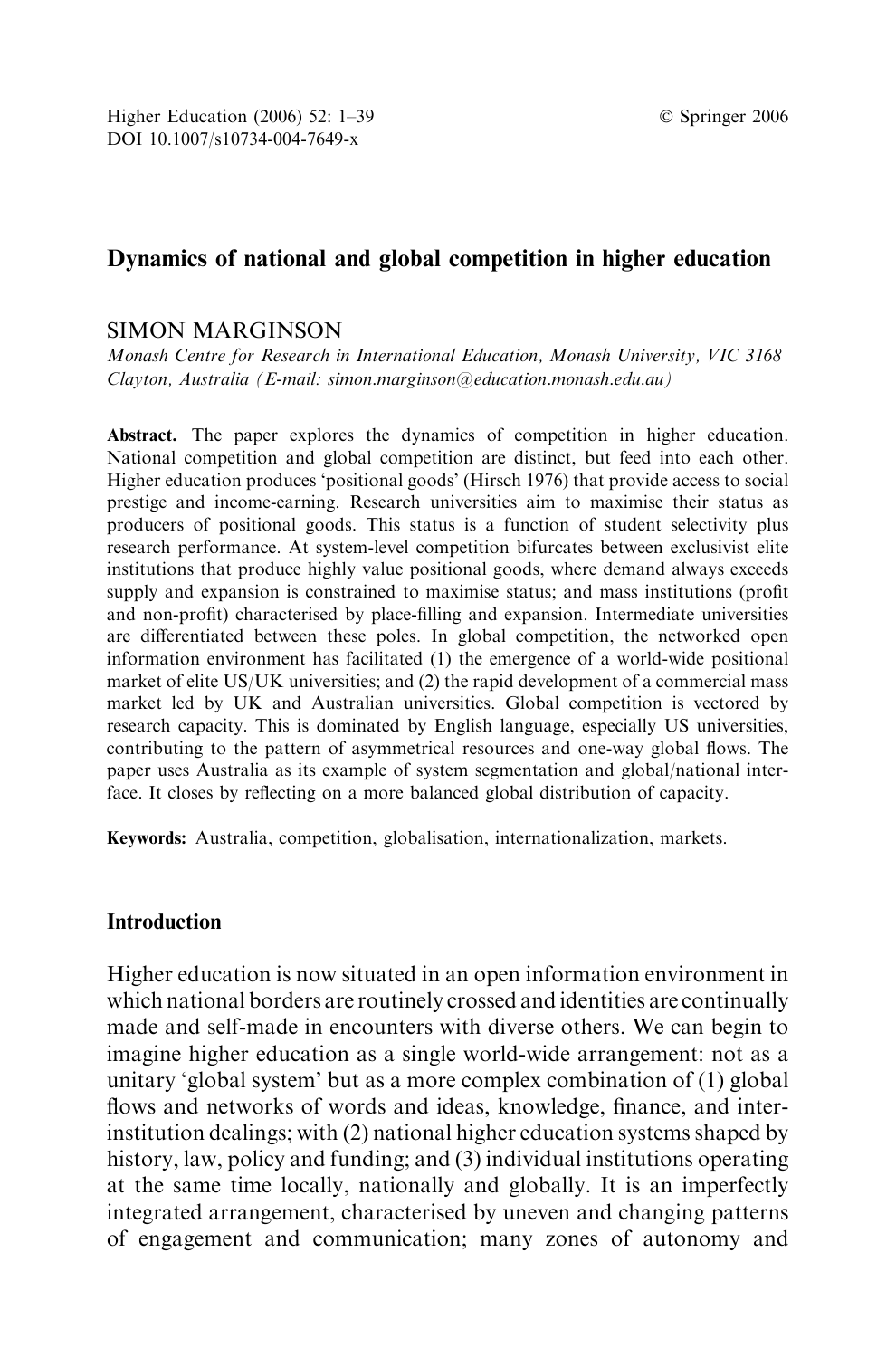separation; and stable and unstable hierarchies. Relationships are structured by cooperation and competition; and there are fecund mutual influences, doggedly persistent differences, and often surprising similarities of approach within and across borders. This bounded, complex, hierarchical, fragmented, contested, product-making, subject-forming, continually transforming world-wide arrangement; with its specific rules, discourses and exchanges; recalls Bourdieu's (1996) notion of a 'field of power'.

When surveying this complex terrain, any synthesis is partial. We choose a particular angle from which to illuminate the whole. This paper<sup>1</sup> explores national and global *competition* in higher education, whereby competition is understood as social competition, and economic competition as one of its modes; and competition is analysed in terms of hierarchy and power. The paper considers the national and global as distinct zones of competition, and discusses the overlap between the zones. It is largely concerned with research-intensive universities.

Many commentators (e.g. Scott 1998; King 2004) describe higher education as globalised, in the sense of globalisation as 'the widening, deepening and speeding up of all kinds of world-wide interconnectedness' (Held et al. 1999, p. 14). At the same time, the global dimension is not all-consuming, nor are global effects uniform everywhere. The spread, velocity and intensity of global transformations undergo many permutations, and are articulated through differing national and local zones (Marginson and Rhoades 2002; Valimaa 2004). The relationship between the national and global zones is complex, and often a case by case matter. Global engagement varies from nation to nation; and the global flows between different nations, and individual institutions, are sometimes two-way, sometimes uni-directional. For example, while universities in the USA have the most weight in shaping global trends, they are the least subject to externally-driven transformation. In contrast universities in emerging nations are colonised by the 'brain drain' of key personnel and ideas, by foreign research conversations and agendas, and by the in-your-face visibility and robustness of the leading foreign institutions (e.g. Marginson and Sawir 2005 on Universitas Indonesia). Amid the first open information environment in history, national policy and culture can only partly insulate national systems from the relentless pressures of comparison and imitation in this performance-driven higher education sector.

To support its investigation of interactions between national and global competition, the paper explores one case, that of Australian higher education. Australia is interesting because all its doctoral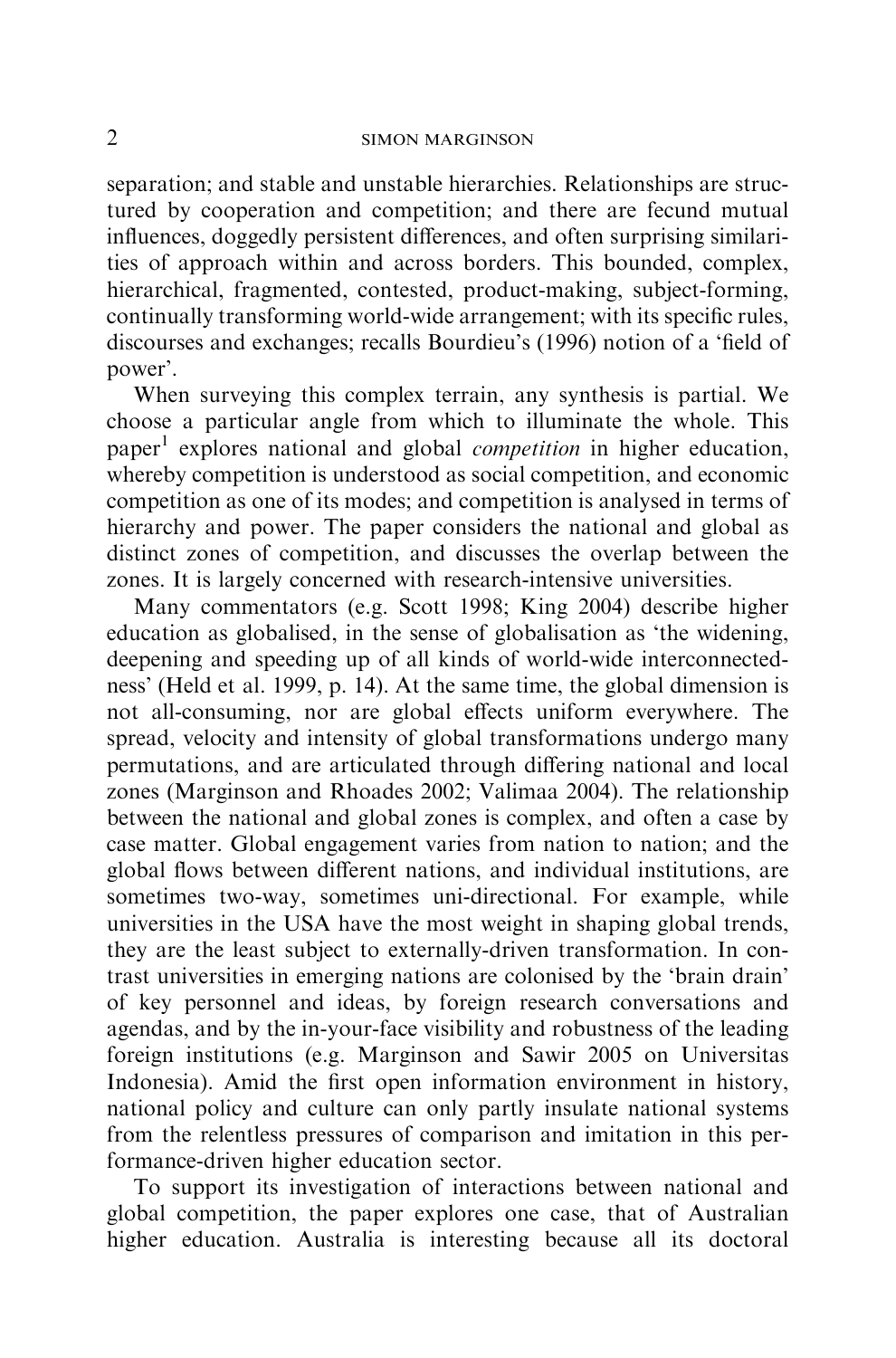institutions are engaged in cross-border markets, and because it is an intermediate national case: stronger in cross-border teaching than research; and located somewhere between the Ivy League institutions in the USA and UK, the research universities of Western Europe, and the Asian nations which provide the most foreign students. Part I of the paper theorises national competition in higher education, adapting Hirsch's (1976) notion of 'positional goods' and discussing the vertical segmentation of national systems. It applies these understandings to competition in the stratified Australian system and the 2005 policy changes which enhance that stratification. Part II discusses global competition, which like national competition is structured in two tiers: a world-wide positional market in elite degrees, concentrated in elite US and UK universities; and a mass education tier driven by revenues and profits. The paper traces global unevenness and inequalities, between nations and between institutions, that are integral to competition. Part III reconciles the analyses of national and global competition, in general and in Australia.

# I. National competition

# Positional competition in higher education

Within each national higher education system (or national market, as in the USA), students, families and employers of graduates rank the degrees on offer on the basis of institution and field of study. The hierarchy of rankings is steeper in some nations than others, and more powerfully felt in some places than others, but always exists. Higher education operates as a 'positional good' (Hirsch 1976) in which some student places offer better social status and lifetime opportunities than others. The positional aspect is not the only consideration in the minds of prospective students, but it is more important than teaching quality. Institutional reputation is known, teaching quality mostly is not. The acid test is that when faced by choice between a prestigious university with known indifference to undergraduate teaching, and a lesser institution offering better classroom support, nearly everyone opts for prestige. This does not sit well with the 'student-centred' pieties of quality assurance and consumerist marketing, but it is a fact of life. It is also confirmed by research. Moogan et al. (1999) find UK students more influenced by university prestige than measures of program quality. One American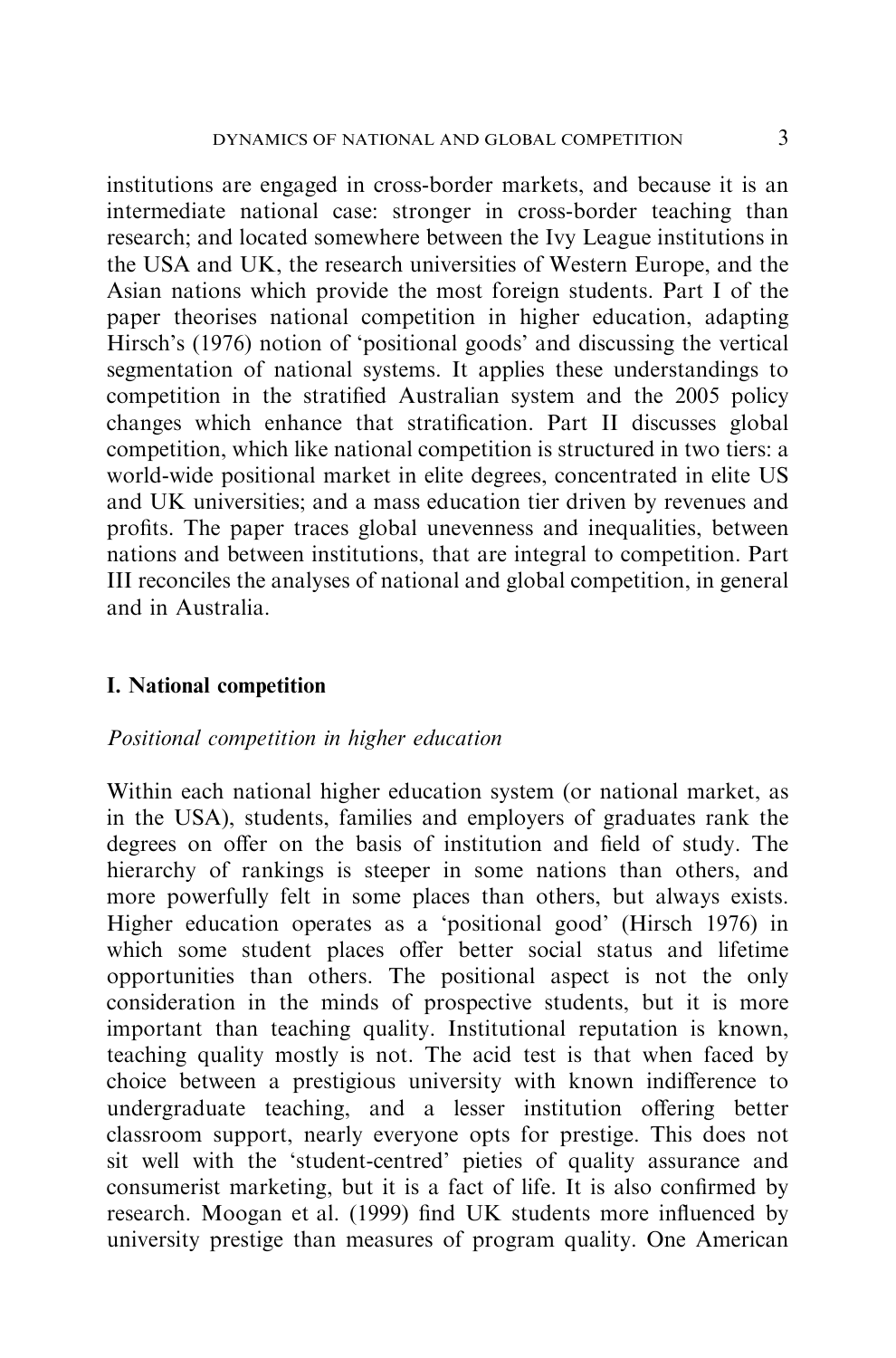survey of students found that Princeton was ranked in the top 10 Law schools in the country. But Princeton did not have a Law school (Frank and Cook 1995, p. 149). In Australia James et al. (1999, p. xvi), discussing factors influencing the choices of prospective undergraduates, find that 'applicants focus on broadly conceived course and institutional reputations when making their selections'; and that 'course entry scores, and by implication ''university scores'', serve as a proxy for quality in prospective students' eyes'. Applicants had little detail of teaching quality and lifelong earnings in particular courses. They were making individualised choices, and saw higher education as a competitive market. But their mentality was crafted not in the actuarial imaginary of human capital theory, with its private rates of return to investment in learning; and not by screening theory, with equally calculable rates of return not to learning but credentials. Something much older was at work, more instinct than calculation: relative advantage.

In Social Limits to Growth (1976) Hirsch analyses the dynamics of positional markets. The related argument by Frank (1985, 2001) on 'winner-take-all' markets discusses status competition in American higher education, as does Geiger (2004). Hirsch emphasises the zerosum character of positional competition. Elite degrees and other positional goods confer advantages on some only by denying them to others. 'What winners win, losers lose' (Hirsch 1976, p. 52). Within one nation – though 'within one nation' is a significant qualification, as discussed below – there is an absolute limit on the number of positional goods at a given level of value. The number of such goods cannot be expanded without reducing unit value, for example, once everyone can enrol in Medicine and become a doctor, Medicine ceases to be a high income high status profession. Given the absolute limit on the number of high value positional goods, there is an absolute limit on the number of high value institutions, and on the size of individual institutions within the prestige grouping. This is profoundly important. It means that elite doctoral universities cannot expand their production to meet full potential demand, becoming ever larger like a Sony or a Starbucks, without cruelling their *raison d'etre*. They need revenues, and arrange their tuition regimes in profitable configurations, maximise philanthropic and research funding, and sell non-core services. But revenues are a means to the real end: academic and social status, signified by consumer preferment and research reputation; and in fee-based systems confirmed by a 'sticker price' that capitalises status as well as value: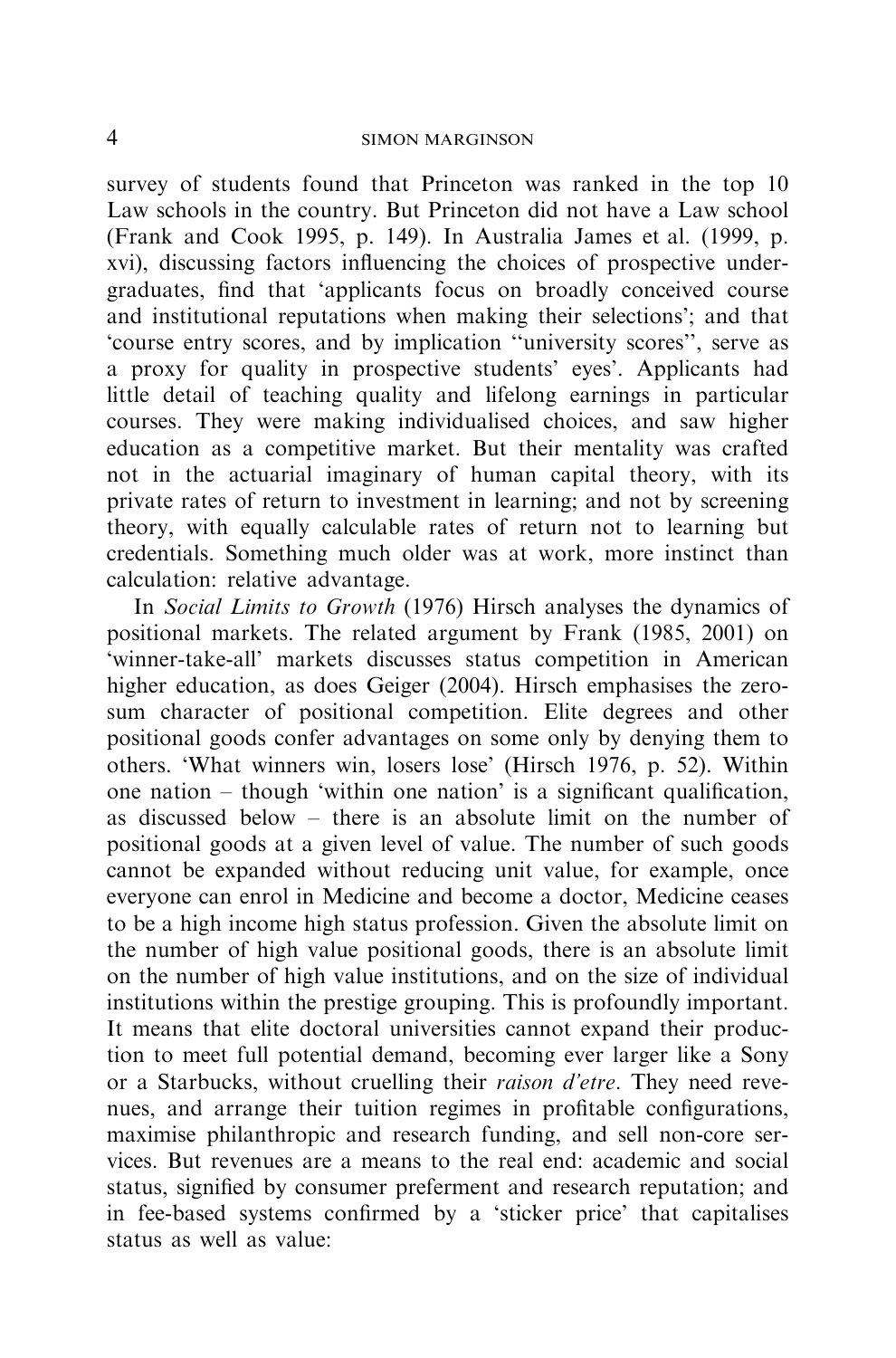Prestige ought to reflect quality, but far more isinvolved. As a function of consumer awareness, prestige is affected by the entire manner in which selective institutions market themselves and how they are treated in the media. Specifically, rankings advance their own definition of prestige, creating a 'positional market'... The positional markers in this competition ... are measures of selectivity, costs, or rank' (Geiger 2004).

The comprehensive research university is framed by the teaching-research nexus, which integrates its different missions and shapes its institutional culture. There is little clear evidence that there are consistent positive links between research work and the quality of undergraduate teaching (e.g. of many, Terenzini and Pascarella 1994). This is unsurprising. The all important 'teaching-research nexus' is vectored not by professional work in each domain, but by status. In elite universities, research status and degree status feed into each other. High research performing universities with stand-out faculty attract bright students and their mostly affluent families. These student-magnet institutions accumulate prestige, cashed out as tuition revenues and further leveraged to raise public and private monies that buy high-cost faculty and sustain research programs. Research performance is visible and measurable in ways that are generally understood (publications, grants, applications for doctoral study, etc.). It attracts cross-border faculty, and enhances the university's capacity in all global spheres: cooperative projects, competition for grants, raising donations and drawing foreign students. Well-funded research infrastructure allows universities to deploy their best performing faculty so as to concentrate areas of strength, and to secure intellectual leadership at both national and global levels. Institutional leadership often follows. Research supplies the material know-how and symbolic capital that helps keeps the research university at the cutting edge. The primacy of research is grounded in day-to-day materiality, though its alleged productivity for teaching is not.

The rules of the game are well understood, but the consequences are often perverse. In a positional market there is competition between producers, and competition between consumers. Producer universities compete for the custom of preferred 'customers', students with the highest entry scores. Student 'customers' compete for entry to preferred institutions. Prestige sustains high student scores, competition drives them higher, and scarcity reproduces the prestige of the elite universities, in the kind of circular effect that always drives the reproduction of hierarchy. Wealth follows prestige. Bright students tend to be students from affluent and powerful families: not always, but too often to be compatible with the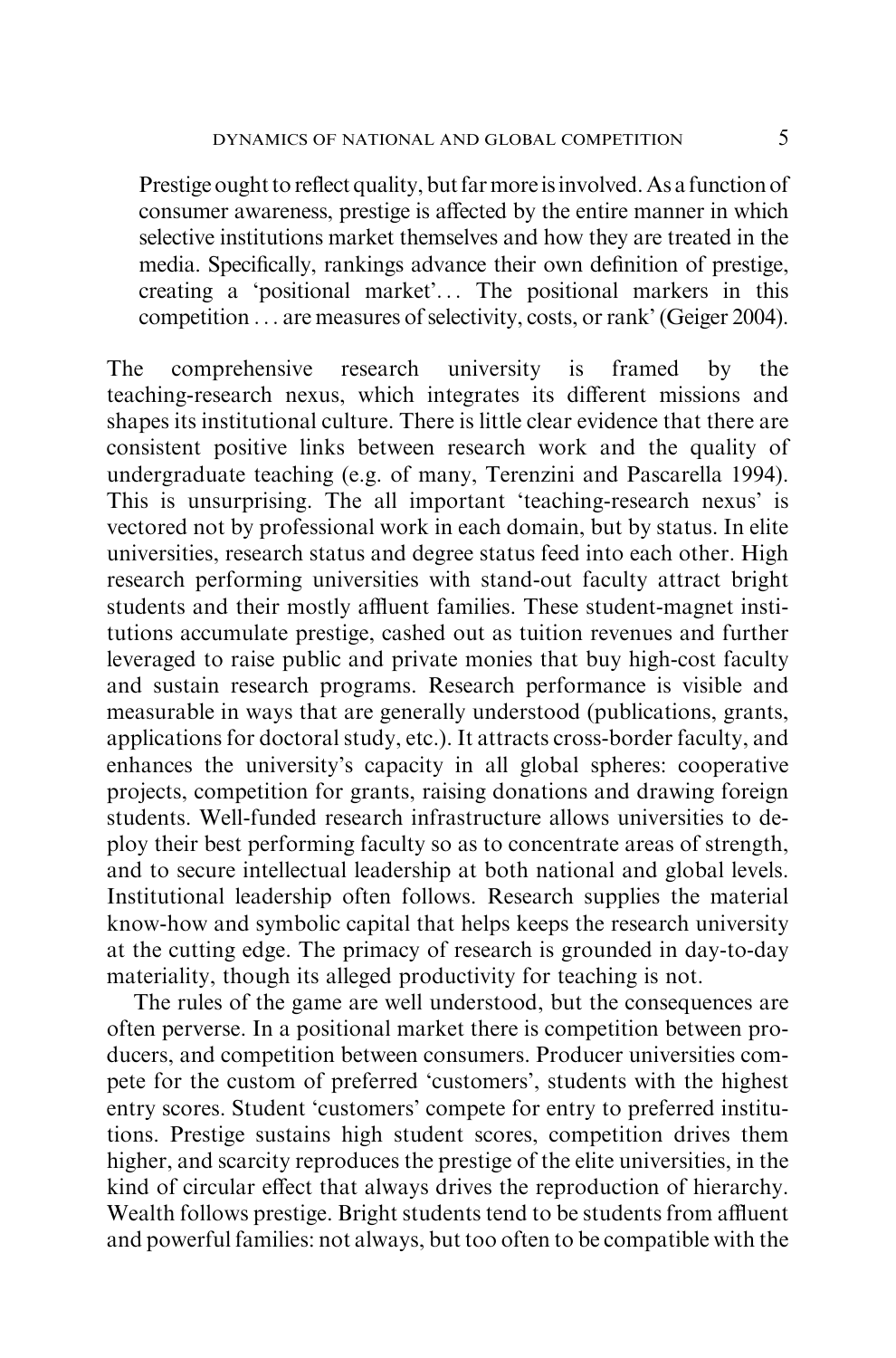ideology of merit. Wealthy families invest in high value education to maintain their social and professional leadership. Positional markets in higher education are a matching game in which the hierarchy of students/ families is synchronised with the hierarchy of universities; and the peak group in each hierarchy is steeped in the habits of sustaining the other. The common international experience is that in systems of curriculum, end of school examinations and university entry the more powerful social groups always enjoy advantages, accumulated from the beginning of education to its end; and when policy reform opens up systems to render them more socially egalitarian, they commonly revert to the previous social distribution in less than a generation (OECD 1983).

The downside is not just an unequal distribution of social opportunities (Teese 2000), but the isolation of many of the fruits of intellectual life in a handful of hard-to-enter institutions. The steeper the distance between elite universities and others, the more that society values elite universities and the less it sees of their benefits. This is the logic of a winner-take-all market (Frank 2001). In the USA the proportion of the top scoring students applying to the elite sector continues to grow, so they become more concentrated, segregated from the also-rans who are crowded out (Frank and Cook, 1995, p. 12). In market-based higher education systems winner-take-all markets broaden their network across the whole nation. The American winner-take-all market spreads across the globe, like the markets in film/television or popular music. When high value becomes centralised and concentrated in a small number of products, price differentials lurch upwards. Elite universities are caught in a wasteful 'positional arms race' in which their costs are escalated by bargains with elite faculty and spending on visible signs of prestige (marble pathways, 21st century sandstone). 'When the stakes in such contests are high, each contestant may face irresistible pressures to make heavy investments that in the long term turn out to be mutually offsetting' (Frank 1985, p. 136). Skyrocketing tuition prices reinforce social closure. Scholarships for needy students never seem to be enough.

# Institutional segmentation

Vertical segmentation is an inevitable facet of positional competition, because the production of positional goods *necessarily* combines competition with oligopoly and market closure. Whether high tuition is charged or not, the university market is never a freely competitive market. In elite institutions, the more intense is consumer competition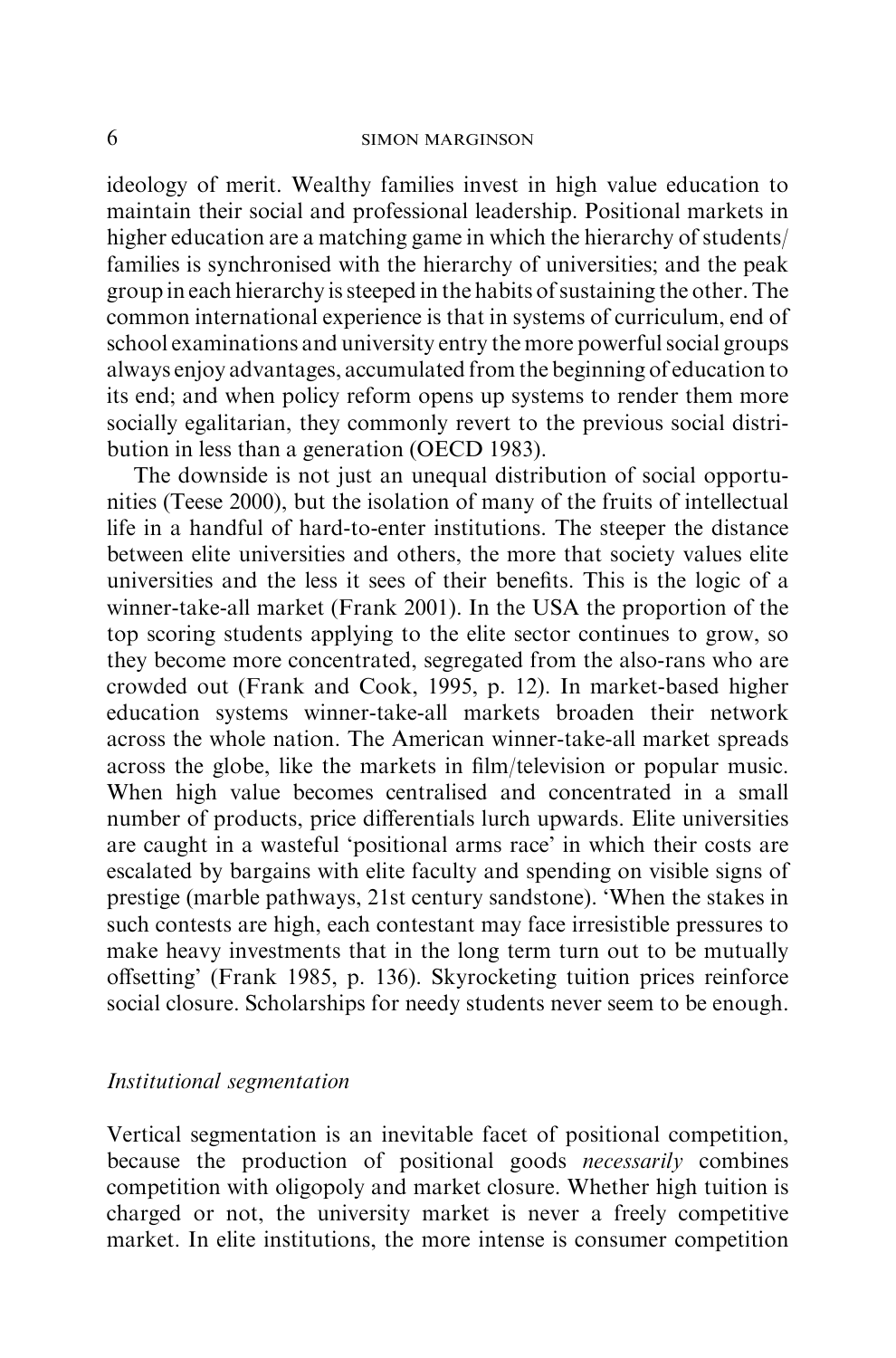for entry, the less the university finds it necessary to court the consumer in the conventional manner by dropping prices or providing more and/or better services. Providing prestige is sustained, the consumer will follow. For every student dissatisfied with faculty stars they never see, a dozen potential students are waiting at the gate. Marketing, often under-stated, focuses on signs of venerability (gothic buildings, scholars); though in a consumer culture it also resonates with student-centeredness. This where sensitivity to the 'customer' is found. But once a university obtains elite status, where the competition is fierce but closed, and status itself recycles the student custom and research resources, the reproduction of the standing of the university requires no more than ordinary prudence. Thus we find that at the top, regardless of whether the system is a high tuition high aid regime, or a free tuition regime, the positional hierarchy in higher education is remarkably stable over time compared to market leadership in other industries. In Australia all leading institutions are pre-1960 foundations. In the USA they mostly date back to World War1.

In the lower echelons of the hierarchy the laws of competition are different. Whether non-profit or for-profit, anywhere in the world, these institutions must struggle to fill their places and secure revenues. They strive to expand their numbers and their reputations, but once achieved success remains provisional and contestable. These institutions do not have the resources to build a major research effort. Teaching is unequivocally their core business: the University of Phoenix is growing partly because it has aggressively made this limitation into a virtue. At best, when public funding reductions, hyper-marketing and competitive cost-cutting do not undermine program quality, institutional mission and professional cultures combine in impressive teaching efforts, including programs for social groups traditionally under-represented in higher education. But these institutions never receive full recognition for the quality of their work. In a positional market, in which in everyone's mind 'quality' is instinctively centred on the high-prestige universities, the classroom quality of teaching-oriented institutions is over-determined by their low social status. Intermediate institutions, combining some high value scarcity with some low value access places, find it difficult to move up the ladder because of the limit on the number of prestige producers. They cluster as 'second choice' producers, or specialists. Newer research universities struggle hard to break into the upper echelon, imitating its programs and ethos, but in a status market late-comers are locked out. Too often, they provide openings for young faculty and innovative programs only to see people and programs 'brain drain' to the elite universities once success has been established.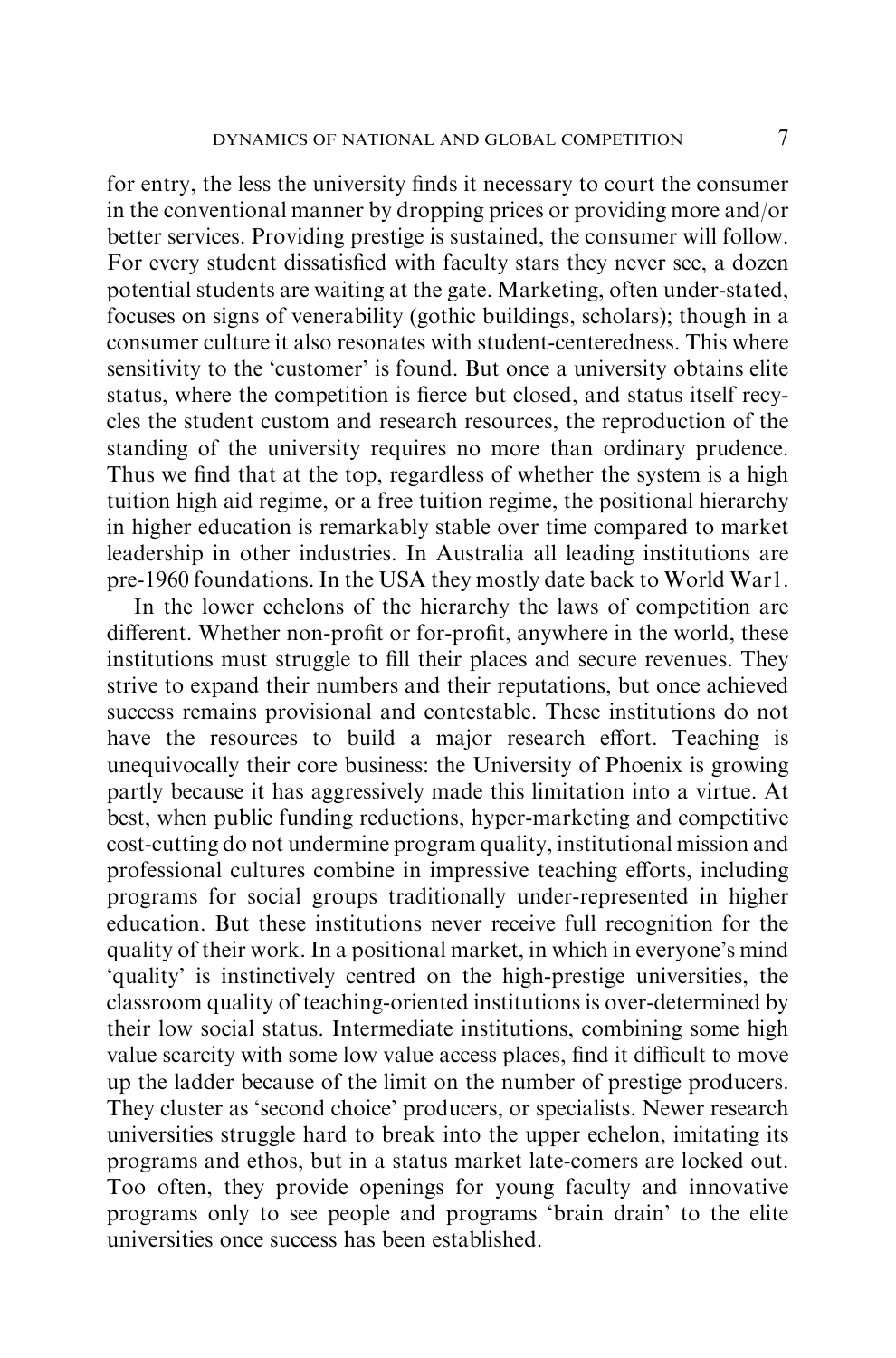Thus the positional markets in higher education are segmented into vertically aligned groupings. Table 1 summarises the typical national segmentation. The top tier is a high value positional competition marked by scarcity and exclusion. At the bottom is high volume basic higher education, under-funded by states and often produced in quasicommercial or commercial markets, marked by place-filling, expansionism and low unit positional value. The top tier produces elite higher education; the bottom tier is focused on mass higher education. The dynamic of scarcity and exclusion creates the elite/mass dualism and drives further vertical segmentation within it. Stratification is played out in the tense middle zone between the two primary segments, represented in Table 1 by the subordinated research universities. Stratification is both formal and informal, it varies by nation, and it can be much more complex than the Table suggests. Geiger (2004) cites seven segments in the USA. Occasionally there are horizontal variants, such as the differing paths to elite formation in the American research universities and liberal arts colleges. But everywhere, institutions located in the bottom and intermediate segments find that try as they will, firm barriers retard upward movement between the segments, especially the movement of wannabees into the top segment.

| Segment 1<br>Elite research<br>universities            | Self-reproducing, combining historical reputation, research<br>performance, and student quality/degree status. Driven by<br>status attraction/accumulation not revenues per se. Non-<br>expansionary in size. Limitless ambitions for social status<br>and power. Wealthy. Relatively closed |
|--------------------------------------------------------|----------------------------------------------------------------------------------------------------------------------------------------------------------------------------------------------------------------------------------------------------------------------------------------------|
| Segment 2<br>Aspirant research<br>universities         | Struggling to live as Segment 1 but unable to break in.<br>Tendency to brain drain of best students and researchers to<br>Segment 1. May engage in selected commercial activities to<br>generate revenues, but not so efficient in commercial terms.<br>Resource scarcity. Semi-open         |
| Segment 3<br>Teaching-focused<br>(university or other) | Student volume- and revenue-driven. Some are private for-<br>profit institutions, or public sector operations with a large<br>commercial component, tending to expand. High resource<br>scarcity. Tendency to hyper-marketing and shaving costs/<br>quality under market pressure. Open      |

Table 1. Typical segmentation of competition in national higher education systems

Source: Author.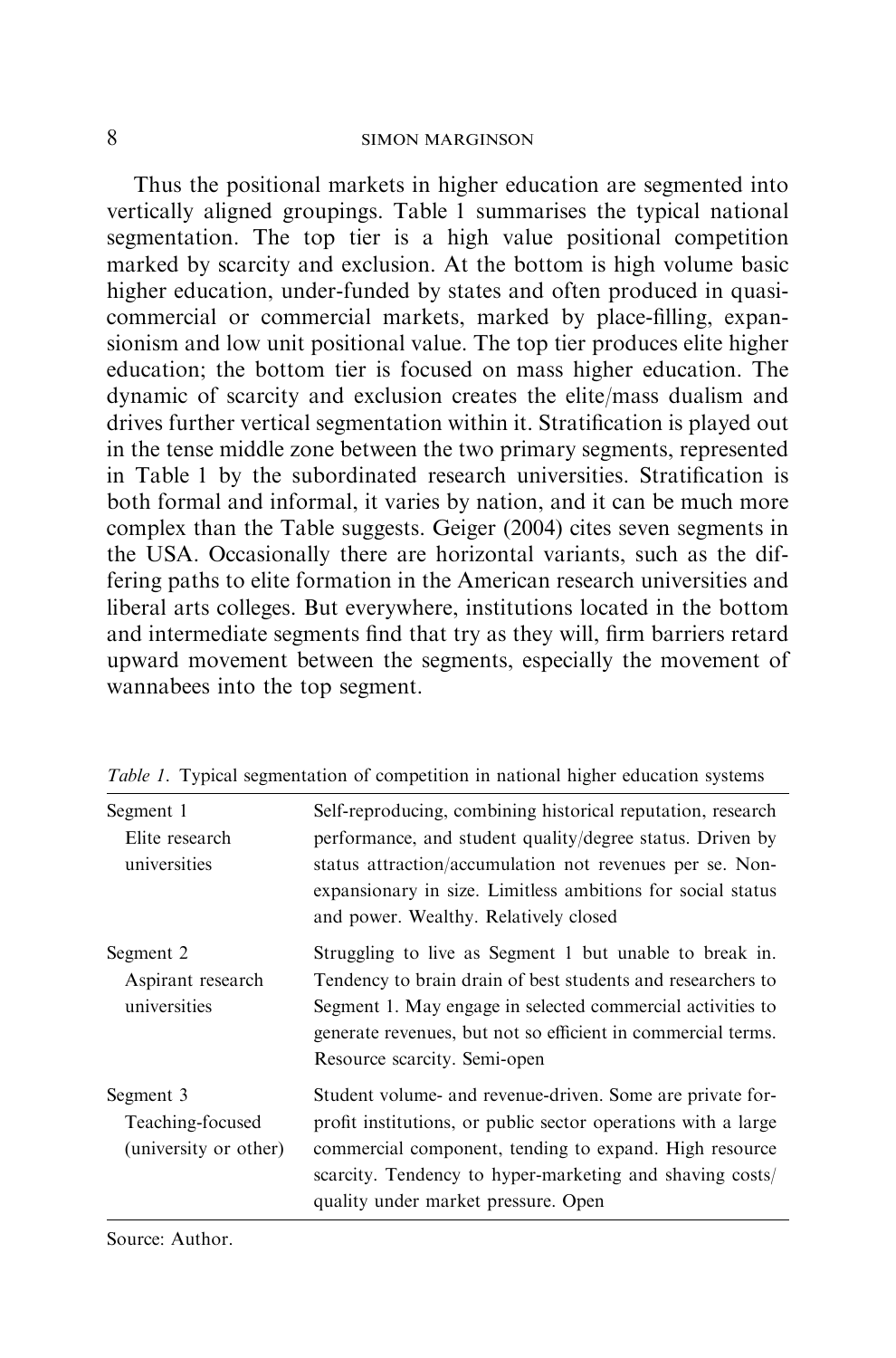#### National competition in Australia

In 2003 the publicly funded national Australian system covered 929,952 students enrolled in 38 public universities, three private universities and three small private colleges, with 98 per cent of students in public institutions (DEST 2004). Outside this system, a 1999 survey identified 31,212 more students in 79 private institutions, accredited by state governments but ineligible for tuition subsidies (Watson 1999). Up to 2004 the public/private distinction played only a minor role in system segmentation. Competition in the Australian system is shaped by federal government policy and financing, including policy-engineered markets. Public investment in higher education in 2001 (0.8 per cent of GDP) was below the OECD average of 1.0 per cent; while Australia's private investment (0.7 per cent) was well above the OECD average of 0.3 per cent (OECD 2004b). Within the national system, institutions compete for research funding via merit-based academic schemes, targeted public and private sector projects, consultancy and philanthropy; and also tuition revenues from international and postgraduate students, short courses and continuing professional education. The Australian system is notable for the extent to which positional investment is student-financed, though there is a heterogeneity of charges.

# Tuition markets and subsidies

In 2003, fees and charges constituted 38 per cent of institutional income. A further 5 per cent was generated in consultancy and contract research (DEST 2004). The main sources of fee income were foreign student fees (14 per cent), and the Higher Education Contribution Scheme (HECS), a government-administered tuition charge paid mainly by undergraduates (16 per cent). The HECS and international marketing have contrasting implications for competition.

Until 2005 the vast majority of domestic undergraduates, and some postgraduates, were enrolled in HECS-based places, the cost of which was shared between student and government. From its introduction in 1989 to 2004, HECS was not a buyer–seller commercial fee. It was a levy paid by students to national government, which thereupon sent it back to the universities as part of their public grants. HECS was fixed at three levels, varying by field of study from  $$2576-4295$  USD in 2004.<sup>2</sup> There was no cost difference between high and low prestige universities. Students repaid the HECS on an income-contingent basis through the tax system. $3$  HECS debts were indexed to community price movements with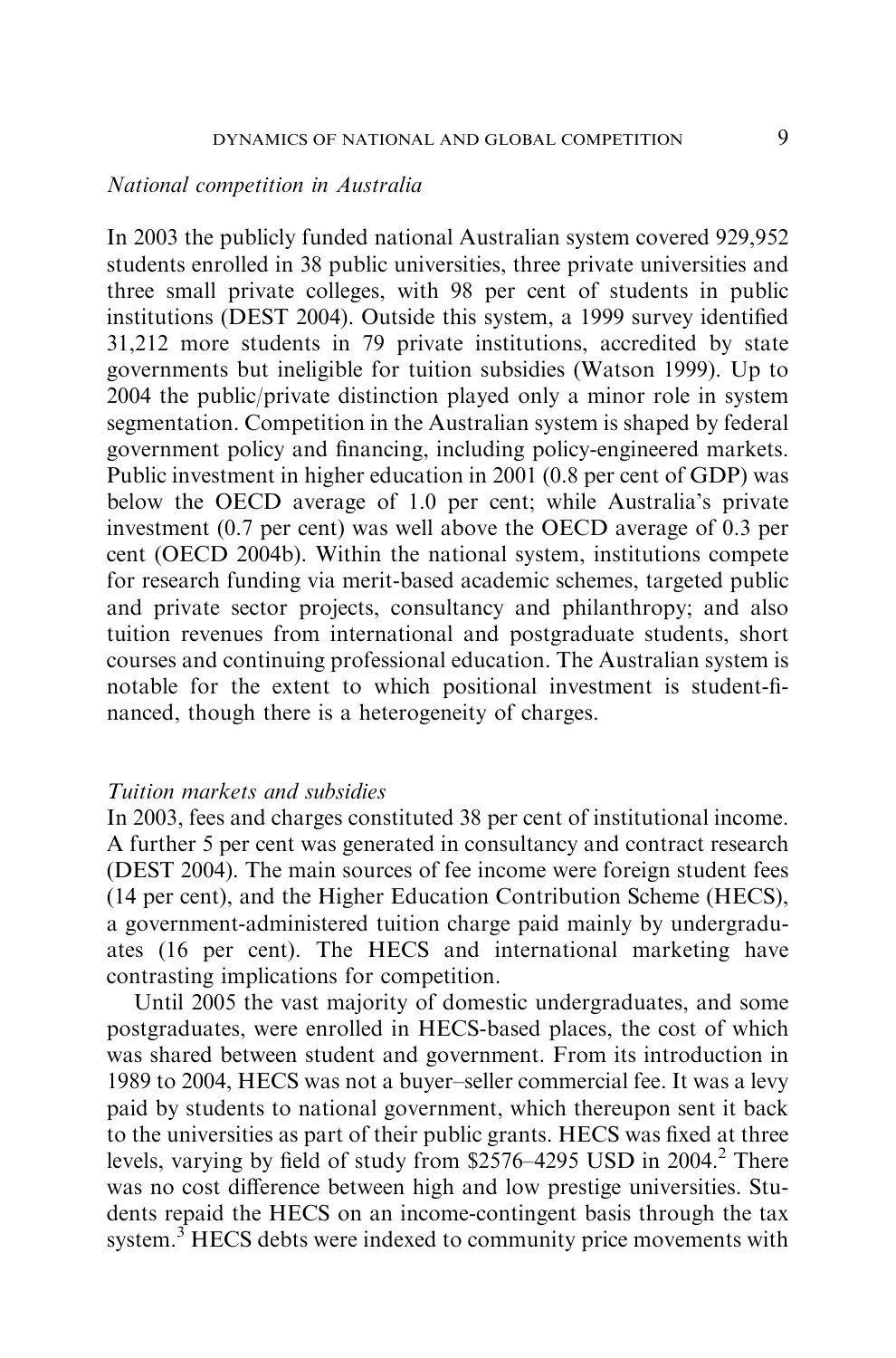no real interest rate. Until HECS levels were raised sharply in 1996,<sup>4</sup> studies found the deterrent effects of HECS were low, and neutral as to socio-economic background. By combining fiscal relief with maintained social access, HECS reconciled dependence on student charges with social equity, securing broad public support. Though the mechanism was novel, in essence the HECS was consistent with the non-commercial fees and charges used in many other nations. Undergraduate students competed for high demand universities and courses; but it was conventional status competition, of the kind found in all higher education systems (even free systems) not an economic market. To the chagrin of neo-liberal economists in federal Treasury, by blocking university-fixed undergraduate tuition fees, the HECS quarantined 60 per cent of student places from price-based competition.

In contrast, since the late 1980s foreign student education in Australia has been explicitly commercial and designed to generate export revenues. Here Australian universities are similar to many UK universities, but more entrepreneurial than American doctoral institutions. In the USA one third of foreign students pay subsidised tuition (IIE 2003). In Australia in 2002, only 1.6 per cent of foreign students received publicly-funded scholarships (DEST  $2004$ ).<sup>5</sup> The economic market in global position has grown rapidly in Australia, from 24, 998 in 1990 to 210,397 in 2003; and in 2003 more than 22 per cent of all students were foreign, when offshore twinning, foreign campuses and distance education were included in full (DEST 2004). Australian higher education has the second most internationalised enrolment in the world (OECD 2004b). Education is Australia's third largest services export, earning \$3.5 billion in 2002 from international student spending on fees, food, transport, accommodation, living costs and entertainment, on and offshore (Nelson 2003b, p. 35). All universities, whatever their resources and status, are active in this market and compete directly for students. The government is careful to prevent negative marketing between universities. Universities also charge commercial fees to domestic postgraduate students in nonresearch degrees, particularly in Business, IT, Engineering and Health Sciences, providing 2 per cent of income in 2003 (DEST 2004). From 2002 the government underwrote low cost income-contingent tuition loans for these students. Between 1998 and 2004 universities also charged full fees to some undergraduates, without subsidised loans. But most students who could afford fees had access to cheaper HECS places.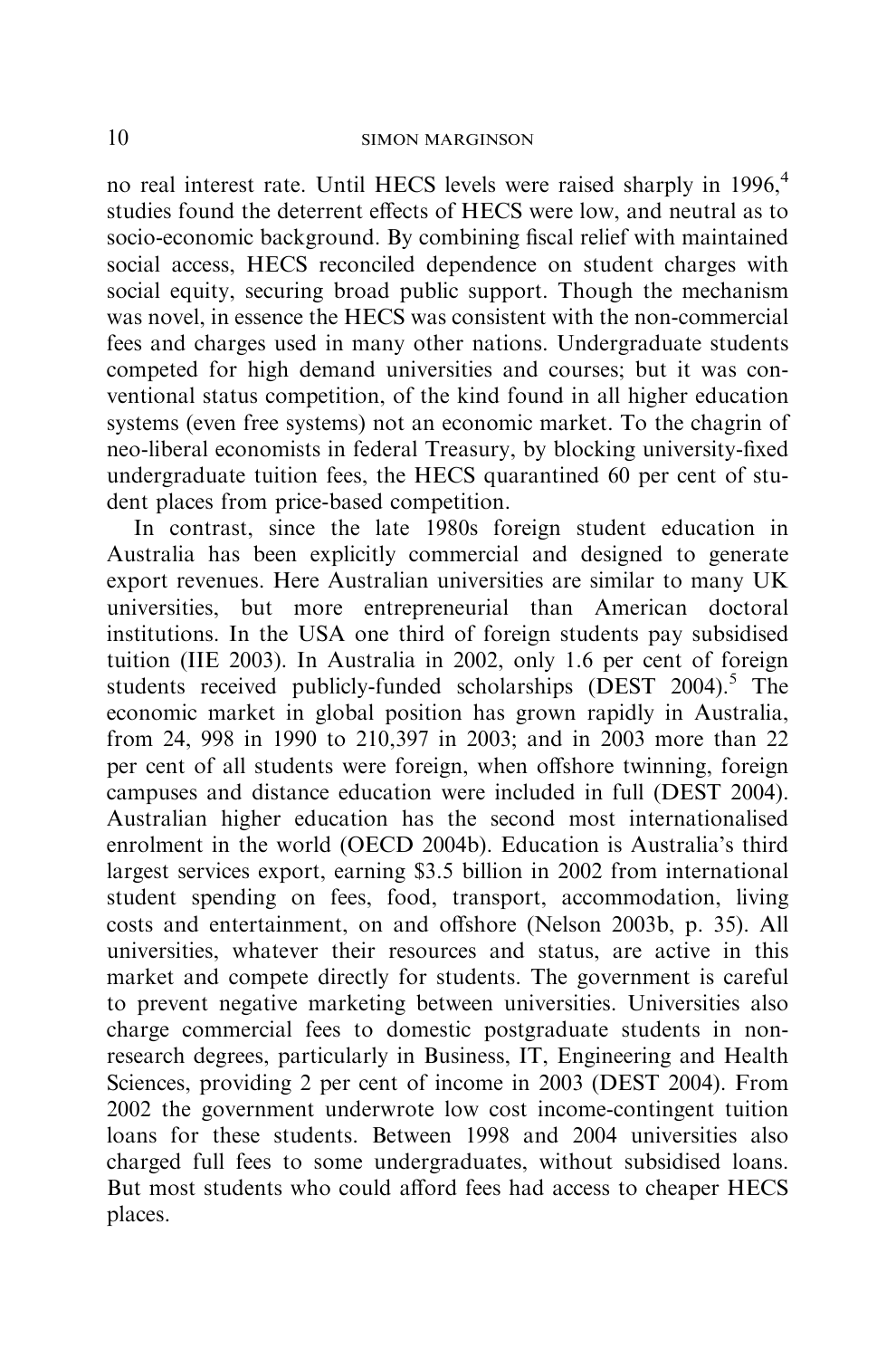#### Institutional segmentation in Australia

There are five distinct segments in the Australian system (Marginson and Considine 2000, pp. 175–232). Segmentation has been shaped by history and funding. Following the creation of a 'unified national system' in 1987–1989, incorporating the sub-doctoral colleges of advanced education into the university sector, system stratification in Australia developed as follows:

- The 'Sandstones, or 'Group of 8': Queensland, Sydney, New South Wales (NSW), Melbourne, Monash, Adelaide, Western Australia (WA), Australian National University (ANU): all the older foundations except the Universities of Tasmania and New England).<sup>6</sup>
- The 'Gumtrees', the second or later universities established in each State prior to 1987.
- The 'Unitechs', large institutes of technology with a long status as vocational institutions, becoming universities from 1987.
- The 'New Universities', other institutions achieving university status after 1987. Some are specialist regional and/or distance education providers.
- Private Universities. The largest are the Australian Catholic University with 12,011 students, and Notre Dame Australia with 3544 in 2003 (DEST 2004).

Policy has determined that Australian universities take only one form, that of the research university comprehensive of fields of study. In a unitary market, in which newer universities tend to produce themselves as inferior copies of the Sandstones, the logic of competition becomes transparent. Institutions are readily compared and ranked and the standing of market leaders is clearly established (Fulton 1996). The relative strength and prestige of the Sandstones is shown by their command of student applications for entry (they attract most applications in each state); the scores that students require for entry; and research performance as measured by grants, publications, citations, and the number of research students. The national Institutional Grants Scheme (IGS), allocated competitively to research performance,<sup>7</sup> is a useful indicator of relative university power. In 2003 the Sandstones received from \$24.8 million (Melbourne) to \$15.3 million (Adelaide) in IGS grants. Next were Flinders, Newcastle and Tasmania, Gumtrees with Medical Faculties, each with \$7.0 million (Table 2). Australian Research Council Discovery Grants follow a similar distribution, from 137 at ANU to 36 at Adelaide. Next highest university was Gumtree La Trobe with 24 Grants (Nelson 2003b, pp. 103–104).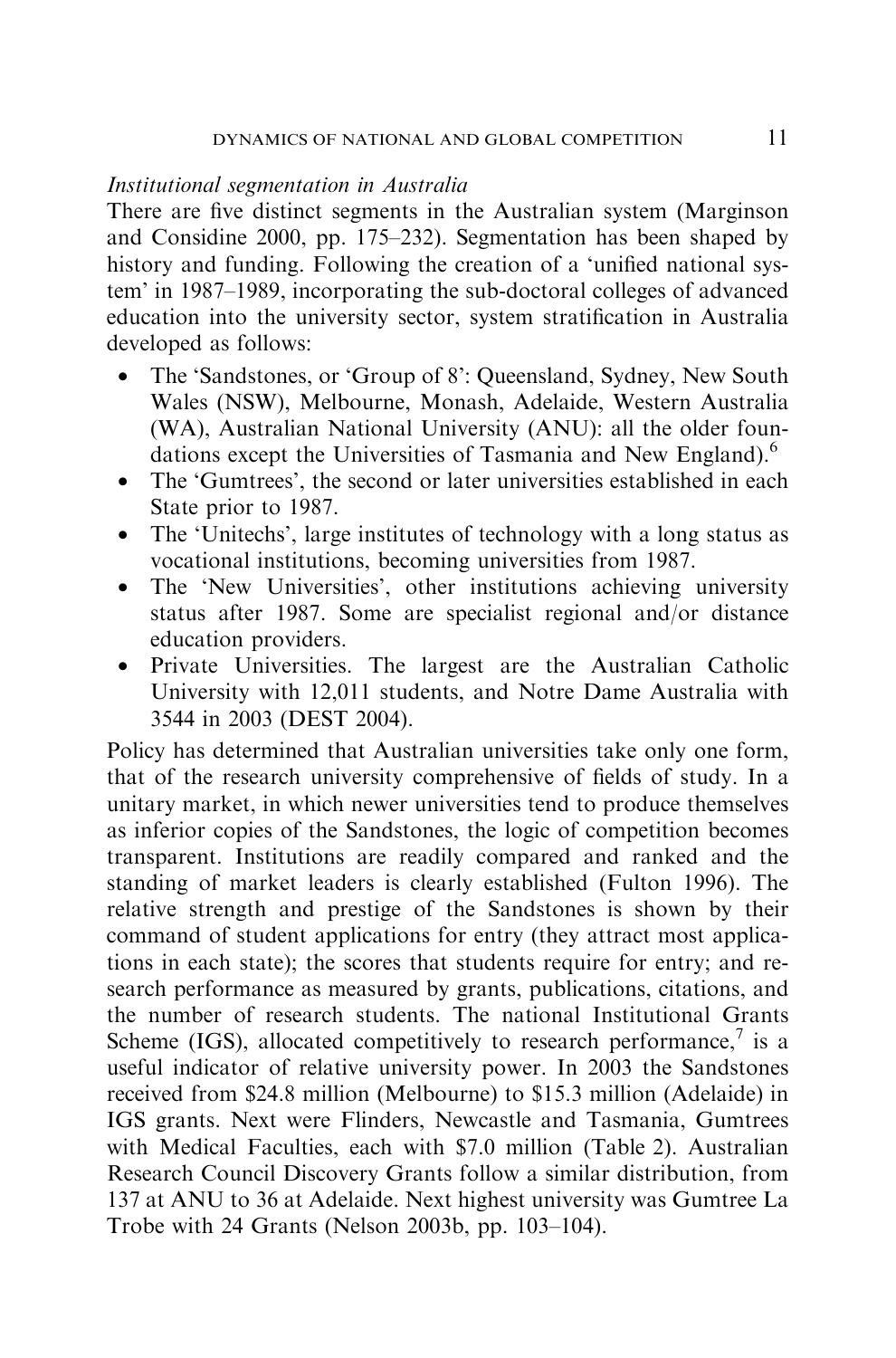Before 1987 the Gumtrees were funded by government to conduct basic research in all disciplines. They now find it difficult to sustain this, given that public funding per student is down – it is now at 60 per cent of level of the late 1980s (Marginson 2001) – and revenues more dependent on competitive position. Because of their accumulated staff, infrastructure and research reputations, the Gumtrees outperform the post-1987 universities in research (Table 2). But the Sandstones are better placed to attract competitive research funding, business support and student fees. Sandstones Sydney, Western Australia and Melbourne enjoy the highest levels of income from donors and private investments, partly insulating them from both government direction and market forces. Positional leadership confers on the Sandstones broader resources and broader strategic options. For example, they can internationalise without losing their research intensity and extensivity. Other institutions must choose. Those that specialise in high levels of fee-based foreign education, or distance education, or maximise their size, tend to limit their own research capacity. Market based programs can generate surpluses but most are ploughed back into the business.

By 2003 the government share of institutional revenues had fallen to 44 per cent, compared to 90 per cent two decades before. The old public funding regime was designed to ensure that all doctoral universities, old and new, were equivalent world class institutions (though in the nationbound system of the time, 'world-class' was never defined). Universities are now understood as self-seeking corporations responsible for their own outcomes; and in the first instance their status and resources are determined by their prior positions in the hierarchy. Whereas government action can rearrange status quickly – as happened in Australia in 1987–1989 – positional competition is more conservative. Since 1989 competition has reinforced the position of the Sandstones; particularly the markets for revenues. They start every discrete contest in the strongest position. Vertical stratification has become steeper. Universities are now positioned in the field of global competition and comparison, as well as national, but a universal 'world-class' is out of reach; and the dominance of the Sandstones has become very difficult to contest.

## Competition and stratification from 2005 onwards

In December 2003 the Minister for Education, Science and Training, Brendan Nelson, steered four changes in the Australian system through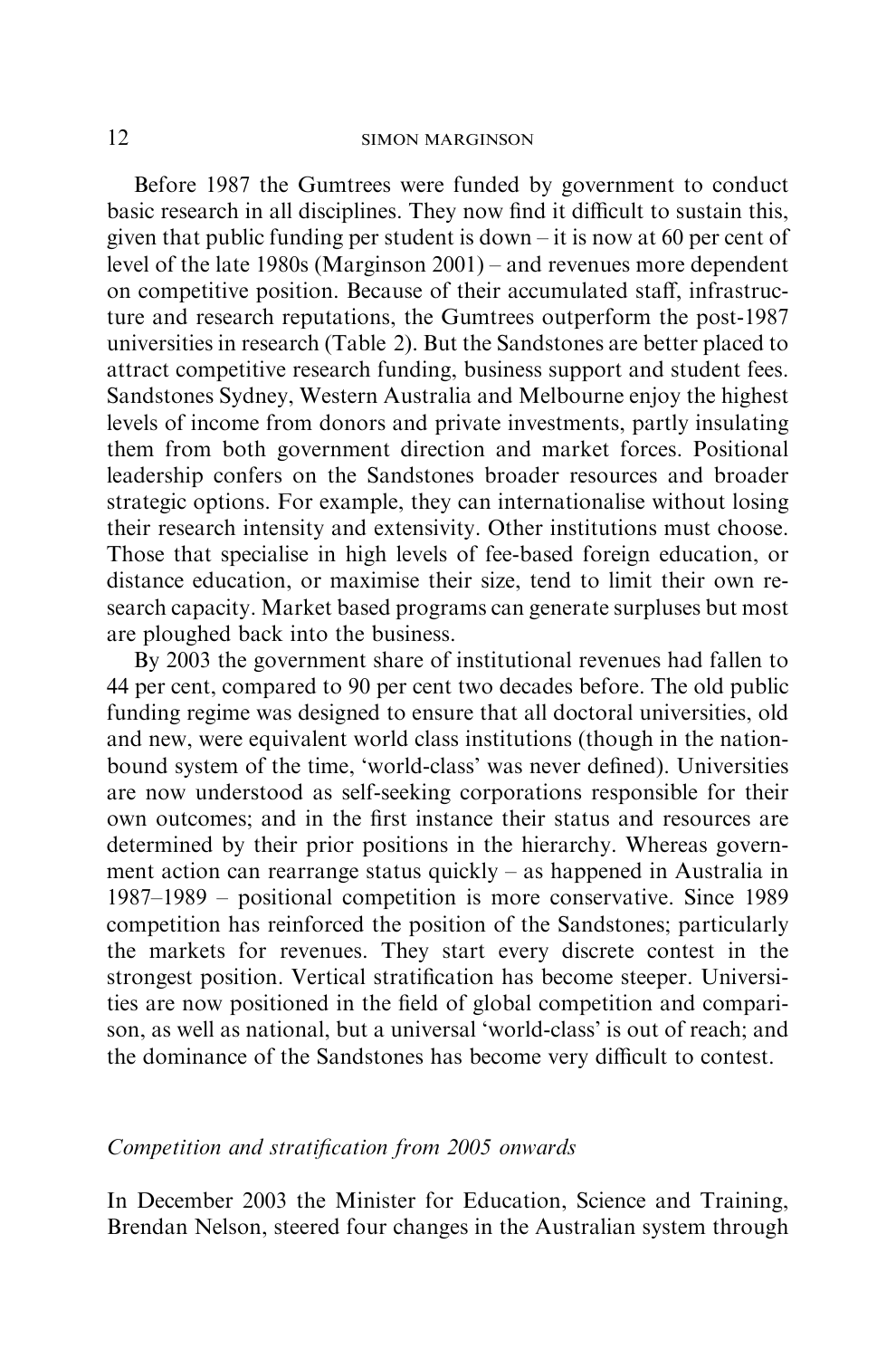|   |               | Table 2. Segments of the university positional market, Australia, 2001/2003                                                                    |                                                                         |                                                                                                                   |                                                           |                                                                                                     |                                          |                            |                                                                                                                                                                       |
|---|---------------|------------------------------------------------------------------------------------------------------------------------------------------------|-------------------------------------------------------------------------|-------------------------------------------------------------------------------------------------------------------|-----------------------------------------------------------|-----------------------------------------------------------------------------------------------------|------------------------------------------|----------------------------|-----------------------------------------------------------------------------------------------------------------------------------------------------------------------|
| Σ | Total         | Flexible                                                                                                                                       | Total                                                                   | Internat'l fee                                                                                                    | Research                                                  |                                                                                                     | New ARC                                  | NCG <sub>)</sub>           |                                                                                                                                                                       |
|   | student       | delivery                                                                                                                                       | income                                                                  | share                                                                                                             | student                                                   |                                                                                                     | Disc 2003                                |                            | $\frac{\text{IGS}}{\text{funds}}$                                                                                                                                     |
|   |               | share                                                                                                                                          |                                                                         | income                                                                                                            |                                                           |                                                                                                     |                                          |                            |                                                                                                                                                                       |
|   |               |                                                                                                                                                | Ss mill                                                                 |                                                                                                                   |                                                           |                                                                                                     |                                          |                            | s <sub>s</sub>                                                                                                                                                        |
|   |               |                                                                                                                                                |                                                                         |                                                                                                                   | number                                                    | share                                                                                               |                                          |                            |                                                                                                                                                                       |
|   |               |                                                                                                                                                |                                                                         |                                                                                                                   |                                                           |                                                                                                     |                                          |                            |                                                                                                                                                                       |
|   |               |                                                                                                                                                |                                                                         |                                                                                                                   |                                                           |                                                                                                     | $\tilde{q}$                              |                            |                                                                                                                                                                       |
|   |               |                                                                                                                                                |                                                                         |                                                                                                                   |                                                           |                                                                                                     |                                          |                            |                                                                                                                                                                       |
| ≻ |               |                                                                                                                                                |                                                                         |                                                                                                                   |                                                           |                                                                                                     |                                          |                            |                                                                                                                                                                       |
| ≻ |               |                                                                                                                                                |                                                                         |                                                                                                                   |                                                           |                                                                                                     |                                          |                            |                                                                                                                                                                       |
| ≻ |               |                                                                                                                                                |                                                                         |                                                                                                                   |                                                           |                                                                                                     |                                          |                            |                                                                                                                                                                       |
| ≻ |               |                                                                                                                                                |                                                                         |                                                                                                                   |                                                           |                                                                                                     |                                          |                            | 8<br>8 8 5 5 9 9 9 9 1<br>8 8 5 8 9 9 9 9 1                                                                                                                           |
| ≻ | 15,885        |                                                                                                                                                |                                                                         |                                                                                                                   |                                                           |                                                                                                     |                                          |                            |                                                                                                                                                                       |
|   |               |                                                                                                                                                |                                                                         |                                                                                                                   |                                                           |                                                                                                     |                                          |                            |                                                                                                                                                                       |
|   |               |                                                                                                                                                |                                                                         |                                                                                                                   |                                                           |                                                                                                     |                                          |                            |                                                                                                                                                                       |
|   |               |                                                                                                                                                | 199.7                                                                   |                                                                                                                   | 030                                                       |                                                                                                     |                                          |                            | $\overline{7.0}$                                                                                                                                                      |
| z | 18,764        |                                                                                                                                                |                                                                         |                                                                                                                   | 1024                                                      |                                                                                                     |                                          |                            | $\frac{6}{7}$                                                                                                                                                         |
| z |               |                                                                                                                                                |                                                                         |                                                                                                                   |                                                           |                                                                                                     |                                          |                            |                                                                                                                                                                       |
| Z |               |                                                                                                                                                |                                                                         |                                                                                                                   |                                                           |                                                                                                     |                                          |                            | $33.779$<br>$3.779$                                                                                                                                                   |
|   |               |                                                                                                                                                |                                                                         |                                                                                                                   | 1283                                                      |                                                                                                     |                                          |                            |                                                                                                                                                                       |
|   |               |                                                                                                                                                |                                                                         |                                                                                                                   |                                                           |                                                                                                     |                                          |                            |                                                                                                                                                                       |
|   |               |                                                                                                                                                |                                                                         |                                                                                                                   |                                                           |                                                                                                     |                                          |                            |                                                                                                                                                                       |
|   |               |                                                                                                                                                |                                                                         |                                                                                                                   |                                                           |                                                                                                     | $\supseteq$                              | 18,192                     | 4.5                                                                                                                                                                   |
|   | $\geq$ $\geq$ | 24,930<br>27,239<br>30,969<br>23,502<br>13,189<br>13,644<br>1,979<br>39,378<br>37,498<br>42,305<br>42,333<br>52,010<br>16,188<br>3,750<br>2002 | 2002 (%)<br>$3.5$<br>$7.5$<br>$3.5$<br>$10.18$<br>$0$<br>$0.5$<br>$7.5$ | 856.3<br>814.5<br>816.3<br>701.5<br>7034.2<br>960.4<br>210.1<br>314.0<br>295.9<br>256.9<br>173.5<br>177.2<br>2002 | 2002 (%)<br>7.1<br>20.5<br>8.1 8.9<br>11.6<br>11.0<br>6.2 | 1236<br>679<br>905<br>2002<br>3908<br>3669<br>3473<br>2669<br>2935<br>[359]<br>[03]<br>1830<br>1512 | r s s s s = s = s e<br>r s s s = s = s = | <b>2828548</b><br>22.52226 | 2001 \$s<br>13,835<br>11,040<br>29,788<br>21,452<br>22,943<br>23,529<br>15,786<br>20,499<br>31,157<br>32,382<br>10,332<br>12,409<br>7996<br>14,931<br>$\rm EFT$ staff |

DYNAMICS OF NATIONAL AND GLOBAL COMPETITION 13

2001/2003 Table 2. Segments of the university positional market, Australia, 2001/2003 ÷  $\ddot{t}$ Ŕ  $\rightarrow$ ÷,  $\overline{a}$ ÷  $\ddot{=}$  $\ddot{\phantom{a}}$  $f + h$  $\ddot{ }$ Ù  $\overline{c}$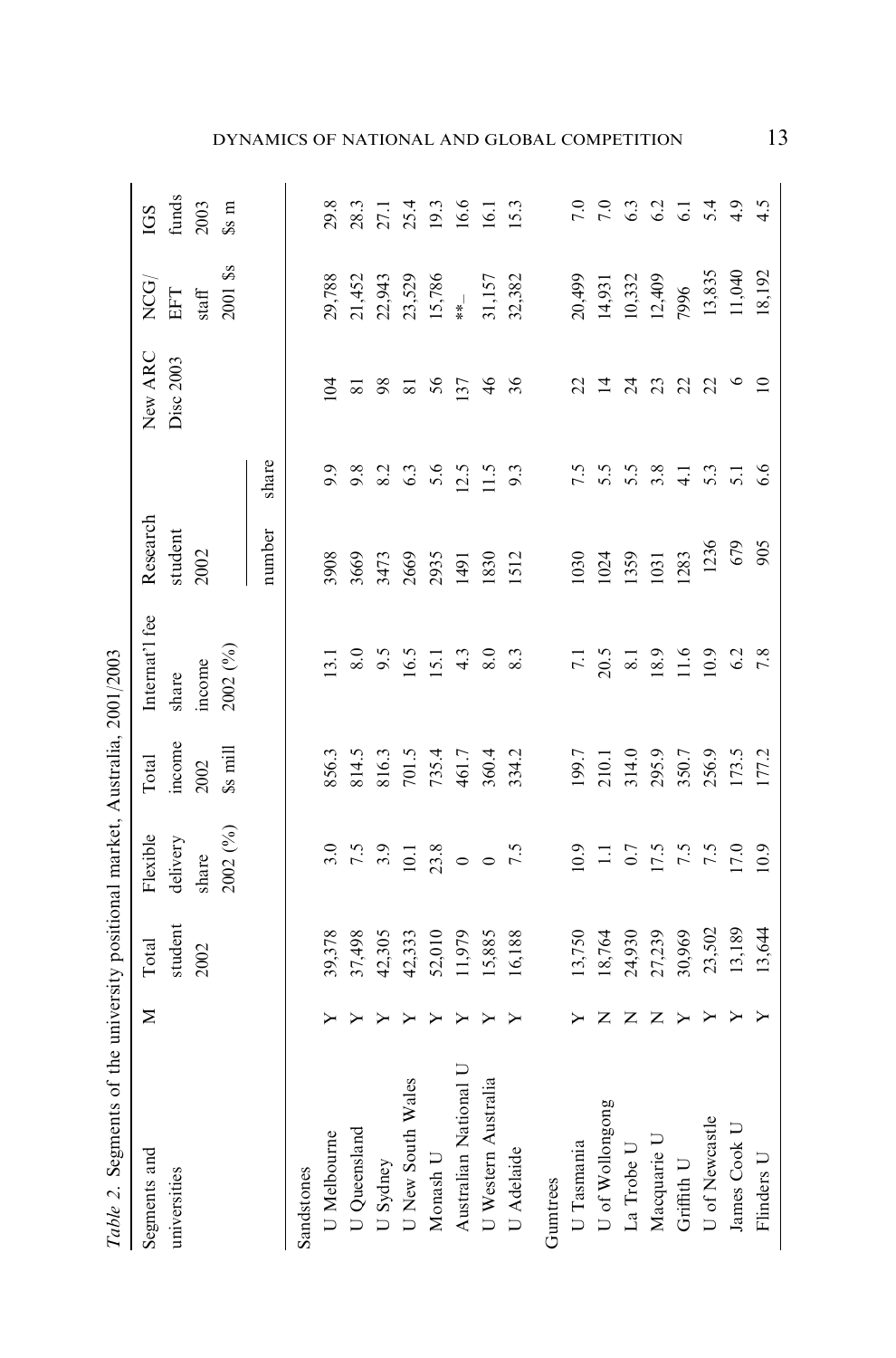| Table 2. (Continued)         |                |                                      |                                                                 |                                    |                                                        |                             |                                 |                      |                                                   |                                          |
|------------------------------|----------------|--------------------------------------|-----------------------------------------------------------------|------------------------------------|--------------------------------------------------------|-----------------------------|---------------------------------|----------------------|---------------------------------------------------|------------------------------------------|
| Segments and<br>universities | Σ              | student<br>Total<br>2002             | 2002 (%)<br>Flexible<br>delivery<br>share                       | income<br>Ss mill<br>Total<br>2002 | Internat'l fee<br>2002 (%)<br>income<br>$_{\rm share}$ | Research<br>student<br>2002 |                                 | New ARC<br>Disc 2003 | 2001 \$s<br>NCG)<br>EFT<br>$\operatorname{staff}$ | funds<br>$2003$<br>s <sub>s</sub><br>IGS |
|                              |                |                                      |                                                                 |                                    |                                                        | number                      | share                           |                      |                                                   |                                          |
| Murdoch U                    |                |                                      | 24.1                                                            | 156.0                              | 10.4                                                   | 761                         | 6.0                             |                      | 14,954                                            |                                          |
| U New England                | ΖZ             | 12,734<br>18,202                     | 81.9                                                            | 148.3                              |                                                        | 820                         | $4.5$<br>2.7                    | $\circ$              | 13,880                                            | $4.89$<br>$2.9$                          |
| Deakin U                     | z              | 33,033                               | 54.7                                                            | 325.8                              | $3.\overline{5}$                                       | 899                         |                                 |                      | 6624                                              |                                          |
| Unitechs                     |                |                                      |                                                                 |                                    |                                                        |                             |                                 |                      |                                                   |                                          |
| Curtin U Technology          |                |                                      |                                                                 | 360.9                              |                                                        |                             | 4.8                             |                      |                                                   |                                          |
| Queensland UT                | z z z z z      | 33,240<br>39,192<br>30,627           | $\begin{array}{c} 11.5 \\ 15.1 \\ 22.0 \\ 3.7 \\ 0 \end{array}$ | 365.2                              | 23.3<br>15.6<br>15.8<br>17.1                           | 1592<br>1105<br>1741        | 2.8                             |                      | 5432<br>5121                                      | $5.\overline{3}$<br>4.9                  |
| U South Australia            |                |                                      |                                                                 |                                    |                                                        |                             | 5.7                             |                      | 5297                                              |                                          |
| Royal Melbourne IT           |                | 38,280                               |                                                                 | 286.1<br>478.2                     |                                                        | 1831                        | $rac{8}{1}$ $rac{1}{2}$         | S                    | 3346                                              | $4.56$<br>$4.56$                         |
| U Technol. Sydney            |                | 29,290                               |                                                                 | 287.7                              |                                                        | 918                         |                                 |                      | 6892                                              |                                          |
| New universities             |                |                                      |                                                                 |                                    |                                                        |                             |                                 |                      |                                                   |                                          |
| U Western Sydney             | $\mathsf{Z}^-$ |                                      |                                                                 |                                    |                                                        |                             |                                 |                      | 5159                                              |                                          |
| U Canberra                   | Z              | 35,361<br>10,419<br>14,404<br>19,475 | $4.5$<br>$[0.04]$<br>$[0.01]$<br>$1.9$<br>$24.4$                | 296.7<br>105.8                     | $12.5$<br>$14.6$<br>$10.5$<br>$12.1$                   | 25532                       | 2.5<br>2.5<br>2.5<br>2.5<br>2.5 |                      | 7332                                              | 3.7                                      |
| Swinburne UT                 | z z            |                                      |                                                                 |                                    |                                                        |                             |                                 |                      | 6294                                              | $\overline{1.7}$                         |
| Victoria U Technol.          |                |                                      |                                                                 | 233.2<br>277.8<br>202.9            |                                                        |                             |                                 |                      | 4372                                              | $\overline{1.7}$                         |
| Edith Cowan U                | Z              | 23,829                               |                                                                 |                                    |                                                        |                             |                                 |                      | 3289                                              | ्<br>न                                   |
| Northern Territory U         | Z              | 5612                                 | 26.3                                                            | 91.6                               | 2.8                                                    | 213                         | 3.8                             |                      | 7885                                              | $\overline{c}$                           |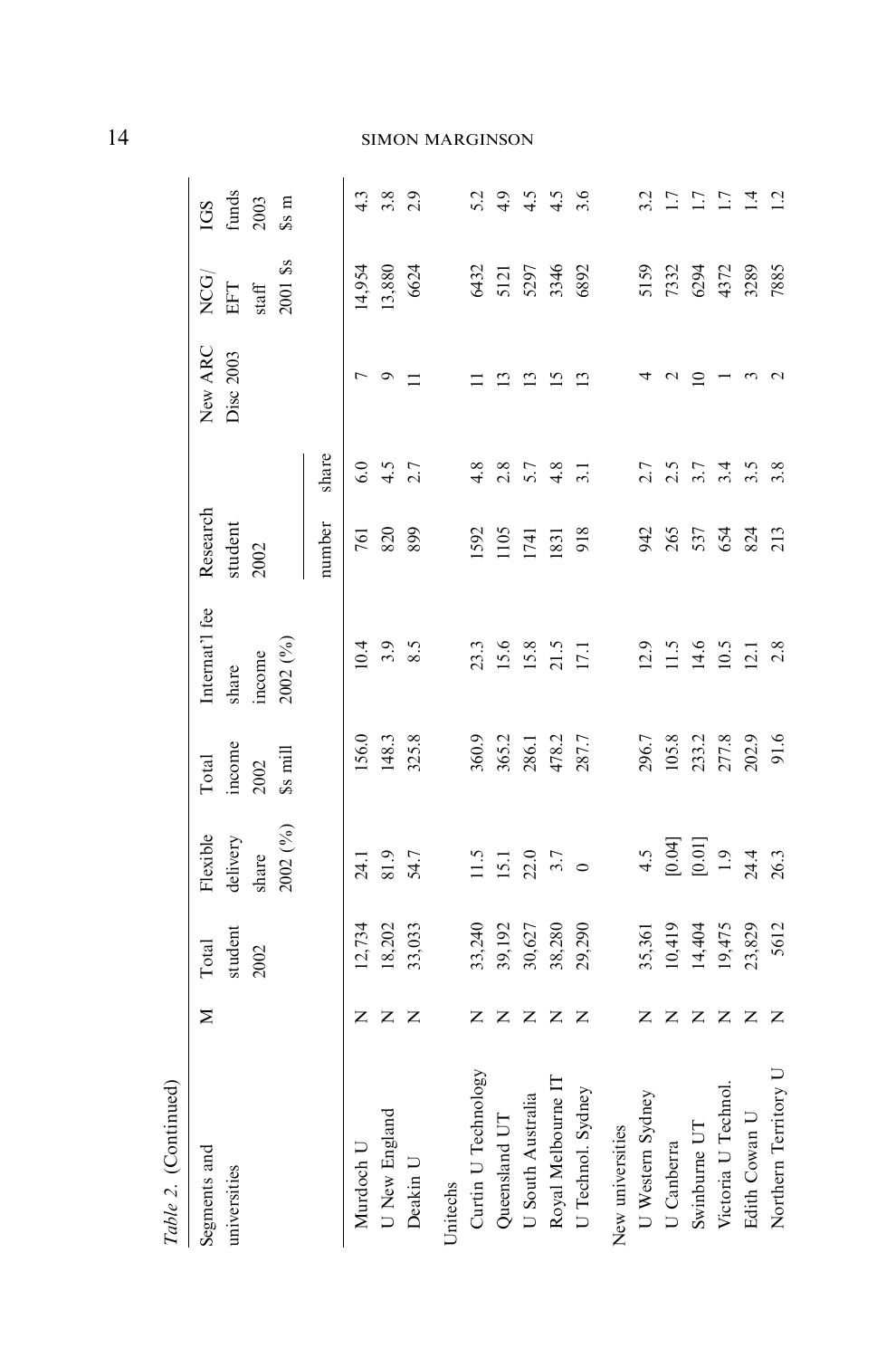| Southern Cross U                                                                                                                                                                                                                                                                                                                                                                                                                                                                                                                                                                                                                                                                                                                                                                                                                                                                                                      | z                              | 11,961  | 52.9    | 89.7     | 7.6                                                                                                             | 49            | 3.8             |                | 5920    | $\bar{c}$          |
|-----------------------------------------------------------------------------------------------------------------------------------------------------------------------------------------------------------------------------------------------------------------------------------------------------------------------------------------------------------------------------------------------------------------------------------------------------------------------------------------------------------------------------------------------------------------------------------------------------------------------------------------------------------------------------------------------------------------------------------------------------------------------------------------------------------------------------------------------------------------------------------------------------------------------|--------------------------------|---------|---------|----------|-----------------------------------------------------------------------------------------------------------------|---------------|-----------------|----------------|---------|--------------------|
| Charles Sturt U                                                                                                                                                                                                                                                                                                                                                                                                                                                                                                                                                                                                                                                                                                                                                                                                                                                                                                       | Z                              | 39,776  | 83.4    | 187.4    | 5.4                                                                                                             | 434           | Ξ               |                | 4132    | $\overline{12}$    |
| Central Queensland                                                                                                                                                                                                                                                                                                                                                                                                                                                                                                                                                                                                                                                                                                                                                                                                                                                                                                    | $\mathsf{z}$                   | 21,763  | 40.9    | 210.6    | 37.7                                                                                                            | 316           | $\frac{5}{1}$   |                | 2995    | $\overline{1.0}$   |
| South'n Queensland                                                                                                                                                                                                                                                                                                                                                                                                                                                                                                                                                                                                                                                                                                                                                                                                                                                                                                    | $\mathbb{Z}$                   | 24,271  | 81.0    | 118.6    | 13.3                                                                                                            | 326           | $\frac{13}{2}$  |                | 3832    | 0.9                |
| U Ballarat                                                                                                                                                                                                                                                                                                                                                                                                                                                                                                                                                                                                                                                                                                                                                                                                                                                                                                            | $\mathsf{z}$                   | 6615    | $\circ$ | 106.9    | 4.9                                                                                                             | 187           | 2.8             |                | 3754    | 0.5                |
| U Sunshine Coast                                                                                                                                                                                                                                                                                                                                                                                                                                                                                                                                                                                                                                                                                                                                                                                                                                                                                                      | z                              | 3947    | 11.3    | 32.5     | 12.0                                                                                                            | $\mathcal{O}$ | $\frac{6}{1}$   |                | 98      | $\overline{C}$     |
| Private unis                                                                                                                                                                                                                                                                                                                                                                                                                                                                                                                                                                                                                                                                                                                                                                                                                                                                                                          |                                |         |         |          |                                                                                                                 |               |                 |                |         |                    |
| Australian Catholic U*                                                                                                                                                                                                                                                                                                                                                                                                                                                                                                                                                                                                                                                                                                                                                                                                                                                                                                | Z                              | 11,894  | 8.9     | 104.4    | 4.3                                                                                                             | 338           | 2.8             |                | 1496    | 0.5                |
| ust.<br>U Notre Dame A                                                                                                                                                                                                                                                                                                                                                                                                                                                                                                                                                                                                                                                                                                                                                                                                                                                                                                | Z                              | 2832    | 1.7     | 20.2     | 17.7                                                                                                            | 27            | $\ddot{=}$      | 0              | $\circ$ | $\overline{\circ}$ |
| <b>Bond</b> U                                                                                                                                                                                                                                                                                                                                                                                                                                                                                                                                                                                                                                                                                                                                                                                                                                                                                                         | z                              | n.a.    | n.a.    | n.a.     | n.a.                                                                                                            | 5             | n.a.            |                | n.a.    | $\overline{C}$     |
| Minor sites                                                                                                                                                                                                                                                                                                                                                                                                                                                                                                                                                                                                                                                                                                                                                                                                                                                                                                           |                                |         |         |          |                                                                                                                 |               |                 |                |         |                    |
| [various]                                                                                                                                                                                                                                                                                                                                                                                                                                                                                                                                                                                                                                                                                                                                                                                                                                                                                                             | $\begin{array}{c} \end{array}$ | 6250    |         | 69.4     |                                                                                                                 | 377           |                 | $\overline{c}$ |         | 0.4                |
| Total                                                                                                                                                                                                                                                                                                                                                                                                                                                                                                                                                                                                                                                                                                                                                                                                                                                                                                                 | $\overline{\phantom{a}}$       | 896,621 | 19.2    | 11,614.1 | 12.5                                                                                                            | 45,703        | $\overline{51}$ | 921            | 15,165  | 277.6              |
| * Private university funded as public universities. $M =$ Medicine Faculty ( $Y = Y$ es, $N = N$ o). Dollar amounts in current prices. Flexible<br>Research student share $=$ number of research students as % of all students. IGS $=$ Institutional Grants Scheme, awarded competitively<br>on the basis of research performance (see note). NCR per EFT staff = National Competitive Research Grants per effective full-time<br>member of staff, teaching/ research staff research only. ** Not all ANU staff eligible as funded separately for research. New ARC<br>Discov = new Australian Research Council Discovery Grants, awarded on academic merit in all fields except Medical sciences. Sources:<br>DEST (2003); Nelson (2003b); Australian Vice-Chancellors Committee; Australian Research Council. For discussion of segments see<br>Marginson and Considine 2000, pp. 175-232.<br>delivery share $=$ % |                                |         |         |          | of students external (distance) students and multi-modal students, distinct from internal (wholly campus-based) |               |                 |                |         |                    |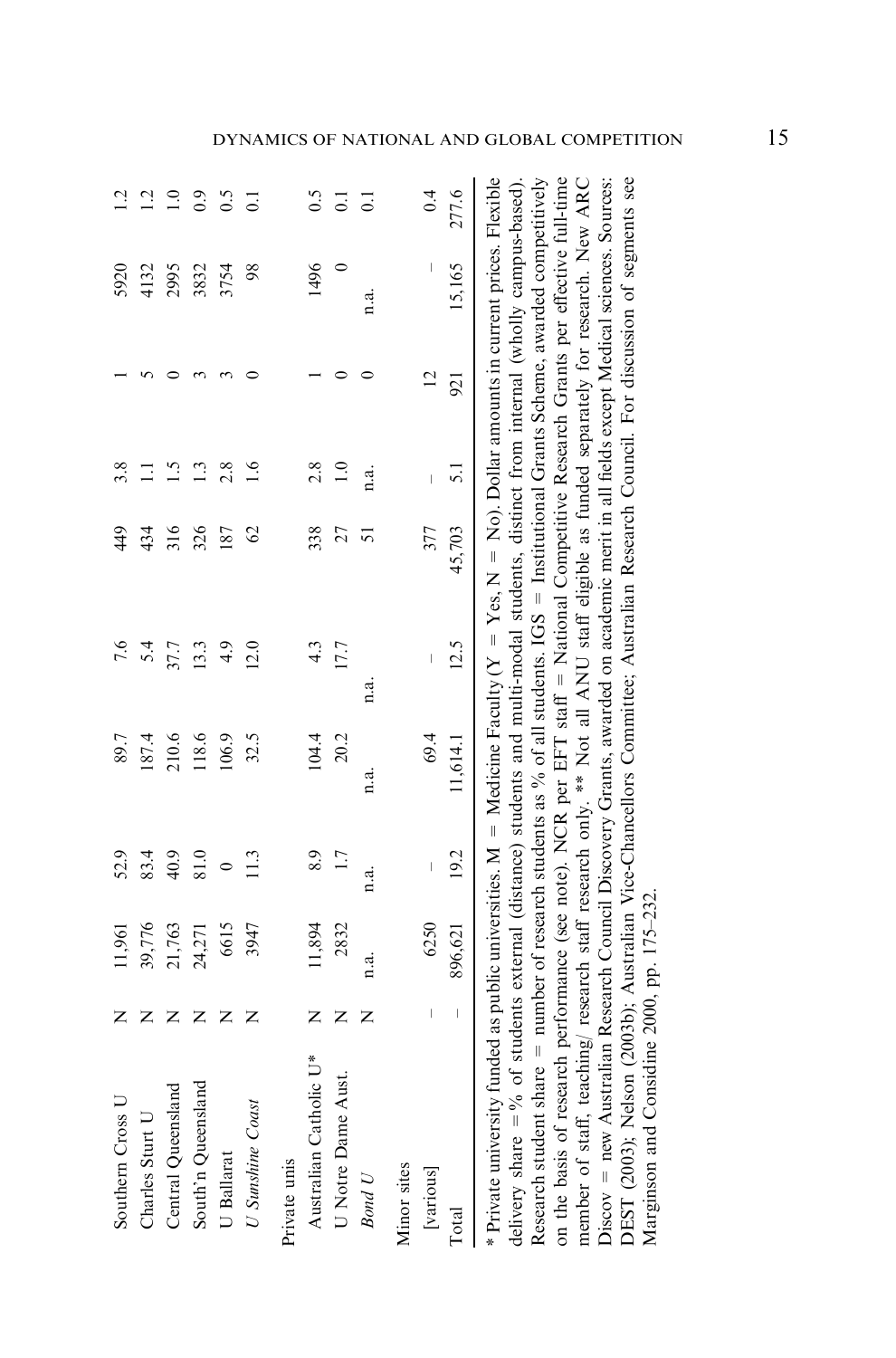federal parliament (Nelson 2003a). First, from 2005 universities are permitted to vary the cost of HECS between 0 and 25 per cent above prior levels (\$0-5369 USD p.a.), moving the system closer to the forms of a buyer-seller market. Most universities, including all Sandstones, have opted to charge the maximum HECS. Second, public universities are permitted to fix direct tuition fees at any level for 35 per cent of undergraduate students in each course. $8$  Third, fee-paying students are now eligible for a new voucher-like government-subsidised loan, FEE-HELP. Like HECS (rechristened HECS-HELP), repayments under  $FEE\text{-}HELP<sup>9</sup>$  are income contingent with no real interest rate. The government has also lifted the income threshold for HECS and FEE-HELP repayments by 40 per cent, to \$24,500 USD p.a., delaying loan repayments, rendering loans more accessible and universalising the potential market. Fourth, students in accredited private institutions are now made eligible for FEE-HELP, creating the first economically viable private sector. (Later, in 2004, the government announced that the private Notre Dame University would establish a publicly funded Medical school.) The new system has created potentials for both a small number of elite comprehensive private universities and a larger number of more specialist vocational private institutions. Further down the track, the government could create a unified full-fee undergraduate market by lifting the cap on the maximum HECS, extending it to the private sector, and abolishing limits on FEE-HELP places. The public subsidy of HECS could be redefined as merit or equity scholarships.

The 2003–2004 reforms have changed the forms of status competition. First, FEE-HELP, and the reduced cost gap between full fee places and HECS places, encourage students to upgrade from a HECS-place in a middle status Gumtree or a Unitech to a Sandstone fee-paying place. The number of fee-based places covered by FEE-HELP is expected to increase rapidly (Chapman 2003).<sup>10</sup> The new high tuition market in Australia might also encourage affluent parents to consider the option of an American degree. Second, the gap between Sandstones and other public universities has been widened. The Sandstones will dominate the new market in undergraduate fee-paying places; and given the role of research as the source of competitive advantage, they could be expected to plough part of the new income into research capacity, including star faculty, again lifting their status and relative resources. The post-2005 market is no less competitive, but is mostly less contestable at the top, though in the longer term the Sandstones might have more competition from the private sector. At the middle level, most Gumtrees are being pushed downwards, facing pressure on their research capacities at the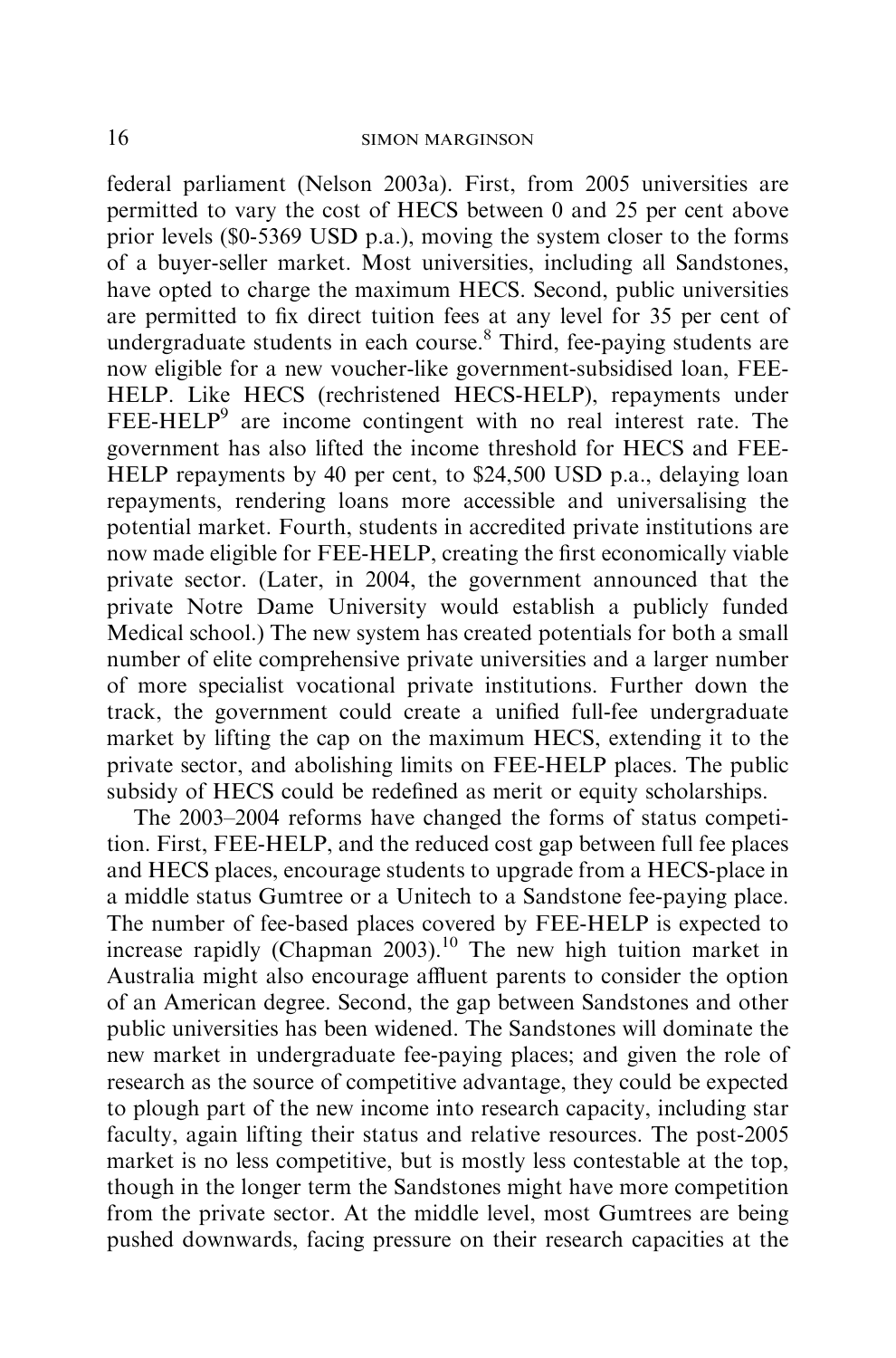same time as students are being streamed into Sandstone fee-paying places. Middle and lower level institutions will be squeezed by the public costs of HELP loans: the subsidisation of interest rates and the cost of default will place fiscal pressure on grants to institutions. Some institutions at lower levels are likely to experience a 'race to the bottom' as they struggle to fill their places. Both of their obvious strategic options – varying HECS charges down and hyper-marketing – will thin out teaching and research capacity. Third, economic competition now plays a larger role; and this is instrumental in the supremacy of the Sandstones, that have been restructured as a high cost segment dependant on private positional investment. Price variation enables a more differentiated set of economic choices overall, matched by steeper variations in capacity.

The Nelson reforms create a neater, tighter and fiscally cheaper positional market. Though total participation might not fall, more important is the stratification of participation, not just access to higher education, but 'access to what?', and 'who obtains it'? (Bastedo and Gumport 2003). The closure between prices, resources and status consummates another closure: between the social power of the Sandstones, and that of their clients. Each have a mutual interest in the other's status. The cost of HECS and fee debts could be expected to stream low income families away from high status high value high tuition places, given the absence of high aid. On the positive side, the use of the income contingency mechanism to underpin HECS modifies price signals and will slow the rate of social exclusion. Overall, to the extent that positional competition becomes an economic market, all else being equal this assists those with prior advantages, both producers and consumers, to consolidate their social position.

#### II. Global competition

# Global markets

Although most higher education students continue to be educated within their national systems a growing number now cross national borders. In 2001 there were 1.58 million foreign students in OECD nations, constituting just over 5 per cent of OECD enrolments with much variation by OECD nation. One third entered the USA, and a quarter the other English speaking nations: the UK, Australia, Canada and New Zealand. France and Germany are also major exporters.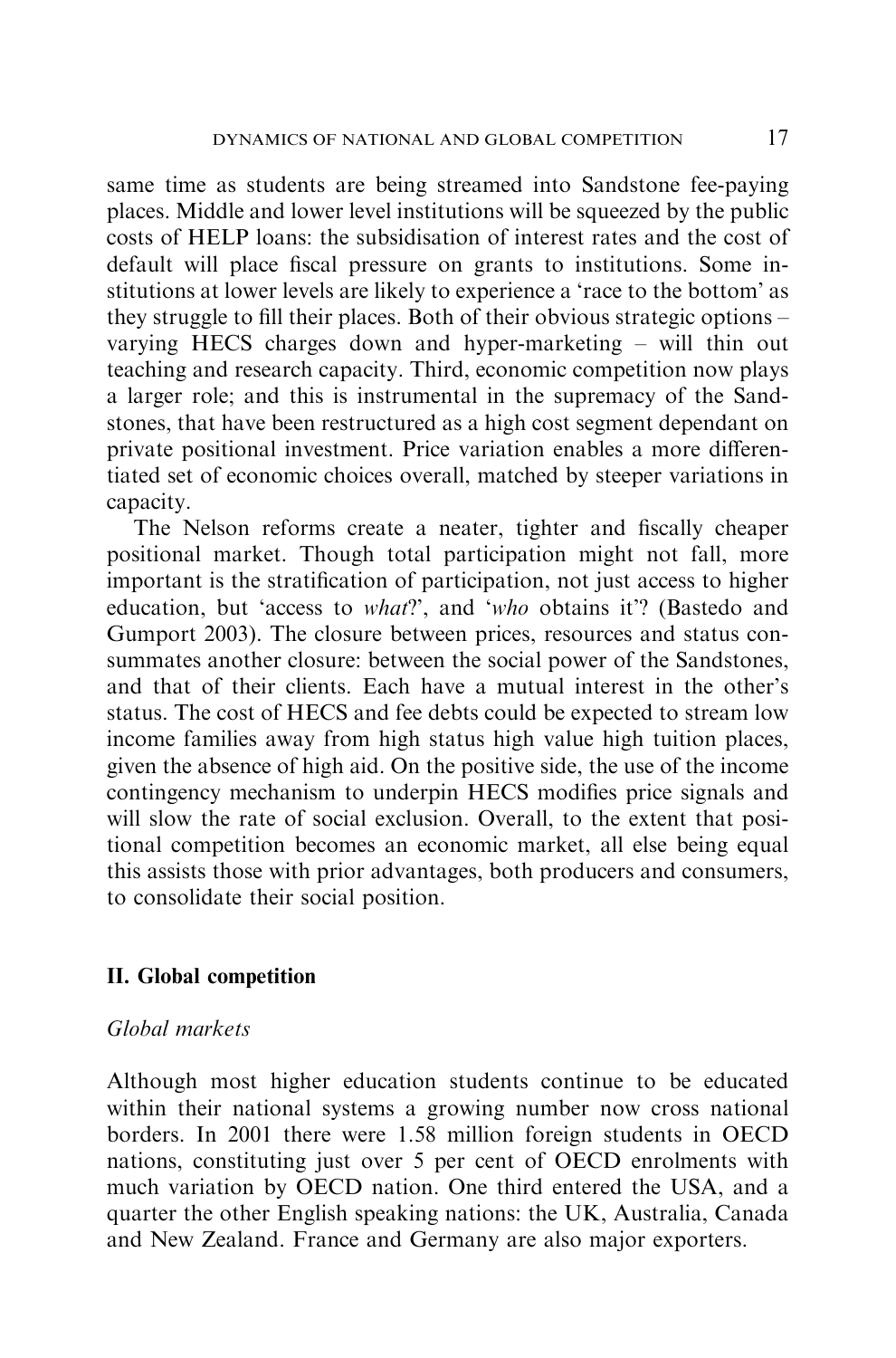There are three broad domains of cross-border education (OECD 2004a). First, student movement between OECD nations, especially in Europe. Many are on short-term exchange. Most pay less than full cost fees, and aside from those entering the USA nearly all return to their nation of origin. Second, students from emerging nations, especially in Asia, enter the English-language nations (71.6 per cent of all Asian international students in 2001), Western Europe and Japan. Global competition in degree courses in higher education is largely centred on these students. Numbers are growing most rapidly where cross-border education is a commercial business with full-price tuition, for example, the UK and Australia. Foreign students, who are mostly self-financed, invest in global positional goods that facilitate mobility and changing identity. Many graduates enter mobile occupations such as business, IT and scientific research where English-language skills are used. The positional goods include not just foreign degrees themselves but foreign language, the experience of living abroad, and access to migration: all English speaking nations encourage foreign graduates to migrate. Third, foreign education is conducted within importing nations, in two forms that are also growing rapidly. One is foreign branch campuses in Singapore, Malaysia, China and elsewhere, mostly offered by local private partners; though some British, US, Australian and French institutions have established their own premises. The other is distance education, which is largely online with links to locally based study centres. Foreign online distance education has not grown as rapidly as many English-language universities expected, partly because ICT capacities are narrowly distributed outside the OECD. However this medium will become more important (Marginson 2004b).

## Global student flows

In higher education the rhetoric of 'internationalisation' norms global engagement as two-way flows premised on mutual cultural respect. The reality is different. Global competition in degree programs is an exportimport market in positional goods, characterised by uni-directional student flows and asymmetrical cultural transformations. Some nations are primarily exporters, others are primarily importers; while a third group, including Japan and parts of Europe, exhibit a more balanced two-way exchange. Figure 1 models the global flows of students. It illustrates the magnetic attraction of American higher education, for which research on student choice identifies strong and almost universal demand (e.g. Mazzarol et al. 2001), especially for elite universities. It also emphasises the massive demand for foreign education in Asia-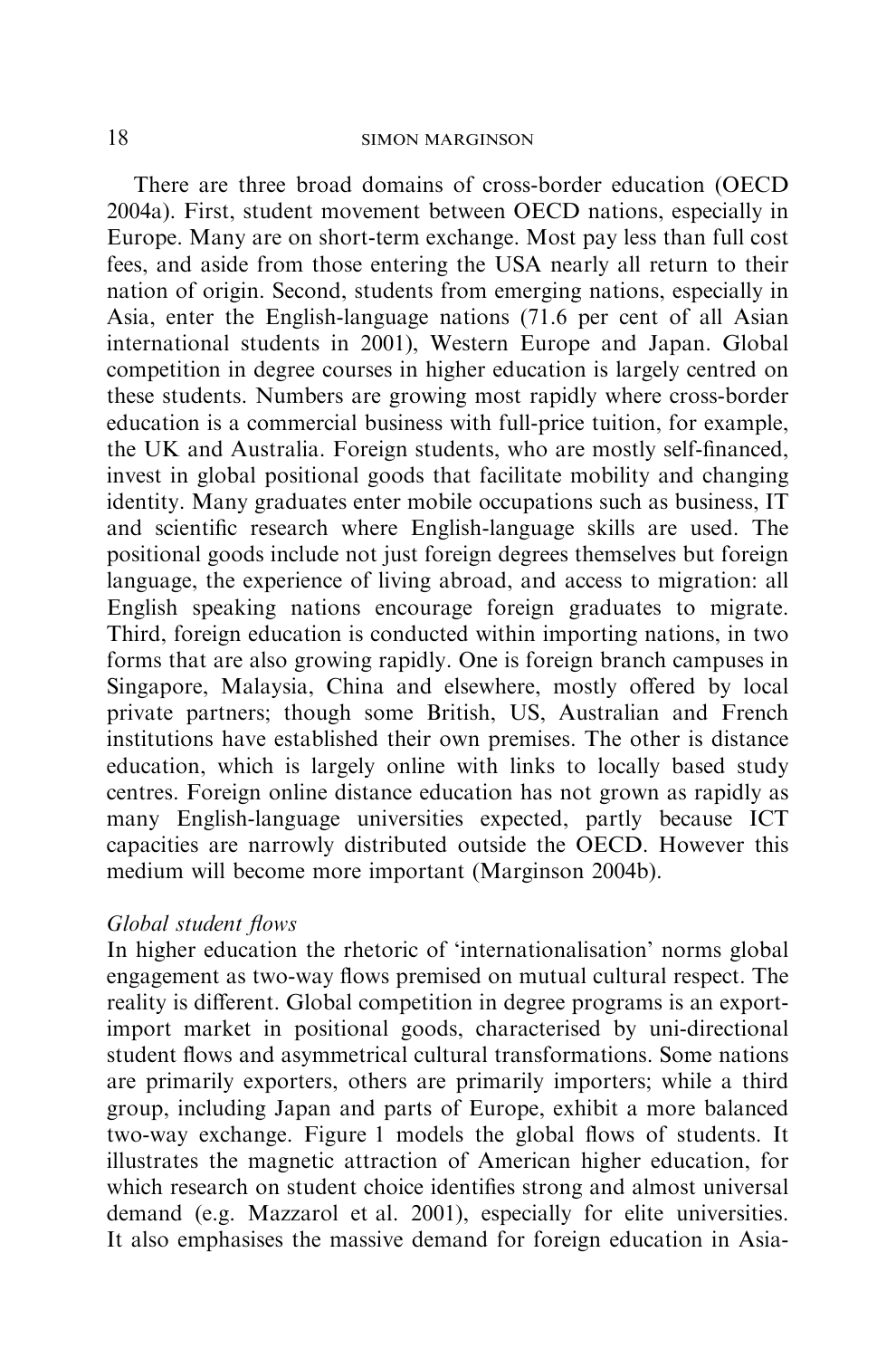

Figure 1. Student flows in the worldwide environment of higher education.

Pacific, driven not just by positional benefits gained in off-shore provision but by an inadequate quantity of places in reputable degree programs at home. Four of the world's five largest importing nations are in the Asia-Pacific – China, Korea, India and Japan – and Malaysia, Indonesia, Hong Kong and Singapore are also in the top 20 importing nations (OECD 2004b).

Where positional competition is the dominant mode, the flows become uni-directional. On the other hand, the high degree of crossborder activity in Europe demonstrates that global mobility is not necessarily market-driven and can be practised in more reciprocal fashion. Likewise, though the national Japanese higher education system itself is highly competitive and largely privatised, the Japanese government treats foreign education as a means to learning and internationalisation, rather than as revenue-generating business (OECD 2004a); and student flows out of Japan are balanced by those coming in, mainly from China and Korea.

In the Asia-Pacific region there is considerable potential for the further growth of demand for education as a global positional good. These nations include well over half of the world's population, and 10 of the world's 16 cities with over 10 million people, representing immense concentrations of present and future demand for education. China has seen two decades of high economic growth and the nation could produce one fifth of world GDP by 2050. Expenditure on tertiary education is low and in 2000 only 8 per cent of the school leaver age group entered degree programs in China. Domestic provision will expand but middle class demand for tertiary education will also grow. Thailand and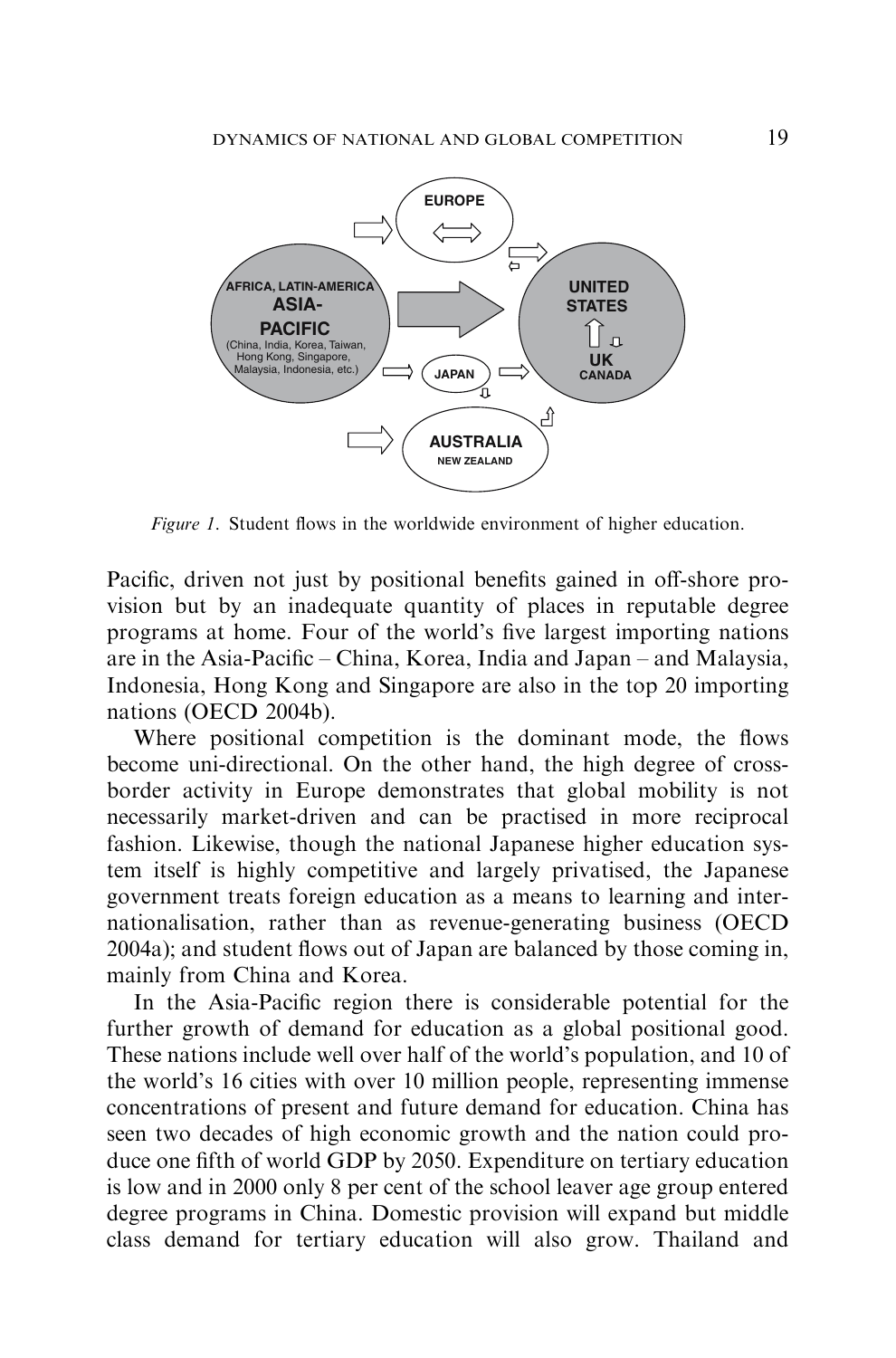Indonesia are also expected to experience continued unmet demand. In much of Asia the habit of private investment is entrenched. In Korea 70 per cent of domestic expenditure on tertiary institutions is private spending, in Japan 56 per cent, in Indonesia 56 per cent, in China 43 per cent (OECD 2003). For governments in emerging nations, by supplementing local provision foreign education postpones the expensive task of building local infrastructure. On the other hand there are costs in 'brain-drain' and the loss of policy and cultural control. Singapore, Malaysia and China encourage foreign provision at home but position it as a source of local educational development. However, even when Asian nations expand and improve their own systems, reputable foreign university education will continue to provide positional advantages at home and abroad. Korea and Japan have enough good quality tertiary places at home but positional demand for foreign education is strong.<sup>11</sup>

# Segmentation of global competition

Like national competition global competition is powered by an elite/ mass dualism created by the exclusionary logic of the positional market. The two hierarchically ordered segments are relatively stable. The upper Segment 1 (elite foreign higher education) is a traditional positional competition. Students compete for and invest in scarce status goods in sought-after universities. The subordinated Segment 3 (mass foreign higher education) is revenue driven, expansionary and often commercial. Between these segments is an unstable differentiation of intermediate institutions, for example, the less prestigious research universities in Segment 2 (Table 3).

Yet on the supply side, national and global competition differ from each other. First, high value global education is provided not in institutions offering 'global degrees' but institutions whose business is national positional competition. Foreign students are academically and socially selected: the average cost of tuition and living expenses in the US state universities is eight times the per capita income of China (IDP2001; World Bank 2004). But foreign students (apart from the best  $d$  doctoral students)<sup>12</sup> do not create status benefits, additional to revenues, as do students from the national catchment. It is de rigueur for elite universities to be globally engaged, yet foreign students are strangely marginal to reputation (though in the US graduate students are often a vital source of labour in research and teaching). Second, commercialisation is more important in global than national competition. It may soon encompass a majority of foreign students.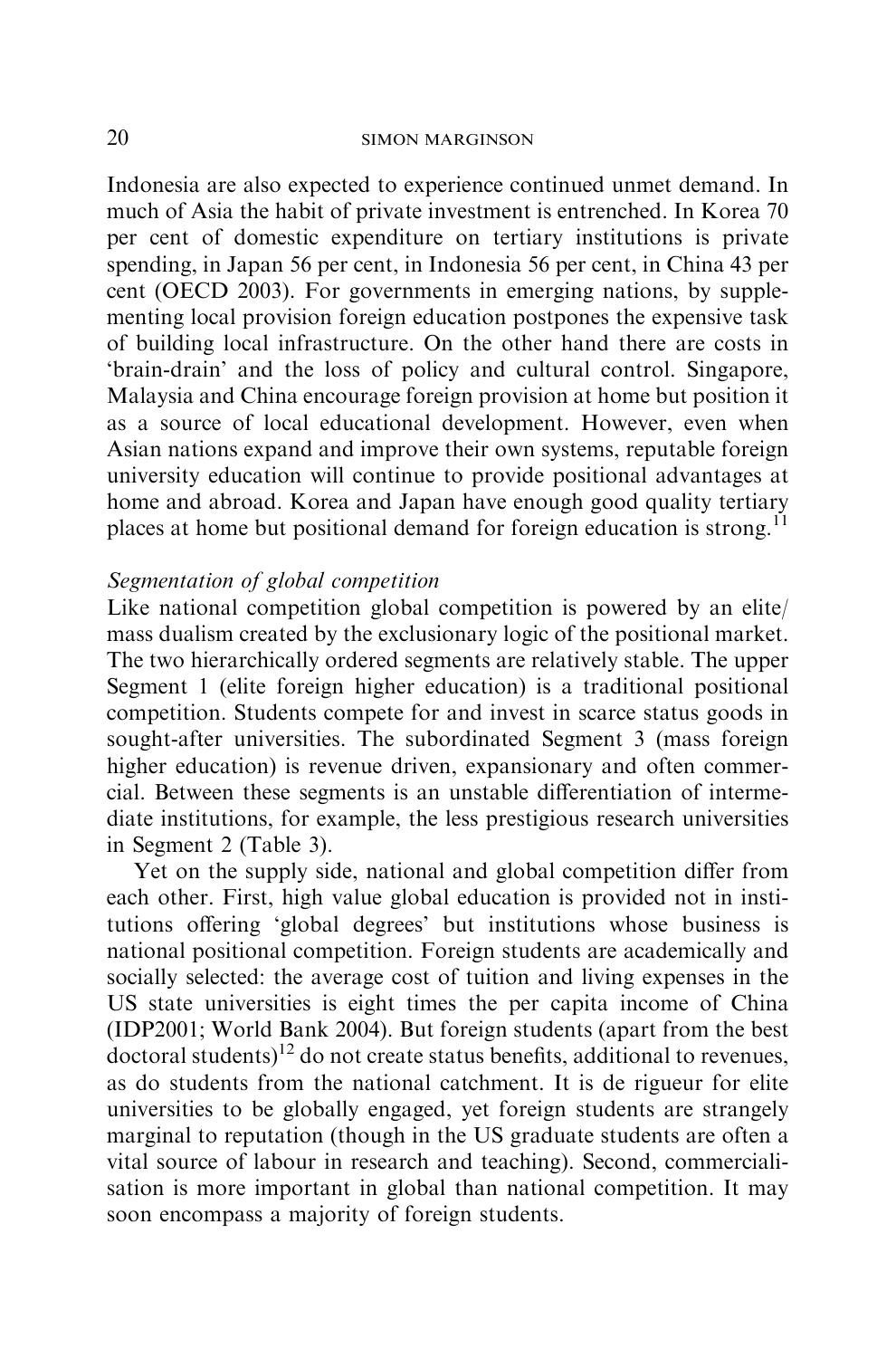| Segment 1               | The American doctoral sector and the high prestige          |
|-------------------------|-------------------------------------------------------------|
| World market of         | universities in UK. Prestige not profit-driven. Prestige    |
| elite universities      | rests on research reputation and global power of degree     |
| Segment 2               | Research universities in the UK, Canada, Australia,         |
| Exporting national      | Europe, Japan. Prestige-driven at national level but often  |
| research universities   | run foreign degrees as a profit-making business             |
| Segment 3               | Lesser status institutions in the export nations, operating |
| Teaching-focused        | commercially in the global market, catering to a lower      |
| export institutions     | cost/ lower quality echelon of foreign education.           |
| Segment 4               | Prestige providers within a single nation, normally         |
| Nationally-bound        | research intensive universities. Nationally competitive     |
| research universities   | with Segment 2 (but not 1), minor cross-border role         |
| Segment 5               | Confined to national competition and local demand. No       |
| Lesser status national/ | cross-border role. The largest group of institutions,       |
| local institutions      | especially in importing nations                             |

Table 3. Segmentation of global competition in higher education

Source: Author.

# The first world market

Segment 1 is comprised by the leading English-language providers, mostly located in the USA. The emergence of a unified world market in educational positional goods with supreme value, led by household names such as Harvard, Stanford, MIT and Oxford, is a striking feature of the global era. In a networked environment the leading universities are overwhelmingly visible, cutting a powerful presence as ideal-exemplars and as practical leaders of the sector drawing high achieving academic staff from across the world. While only a small number of foreign students access these universities the institutions exercise great symbolic power. Outside the USA/UK, this worldwide market does not replace the national markets, it subordinates them. Above the national competition it layers an additional stratum of student places with superior positional value to all places created at national level. Global positional value is formed in the same manner as value is formed in national competition, via a combination of degree/ brand status and research performance/reputation. Strong research universities are also strong attractors of foreign students. Table 4, from the worldwide survey of research achievement<sup>13</sup> by the Shanghai Jiao Tong University Institute of Higher Education (SJTUIHE), lists the 40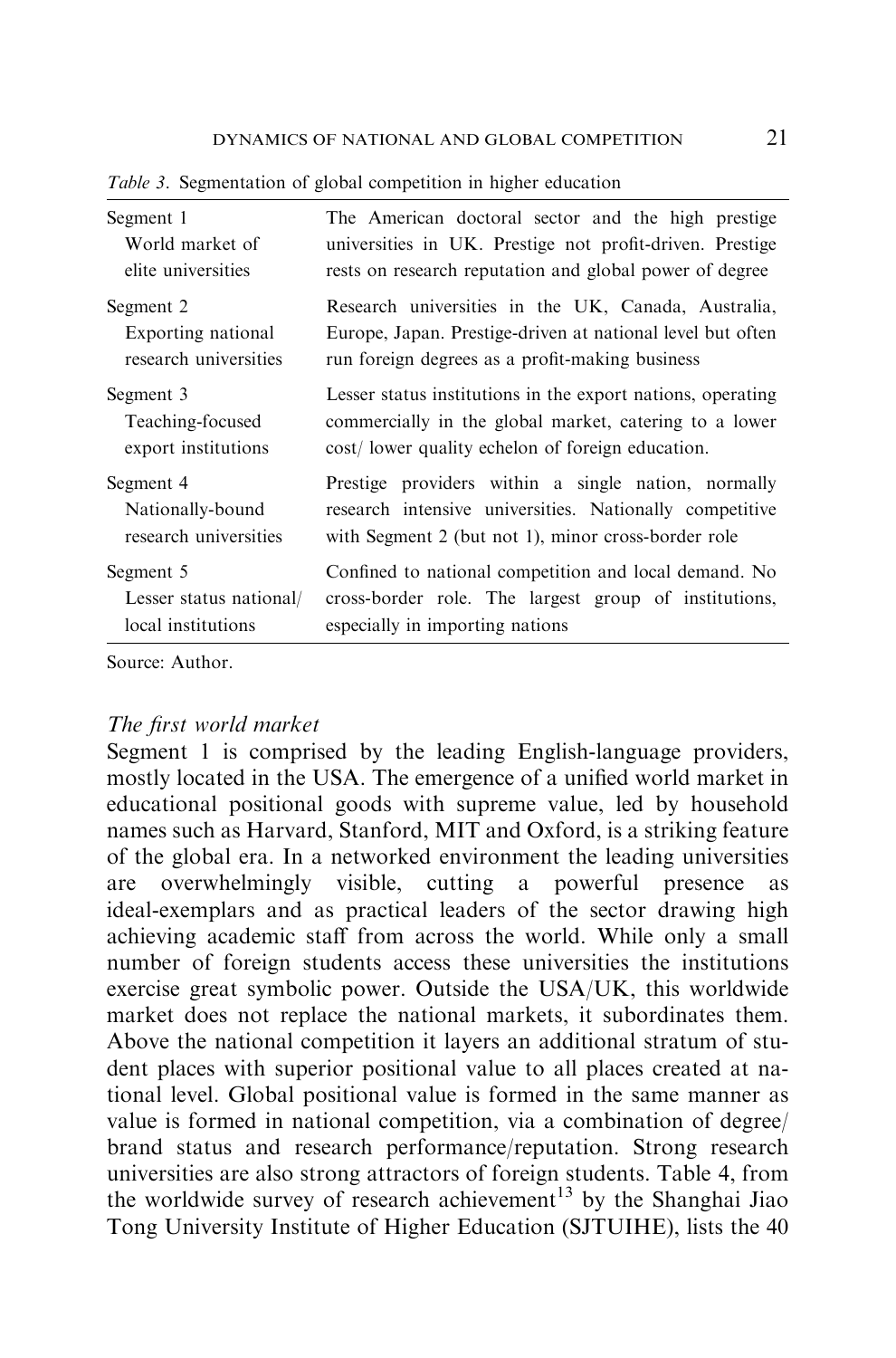leading universities. (The full group of elite universities includes most of the US doctoral sector.)

This single world market is exemplified by doctoral training, which is integrated global competition in its most advanced form. High achieving research students from everywhere, including many from nations where there are already ample research training opportunities, enter the 'world graduate school' in the American universities and Oxford, Cambridge, LSE and other leading British institutions. Here market competition operates as a classic positional matching game where departments compete for the most valued students and students seek entry in preferred departments. Places are scarce and subsidised by scholarship funding, rather than expanding in capitalist fashion like the market in Business Masters degrees. With the support of the US government, American universities compete with each other for the best students, who add value to research and are employed as low-paid graduate teaching assistants. More than half the American doctoral graduates in Engineering are foreign (OECD 2002).

# Commercial foreign education

Segments 2–3 of global competition are dominated by commercial provision, further layered according to level of provider (Masters, undergraduate, vocational), and overlaid by the global educational hierarchy of nations. Though commercial provision plays a minor role in the leading research universities, many others recruit foreign students into full fee programs: four year and two year US institutions, many British research universities and UK further education, all Australian and New Zealand universities. Some West European nations, and Malaysia and Singapore, are developing English-language programs to secure a share of revenue flows. Here there is no single world-wide market, no unified social structure with clear boundaries, within which every institution can be simultaneously imagined. First, foreign education takes place in largely separated zones lying on the boundaries of national systems. Second, studies of student choice suggest that below the top tier, institutional 'brand' carries less weight than national 'brand'. Students choose between one or another of the national systems of institutions:

In considering where to study the key choice factors for mobile students are, in order, country (54 per cent), course (18 per cent), institution (17 per cent) and city (10 per cent). While supporting the idea that awareness of quality (or even reputations) of institutions is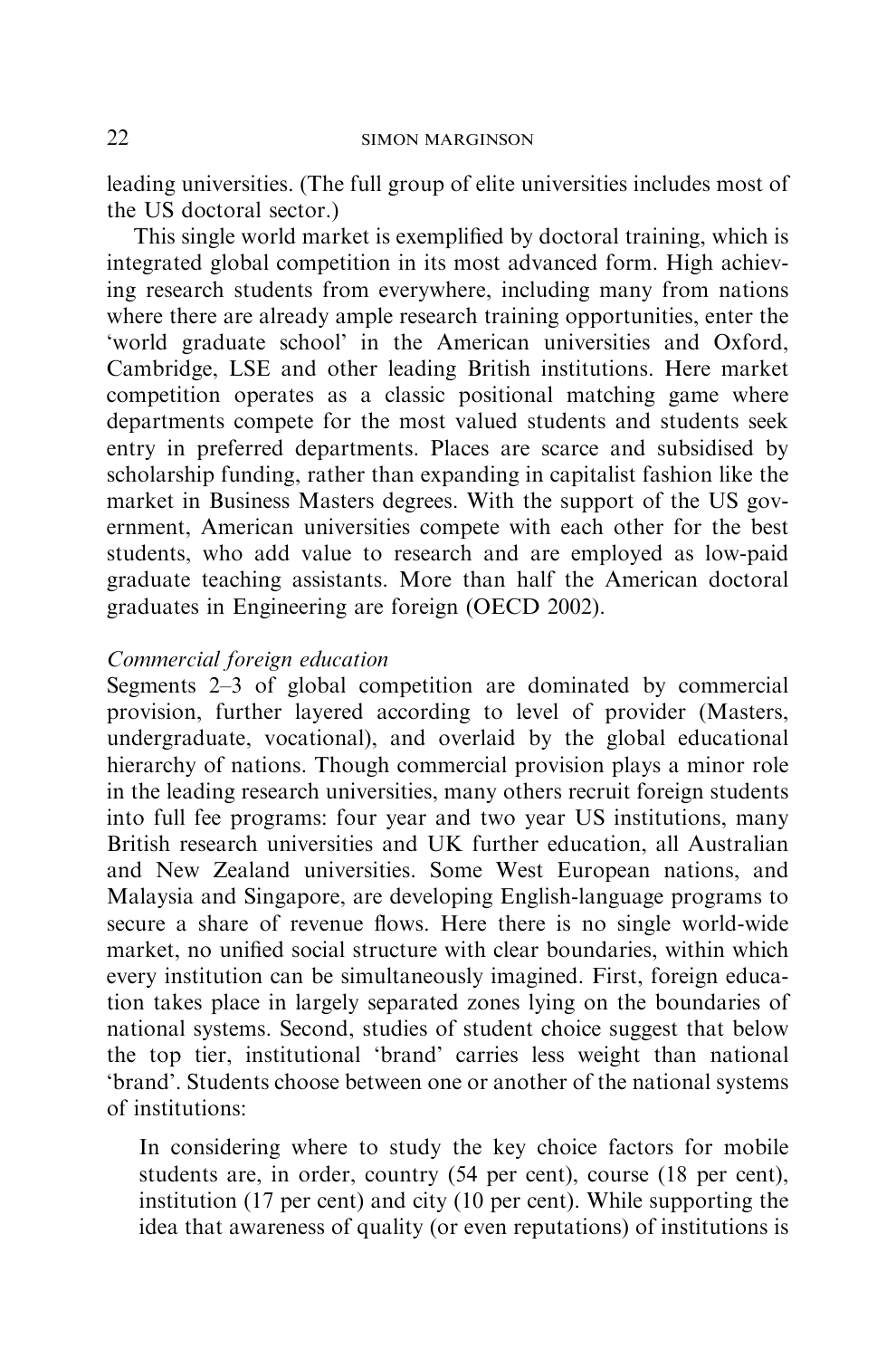| 1              | Harvard USA                     |
|----------------|---------------------------------|
| $\overline{c}$ | Stanford USA                    |
| 3              | Cambridge UK                    |
| 4              | California-Berkeley USA         |
| 5              | Massachusetts IT USA            |
| 6              | California IT USA               |
| 7              | Princeton USA                   |
| 8              | Oxford UK                       |
| 9              | Columbia USA                    |
| 10             | Chicago USA                     |
| 11             | Yale USA                        |
| 12             | Cornell USA                     |
| 13             | California - San Diego USA      |
| 14             | Tokyo Japan                     |
| 15             | Pennsylvania USA                |
| 16             | California- Los Angeles USA     |
| 17             | California - San Francisco USA  |
| 18             | Wisconsin Madison USA           |
| 19             | Michigan-Ann Arbor USA          |
| 20             | Washington, Seattle             |
| 21             | Kyoto Japan                     |
| 22             | Johns Hopkins USA               |
| 23             | Imperial College UK             |
| 24             | Toronto UK                      |
| 25             | University College London UK    |
| 26             | Illinois, Urbana-Champaign USA  |
| 27             | Swiss Fed IT Zurich Switzerland |
| 28             | Washington, St. Louis USA       |
| 29             | Rockefeller USA                 |
| 30             | Northwestern USA                |
| 31             | Duke USA                        |
| 32             | New York USA                    |
| 33             | Minnesota-Twin Cities USA       |
| 34             | Colorado-Boulder USA            |
| 35             | California-Santa Barbara USA    |
| 36             | British Columbia Canada         |
| 37             | Texas-SW Med Centre USA         |
| 38             | Vanderbilt USA                  |
| 39             | Utrecht Netherlands             |
| 40             | Texas, Austin USA               |

Table 4. The world's top 40 research universities, based on measured performance, 2004

Source: SJTIHE (2004).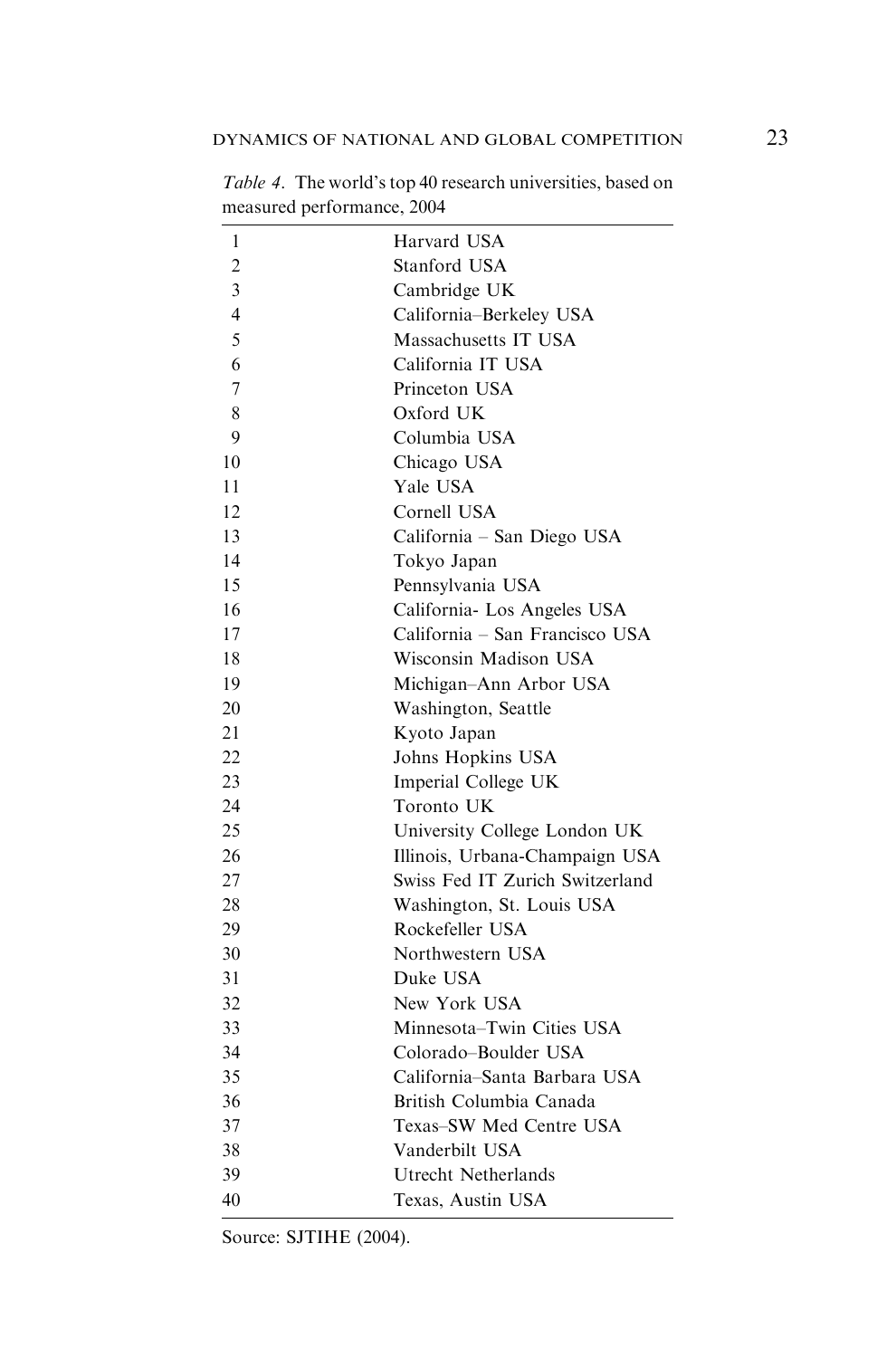mostly local (and difficult to compare across countries), it shows that international students thus tend to assimilate institutions to the country they come from and to build their perceptions on the assumption that quality depends on perceived quality of postsecondary education in a country rather than in a specific institution. This is clearly shown in a study of Chinese students who tend to separate countries (rather than institutions) into reputation tiers. The attractiveness of a foreign post-secondary education institution will thus not merely depend on its objective quality but on the overall perception of the quality of post-secondary education in its country (OECD 2004a, p. 266).

Revenues rather than status drive the commercial market. Between 1995 and 2000 average government funding per student fell 30 per cent in Australia and 17 per cent in the UK, though 2 per cent in Canada, where the growth of foreign enrolments was slower (OECD 2004a, p. 255). The supply-side drive for tuition revenues has matched the demand-side drive for positional goods. This explains the explosive growth of the market. The commercial market can expand in capitalist fashion because below Segment 1, foreign competition and investment are not subject to the same limitations as national competition. Within the nation the number of high value positional goods is always subject to absolute limitation, regardless of the institution. This constrains the growth of high fee high value places, limits the number of institutions that produce such goods, and rules out status-bearing commercial education. In Segments 2–3 of global competition, as long as educational border-crossing creates positional goods, as long as a foreign education leverages upward social mobility at home or abroad, there are no such limits. Massive growth in the number of foreign students has no necessary impact on the value of nationally referenced positional goods obtained by domestic students, providing the two sets of graduates are largely quarantined from each other.<sup>14</sup> Meanwhile, for the foreign graduates returning home to Thailand or Tajikistan, all reputable foreign degrees provide positional value.

# The global hierarchy of nations

Positional markets cannot exist without inequalities of value. Like uneven international flows, global hierarchy is integral to competition. The global hierarchy is structured by three factors: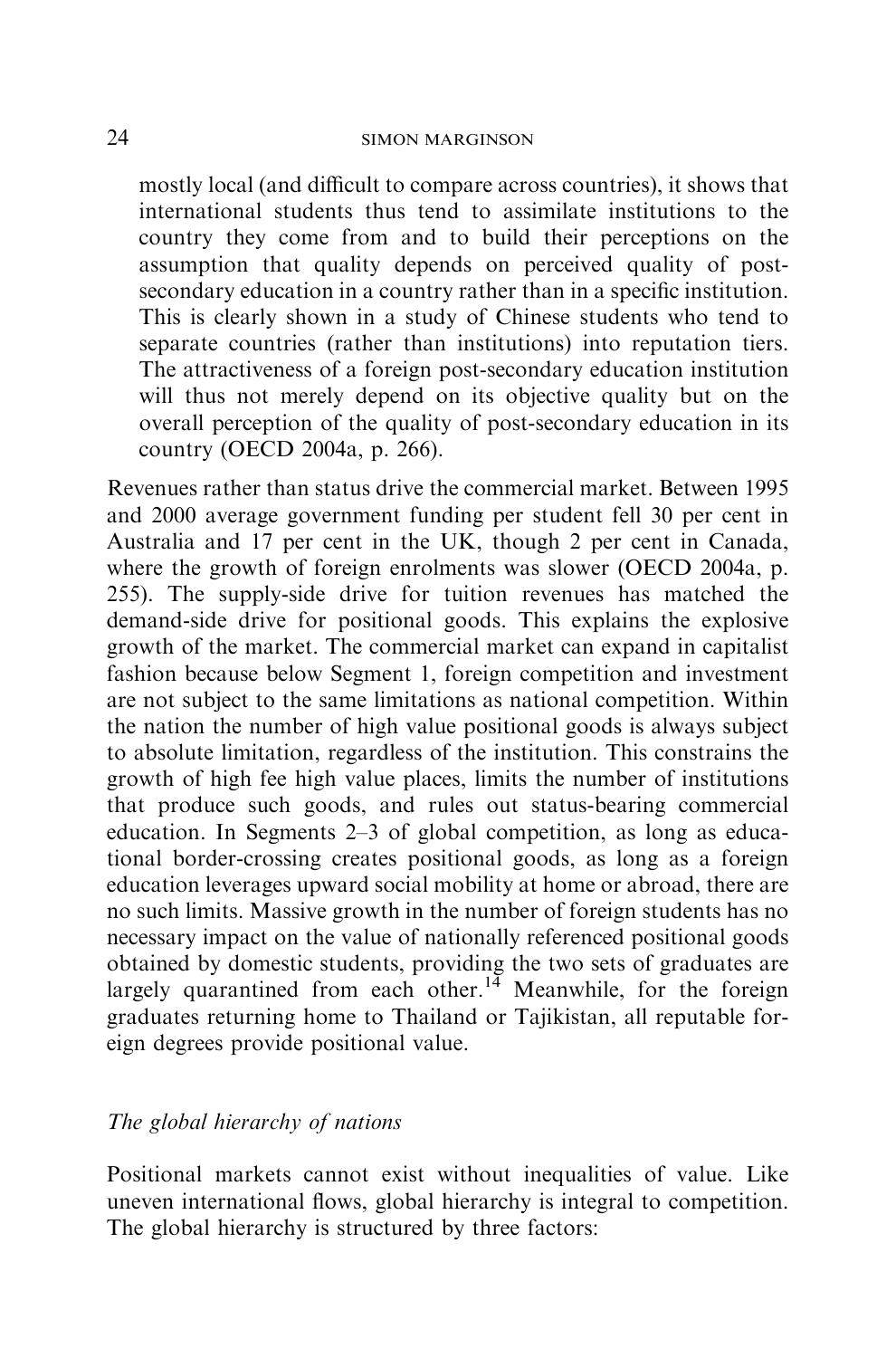- 1. The distribution of research capacity which underpins also professional training, especially in science-based fields – between national higher education systems;
- 2. The global advantage of English. Globalisation is dominated by Anglo-American culture and economy and the English-language universities exercise a special power, expressed as cultural colonisation and the displacement of other languages in education and research, and displacement of the intellectual traditions they support; <sup>15</sup>
- 3. The global dominance of the US in higher education, akin the uni-directional flows of film and television. A small fraction of US screen time is devoted to foreign films/TV, but US products loom large in every other nation. It is similar in higher education.

Data on capital flows and the flows of research personnel in global higher education emphasise its asymmetry. In 2001 the USA took in \$11.5 billion from foreign students, and Australia \$2.1 billion. Few students from these nations went abroad (US \$2.4 billion, Australia \$0.4 billion) and the nations spent little on foreign aid for post-secondary education (US \$111 million, Australia \$13 million). The net capital flows were almost \$ 9 billion in favour of the US and \$1.8 billion in favour of Australia. OECD data also show that the majority of doctoral students from emerging nations, and some OECD economies including the UK and Germany, have 'firm plans' to stay in the US after finishing their studies. Of the 1996 PhD graduates in Science and Engineering, 96 per cent of those from China and 86 per cent of those from India were still in the USA in 2001 (Tremblay 2002, p. 44; OECD 2004a, pp. 32, 281 and 286). In comparison, few American doctoral graduates 'brain drain' to the emerging and under-developed nations.

#### Global distribution of research capacity

The USA's dominance of global research capacity, and the lesser power of the English-language nations, Scandinavia, the low countries and Germany, become more obvious as the comparison moves up the research hierarchy. The world-wide distribution of the leading 500 research universities is uneven but pluralistic. In 2004 there were 37 nations in this group; and 65 Asian universities, 235 in North America and the UK, and 166 from Europe and Israel. Thus 34 per cent of the top 500 were in the USA. However the USA provided 52 per cent of the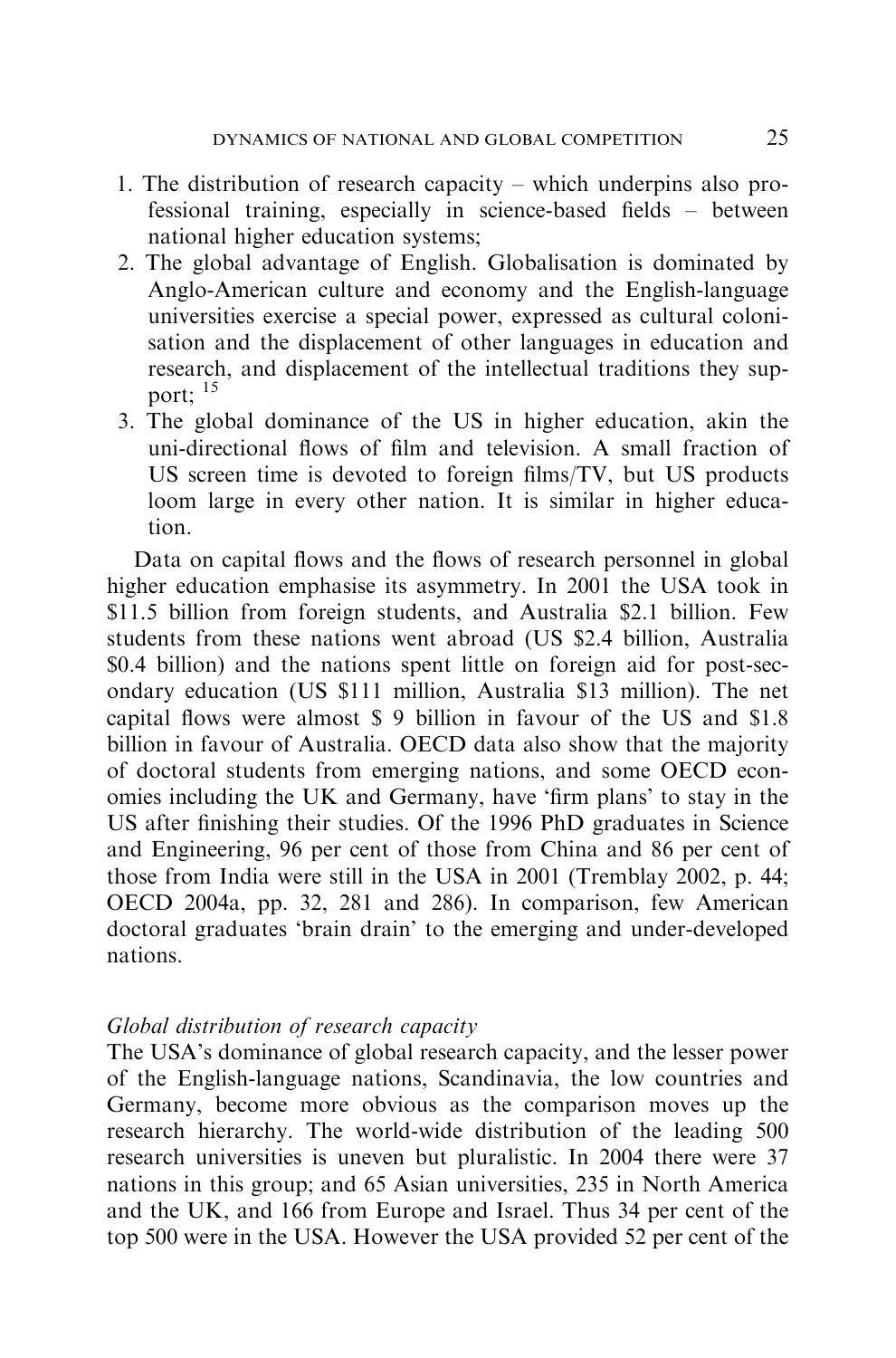

\* Norway, Denmark, Finland, Italy, Austria, Israel, Russia each one. source: SJTUIHE 2004

Figure 2. The world's top 100 research universities, based on measured performance: distribution by nation.

leading 100 universities, with 11 in the UK, four in Canada and two in Australia. The English-language nations had more than two thirds of the top 100, a disturbing concentration (Figure 2). Of the others, 24 were from Western Europe, one Israeli, one Russian and five in Japan. Strikingly, 17 of the leading 20 research universities were in the USA. Two of the others were Cambridge and Oxford. The University of Tokyo at 14th was highest placed non-English speaking institution.

One way to assess the global competitiveness of national research capacity is to compare each nation's share of the top research universities against the research infrastructure that economic size and per capita wealth would suggest.<sup>16</sup> Using this measure Israel, Sweden, Switzerland, the UK and the Netherlands have outstanding research systems, with more than double the expected number of universities in the top 200. All of the English speaking nations exceed expectations. Canada has two research universities in the top 40. Other nations with strong research capacity relative to economic resources are Finland, Denmark, Germany (the third largest research infrastructure after the USA and UK) and Singapore. The USA, with 43 per cent of the total wealth index, has 90 research universities in the top 200, slightly ahead of the 86 its national wealth would suggest. Nations that conspicuously under-perform include Spain, Italy, Greece, Japan, Korea, China and Brazil. These are all non-English speaking nations. Another factor at work is the role of public investment and provision vis a vis private sector development. None of the nations with higher than expected research capacity, apart from the USA, has a large private higher education sector. Many of the low performers have large private sectors. These are mostly teaching-only institutions, narrowing the spread of research universities. The broad and deep research capacities in each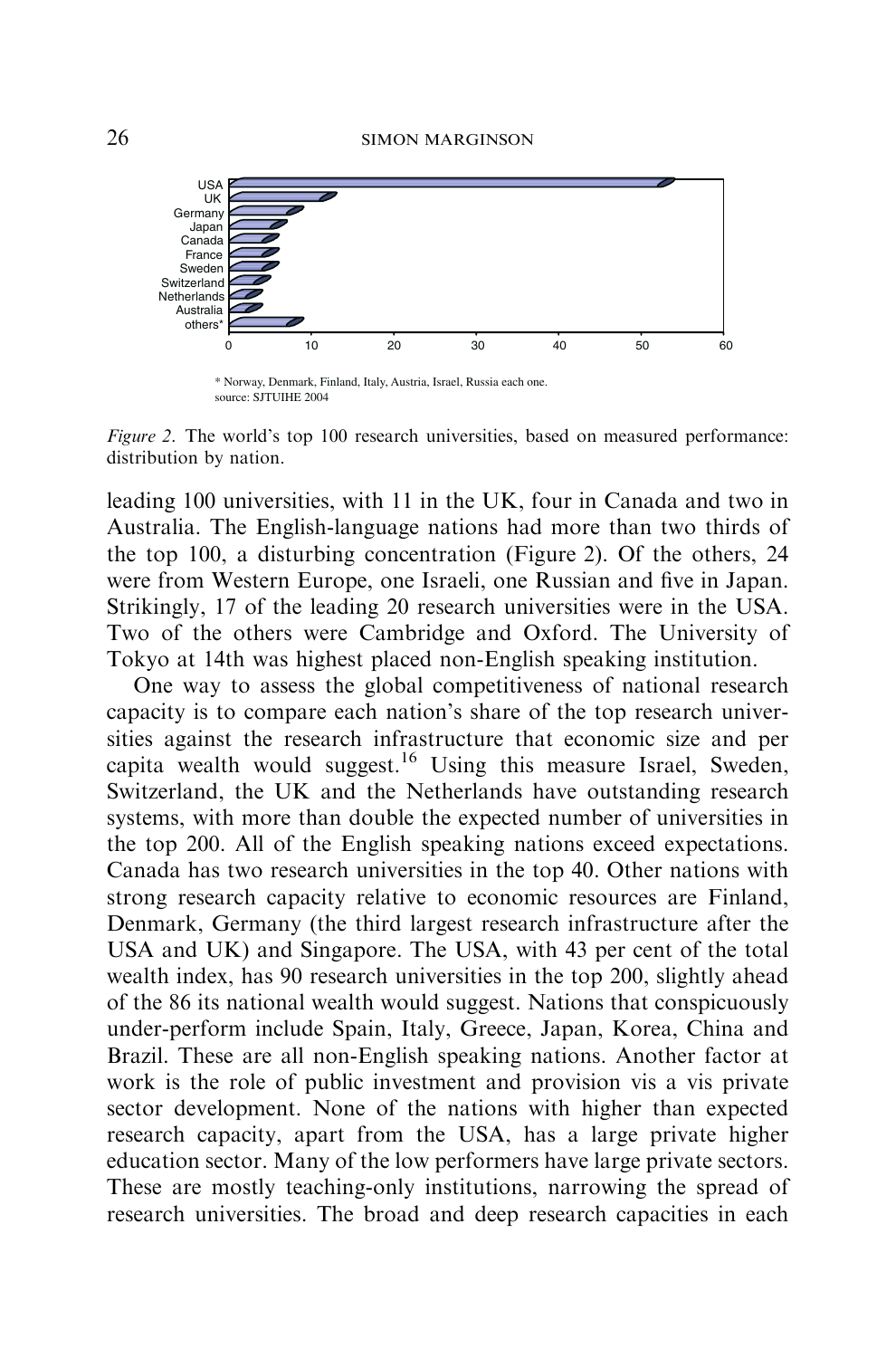Northern European nation are supported by public investment in research across whole university systems. The UK is an exception – it depends on mixed public/private funding and the newer universities are relatively weak in research. However there is a strong cluster of research universities, the Russell group, where the basic research infrastructure is derived from government funding and mediated by research assessment.

The data also show that the distribution of research capacity is lopsided in terms of national wealth. Only 29 universities (5.8 per cent) of the top 500 are in nations with a per capita GDP of less than \$15,000 USD PPP per year, which includes the vast majority of nations. Only 15 are found in nations where per capita GDP is below the global average of \$8200 (World Bank 2004): eight in China, three in Brazil, two in India. Though the Chinese government's goal of 100 'world class' universities will modify this, for the foreseeable future English language universities will continue to draw students and staff from elsewhere, redistributing potential research resources in their favour.

# III. Global and national markets

Inside the USA global competition has little effect on national competition in higher education. At its peak global competition is American competition, and vice versa. The global positional market is shaped by the US positional market. But students outside the USA experience a new global map of opportunity. This has remade the terms on which every national competition operates, and the strategic position of each nationally based research university, in two rather contrary ways.

First, the positional hierarchy itself is fundamentally changed. Global engagement varies from university to university, but the potency of global referencing does not. Research is integral to the status of research universities, and research has become irretrievably global. Essentially, all universities are now judged in terms of two active frames of reference, the national and the global. The more an individual university aspires to the top end of competition, the more significant global referencing becomes. Above the national hierarchy in every nation now looms the American doctoral sector and the leading UK universities. Few people in each nation know the higher education systems of other nations, but the peaks of global status are visible from everywhere. Although the national and global hierarchies are imperfectly integrated, they now constitute a single set of possibilities for a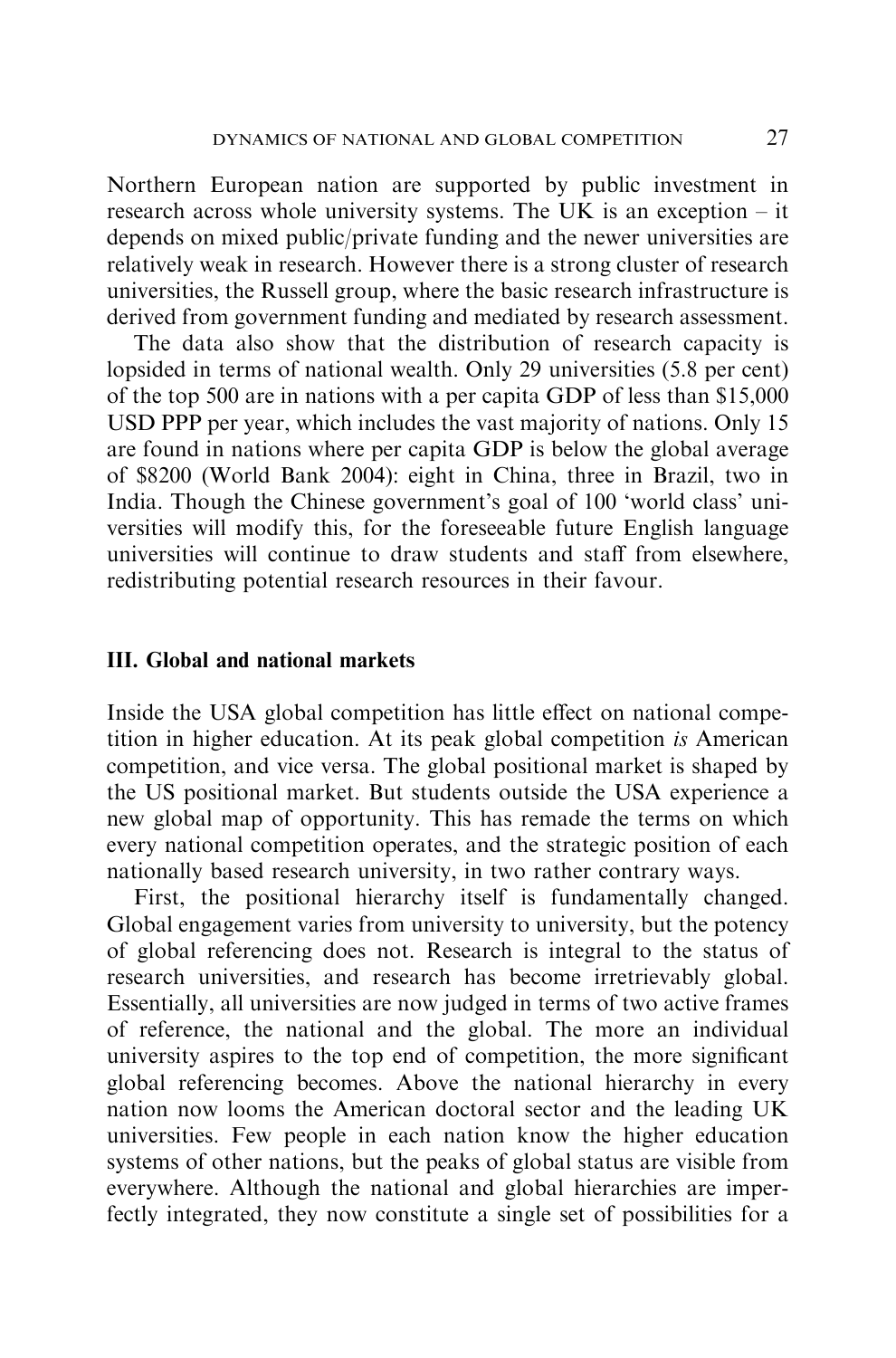growing number of undergraduate students and their parents (they have long been seen this way by faculty and many graduate students). This has immediate, negative implications for the elite universities in every national system outside the USA/UK. They were once unchallengeable positional leaders in their own domain. But the nation is no longer solely their domain; nor is the nation the sole domain. There are leaks in the circular reproduction of status: many of their treasured clients are crossing borders and slipping from their grasp. Once globally referenced their research performance becomes less worthy and more significant. Suddenly, venerable universities become less attractive and more vulnerable. This affects the status of leading universities in nations such as Australia, where at least they are global players in their own right; and leading universities in many emerging nations where national geostrategic power is weaker and individual institutions often lack the capacity in research and communications technologies to make a ready transition to the global era.

Second, and on the other hand, global competition offers all institutions a new set of strategic options, identities and development paths. They might create international research partnerships, doublebadged degrees, ICT-based linkages, foreign education as a business, and/or a cosmopolitan curriculum. Now operating in more than one sphere they can use the outcomes of strategies in one sphere – resources, networks and reputation  $-$  as inputs in the other. (They also face new tensions between domestic investment and global investment options.) Some non-elite universities, locked out of the elite segment of their national systems, position themselves as providers of high value positional goods for students from elsewhere. Nationally garnered elite status facilitates global operations, but is not essential except in Segment 1. At the same time, the national zone imposes constraints. First, some governments closely regulate global operations. Second, in all nations university revenues continue to be sourced largely from national and local sources not global sources. Even export-oriented Australia derived only 13 per cent of university revenues from teaching foreign students in 2003 (DEST 2004). University work off-shore tends to lose money. Research universities normally spend more on globally linked research activity than they generate in international research funding.

The new salience of global competition also feeds into a changing distributional politics of higher education (OECD 2004a, pp. 241–248). It is difficult to monitor equality/inequality of opportunity among the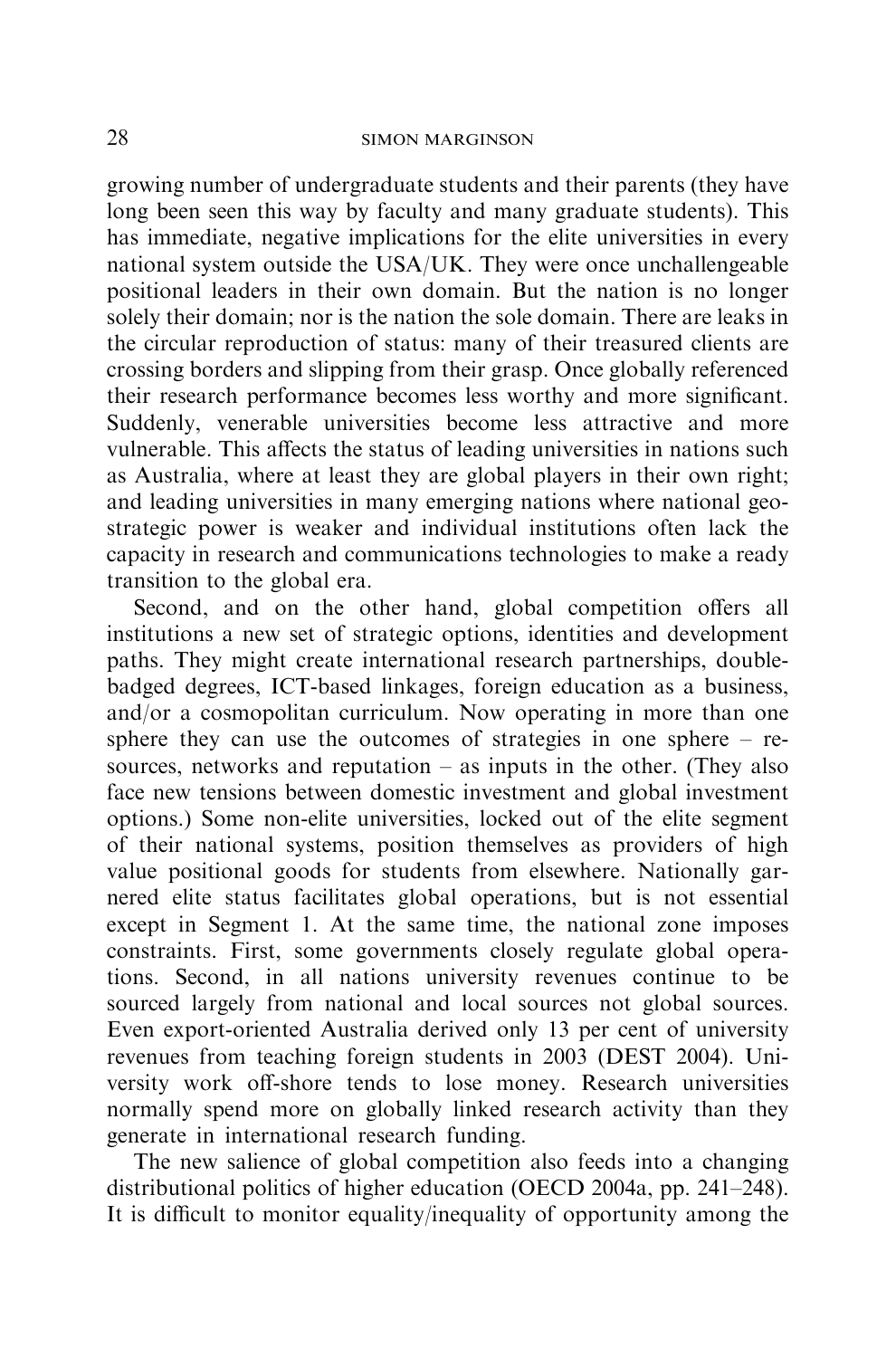citizens of national education systems when there are leakages to foreign providers abroad and growing numbers of non-citizens at home. How can national equity be established between students attempting to access scarce places in national universities (e.g. in professional training in Medicine or Law) and other students who 'queue jump' by accessing such programs offshore? What is the equitable balance between foreign and local students in the same high demand courses and institutions? There are also questions about the social, cultural and gender composition of mobile student populations. What is the role of parental income and social status in determining effective access to sponsored schemes, and to full-cost foreign places? What are the longer term effects of the differentiation of access to foreign education among students in emerging nations, in the formation of societies in those nations?

# Global/national competition in Australia

Although all Australian universities are engaged in global competition they enter it on different terms, depending on their positional location; and they pursue different global strategies with varying levels of extensivity and intensity. Some more than others leverage global activity so as to lift their national and global status. Table 5 sets out foreign student enrolments, offshore numbers in distance education and branch campuses, foreign research students and foreign fee income (DEST 2004), partly illuminating variations in globally-inflected position and strategy.

The Australian Sandstones are overshadowed by the US/UK global leaders and constrained by reductions in government funding per student. Because of the latter all but the ANU have built a large enrolment of foreign fee-paying students, from 14.9 per cent to 27.9 per cent of all students (2003). They have focused more on numbers and revenues than on positional value and student quality, a strategy closer to non-elite Australian universities than to leading US universities. In 2003 each of Monash, NSW, Melbourne and Sydney enrolled more foreign students than any American doctoral institution. Correspondingly, the proportion of foreign students who were research students was 2.5–11.3 per cent, compared to 15 per cent in US higher education and much higher levels in some peak American universities. Individual Sandstones have also pursued more particular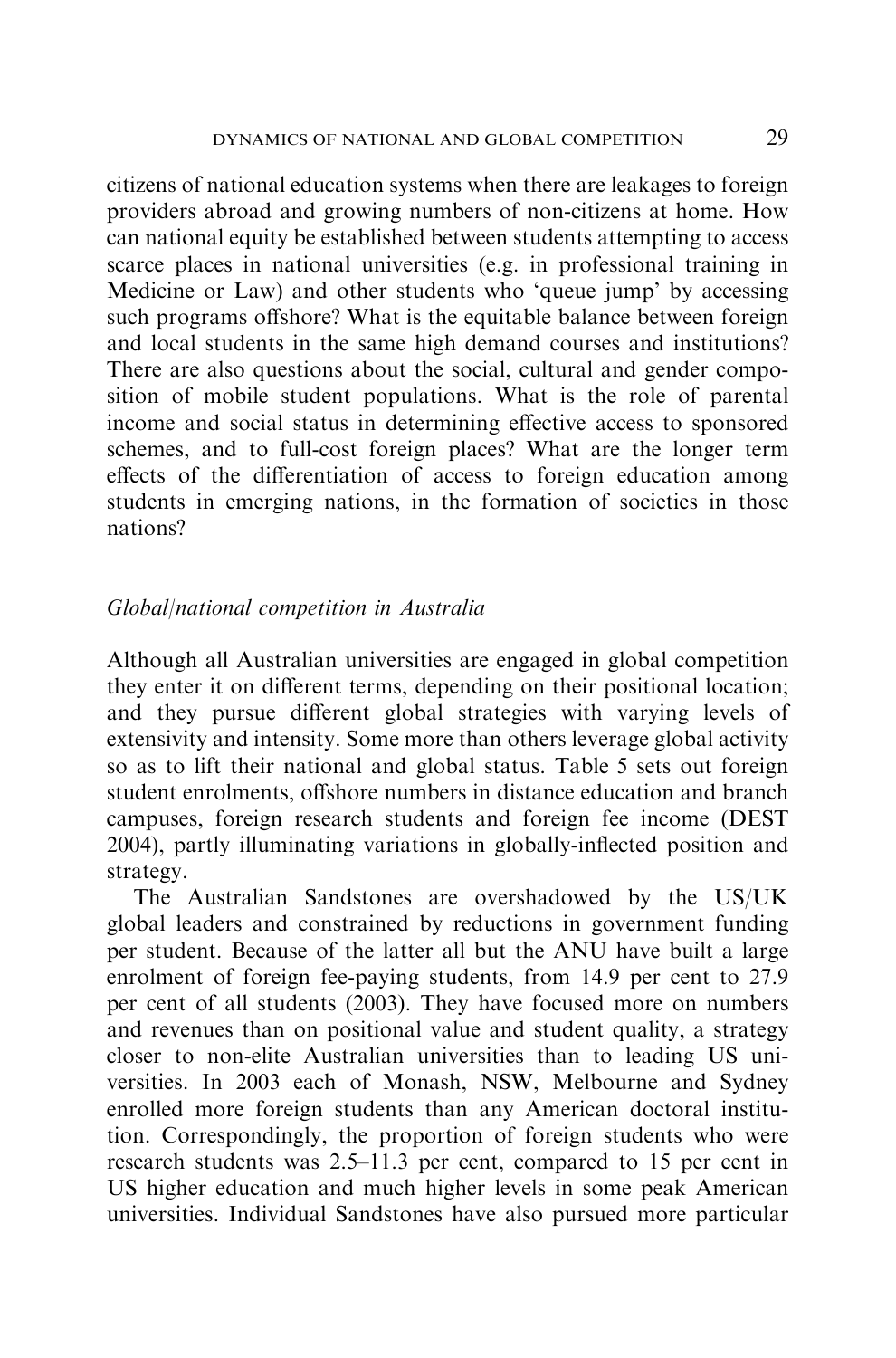| Table 5. Fee-paying                             |                               |              | international education, Australian universities, 2002 |                |                                    |                         |                                    |                  |
|-------------------------------------------------|-------------------------------|--------------|--------------------------------------------------------|----------------|------------------------------------|-------------------------|------------------------------------|------------------|
| Institution                                     | All international<br>students |              | Offshore international<br>students                     |                | research students<br>International |                         | international fees<br>Revenue from |                  |
|                                                 | Share of all students         |              | Share of all students                                  |                | Share of int'l. students           |                         | Proportion of all revenues         |                  |
|                                                 | Number                        |              | Number                                                 | $\%$           | Number                             | $\%$                    | \$s mill.                          | $\%$             |
| Sandstones                                      |                               |              |                                                        |                |                                    |                         |                                    |                  |
| Monash U                                        | 14,499                        |              | 2030                                                   | 3.9            | 358                                |                         | $\Xi$                              | $\overline{151}$ |
| J New South Wales                               | 10,330                        | 27.9<br>24.4 | 565                                                    | 1.3            | 66p                                | $2.\overline{8}$<br>4.8 | 115.9                              | 16.5             |
| U Melbourne                                     | 7850                          | 19.9         |                                                        | $\circ$        |                                    | 6.7                     | 112.1                              | $\overline{5}$   |
| U Sydney<br>U Queensland<br>U Western Australia | 7378                          | 17.4         | 635                                                    | 1.5            | 523<br>374                         | $\overline{5}$ .        | 77.9                               |                  |
|                                                 | 5586                          | 14.9         | 35                                                     | $\overline{c}$ | 549                                | 9.8                     | 65.4                               | $9.5$<br>8.0     |
|                                                 | 2543                          | 16.0         | 684                                                    | 4.3            | 287                                | $\frac{13}{2}$          | 28.8                               | 8.0              |
| U Adelaide                                      | 2472                          | 15.3         | 436                                                    | 2.7            | 203                                | 8.2                     | 27.6                               | 8.3              |
| Australian National U                           | 2017                          | 16.8         | 274                                                    | 2.3            | 357                                | 17.7                    | 19.6                               | $\frac{3}{4}$    |
| Gumtrees                                        |                               |              |                                                        |                |                                    |                         |                                    |                  |
| Macquarie U                                     | 6598                          | 24.2         | $\overline{191}$                                       | $\frac{4}{4}$  | $\overline{80}$                    | 2.7                     | 55.9                               | 18.9             |
| U Wollongong                                    | 6563                          | 35.0         | 2109                                                   | $\frac{1}{2}$  | 207                                | 3.2                     | 43.1                               | 20.5             |
| Griffith U                                      | 5370                          | 17.3         | 335                                                    | Ξ              | 107                                | 2.0                     | 40.6                               | 11.6             |
| Deakin U                                        | 4274                          | 12.9         | 1102                                                   | 3.3            | 51                                 | 1.2                     | 27.7                               | $\frac{8.5}{5}$  |
| La Trobe U                                      | 3319<br>3015                  | 13.3         | 1135                                                   | 4.6            | 150                                | 4.5                     | 25.5<br>28.1                       | $\overline{8}$ . |
| J Newcastle                                     |                               | 12.8         | 1011                                                   | 4.3            | 154                                | $\overline{5.1}$        |                                    | 10.9             |
| Murdoch U                                       | 2210                          | 17.4         | 678                                                    | 5.3            | 73                                 | 3.3                     | 16.3                               | 10.4             |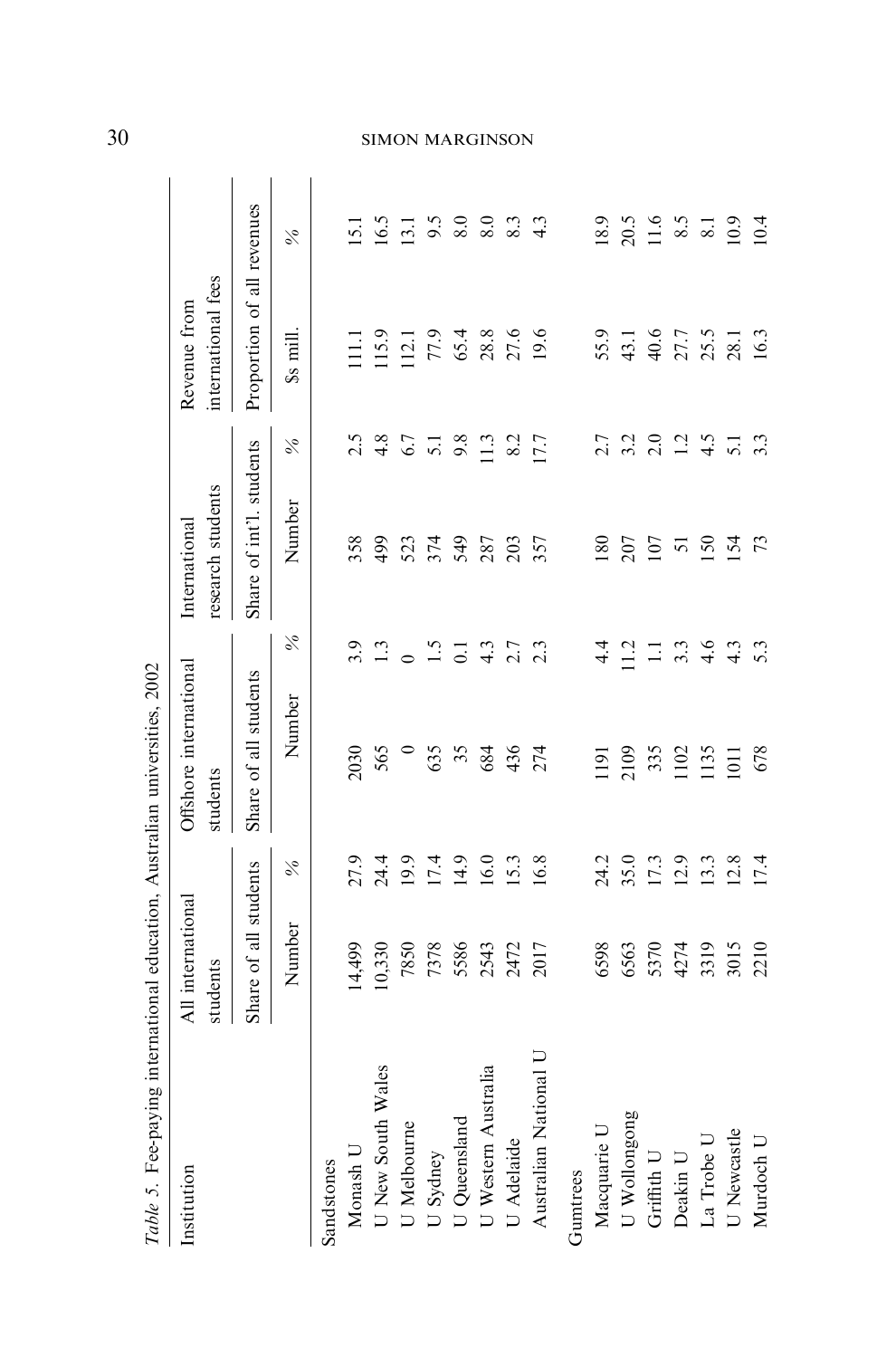| Flinders U                                                                                                                        |                                                                                                                                                                                                                                       |                                    |                              |                                               |                        |                                     |                                  |
|-----------------------------------------------------------------------------------------------------------------------------------|---------------------------------------------------------------------------------------------------------------------------------------------------------------------------------------------------------------------------------------|------------------------------------|------------------------------|-----------------------------------------------|------------------------|-------------------------------------|----------------------------------|
| James Cook U                                                                                                                      |                                                                                                                                                                                                                                       |                                    |                              |                                               |                        |                                     |                                  |
| U Tasmania                                                                                                                        |                                                                                                                                                                                                                                       |                                    |                              |                                               |                        |                                     | $7.8$<br>$6.2$<br>$7.1$<br>$3.9$ |
| U New England                                                                                                                     | 1655<br>1389<br>1252<br>1221                                                                                                                                                                                                          | $12.1$<br>$10.5$<br>$9.1$<br>$6.7$ | 451<br>242<br>724            | $3.\overline{3}$<br>0.2 $\overline{4}$<br>4.0 |                        | $13.9$<br>$10.7$<br>$15.4$<br>$5.9$ |                                  |
| Unitechs                                                                                                                          |                                                                                                                                                                                                                                       |                                    |                              |                                               | 0 0 0 2 3 3 4 5 8 9 10 |                                     |                                  |
|                                                                                                                                   |                                                                                                                                                                                                                                       |                                    |                              |                                               |                        |                                     |                                  |
|                                                                                                                                   |                                                                                                                                                                                                                                       |                                    |                              |                                               |                        |                                     |                                  |
|                                                                                                                                   |                                                                                                                                                                                                                                       |                                    |                              |                                               |                        |                                     |                                  |
|                                                                                                                                   |                                                                                                                                                                                                                                       |                                    |                              |                                               |                        |                                     |                                  |
| Royal Melbourne IT<br>Curtin U Technology<br>U South Australia<br>U Technology Sydney<br>Queensland UT<br>.                       |                                                                                                                                                                                                                                       | 34.0<br>34.0<br>17.9<br>12.9       | 6257<br>5510<br>5687<br>1014 |                                               |                        |                                     | 21.5<br>23.9<br>15.8<br>15.6     |
| New universities                                                                                                                  | 13,713<br>11,713 88 81 92 93 93 94 95 96 96 97 98 98 98 98 98 98 98 98 99 99 90 91 92 94 95 96 97 98 99 91 92 92 94 95 9<br>11,713 98 98 98 98 98 98 98 98 98 98 99 90 91 92 94 95 96 97 98 99 90 91 92 94 95 96 97 98 99 90 91 91 92 |                                    |                              |                                               |                        |                                     |                                  |
| Vew universities<br>Central Queensland U<br>Charles Sturt U<br>U Western Sydney<br>U Southern Queensland<br>Victoria U Technology |                                                                                                                                                                                                                                       |                                    |                              |                                               |                        |                                     |                                  |
|                                                                                                                                   |                                                                                                                                                                                                                                       |                                    |                              |                                               |                        |                                     |                                  |
|                                                                                                                                   |                                                                                                                                                                                                                                       |                                    |                              |                                               |                        |                                     |                                  |
|                                                                                                                                   |                                                                                                                                                                                                                                       |                                    |                              |                                               |                        |                                     |                                  |
|                                                                                                                                   |                                                                                                                                                                                                                                       |                                    |                              |                                               |                        |                                     |                                  |
| Edith Cowan U                                                                                                                     |                                                                                                                                                                                                                                       |                                    |                              |                                               |                        |                                     |                                  |
| Swinburne UT                                                                                                                      |                                                                                                                                                                                                                                       |                                    |                              |                                               |                        |                                     |                                  |
|                                                                                                                                   |                                                                                                                                                                                                                                       |                                    |                              |                                               |                        |                                     |                                  |
|                                                                                                                                   |                                                                                                                                                                                                                                       |                                    |                              |                                               |                        |                                     |                                  |
|                                                                                                                                   |                                                                                                                                                                                                                                       |                                    |                              |                                               |                        |                                     |                                  |
|                                                                                                                                   |                                                                                                                                                                                                                                       |                                    |                              |                                               |                        |                                     |                                  |
| U Ballarat<br>U Canberra<br>U Canberra<br>Southern Cross U<br>U Sunshine Coast<br>Northern Territory U                            |                                                                                                                                                                                                                                       |                                    |                              |                                               |                        |                                     |                                  |

# DYNAMICS OF NATIONAL AND GLOBAL COMPETITION 31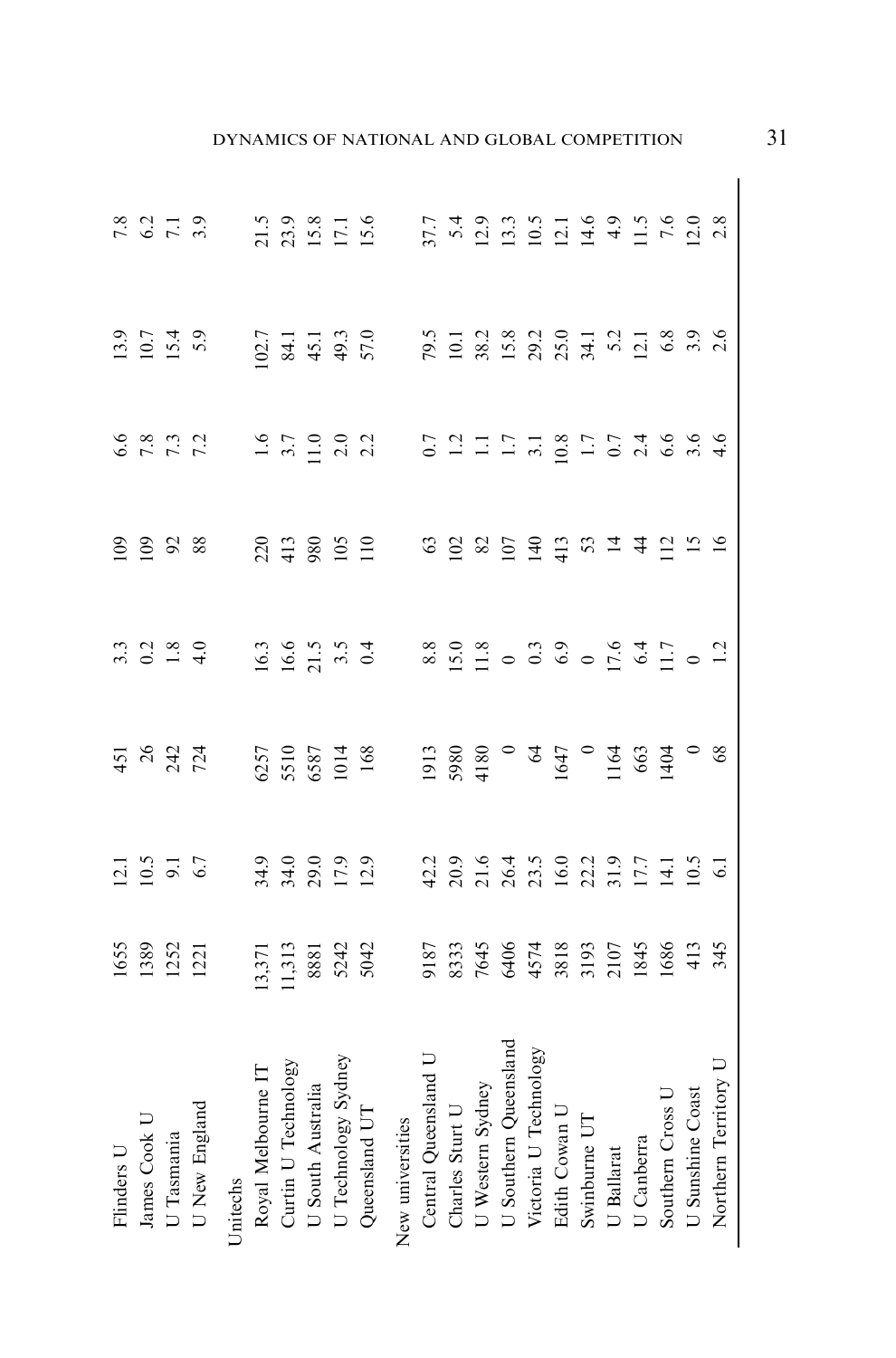| Table 5. (Continued)                                                                      |                               |                          |                                    |               |                                    |                |                                    |               |
|-------------------------------------------------------------------------------------------|-------------------------------|--------------------------|------------------------------------|---------------|------------------------------------|----------------|------------------------------------|---------------|
| Institution                                                                               | All international<br>students |                          | Offshore international<br>students |               | research students<br>International |                | international fees<br>Revenue from |               |
|                                                                                           | Share of all students         |                          | Share of all students              |               | Share of int'l. students           |                | Proportion of all revenues         |               |
|                                                                                           | Number                        | $\frac{6}{6}$            | Number                             | $\frac{6}{6}$ | Number                             | $\frac{5}{6}$  | \$s mill.                          | $\frac{5}{6}$ |
| Private universities                                                                      |                               |                          |                                    |               |                                    |                |                                    |               |
| Austral. Catholic U*                                                                      | 961                           | $\overline{\phantom{0}}$ | 103                                | 0.9           | $\mathbf{1}$                       | $\overline{1}$ | 4.5                                | 4.3           |
| U Notre Dame Aust.                                                                        | 530                           | 18.7                     |                                    |               | 4                                  | 0.8            | 0.9                                | 17.7          |
| Bond U                                                                                    | $\overline{24}$               | n.a.                     |                                    |               | n.a.                               | n.a.           | n.a.                               | n.a.          |
| Minor sites                                                                               |                               |                          |                                    |               |                                    |                |                                    |               |
| [various]                                                                                 | <b>601</b>                    | 9.6                      | 27                                 | 0.4           | 54                                 | 9.0            | 1.3                                | I             |
| Total                                                                                     | 185,058                       | 20.6                     | 50,412                             | 5.6           | 7274                               | 3.9            | 1449.8                             | 12.5          |
| *Private university funded in the same manner as public universities. Source: DEST (2003) |                               |                          |                                    |               |                                    |                |                                    |               |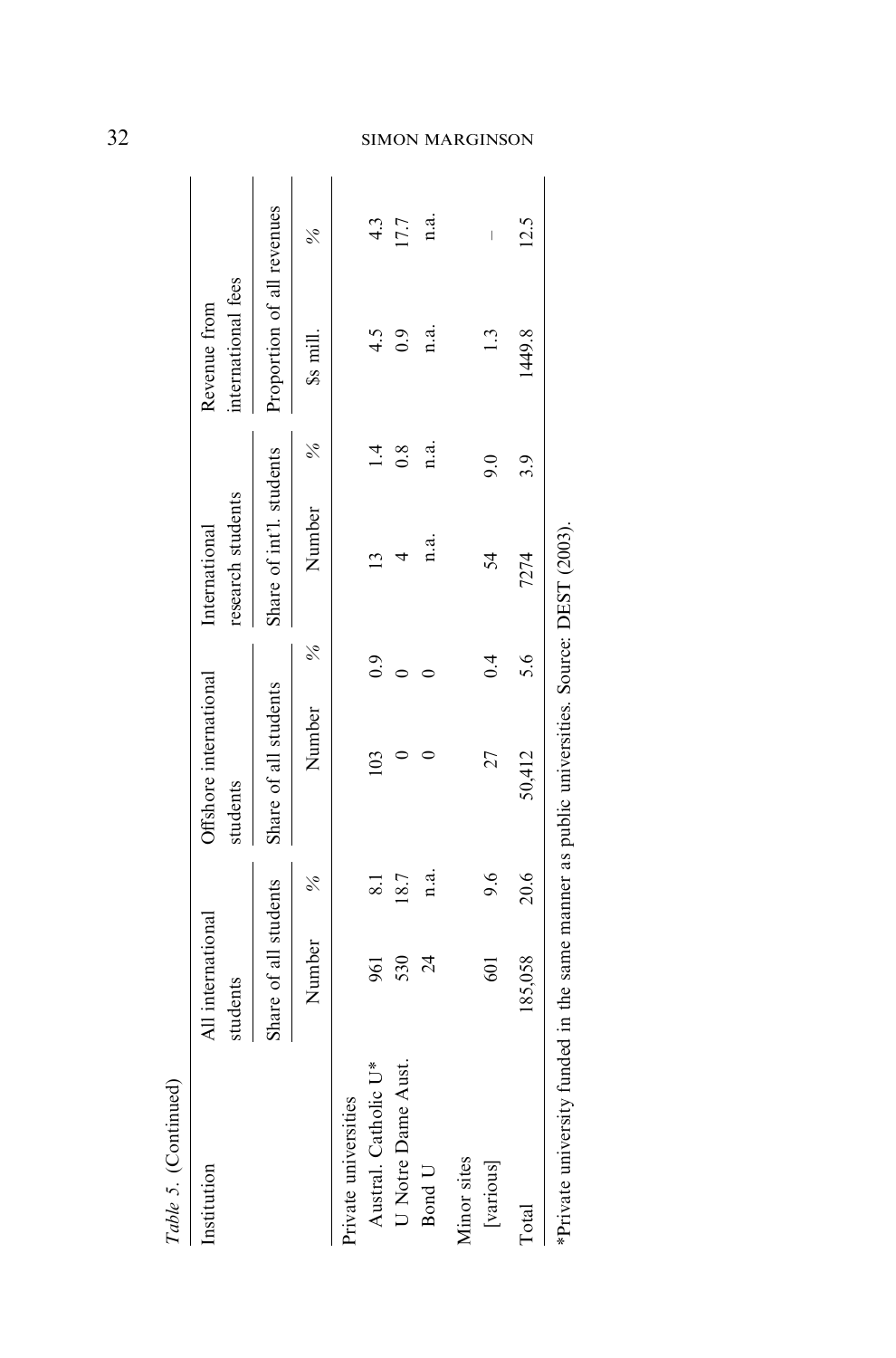global strategies. The most distinctive is the ANU, long funded by national government to build research and international links. ANU derived only 4.3 per cent of income from foreign students in 2003 but it maintains extensive cross-border research projects. In 2004 it was the best performed Australian university in the Shanghai Jiao Tong ratings at 53. A relatively high 17.7 per cent of foreign students were enrolled in research degrees in 2003. The University of Melbourne, proclaiming its intention to become one of the world's leading universities, organised a cross-border consortium of universities to mount a global on-line university focused primarily on China, Universitas21 Global. It originally hoped to enrol 500,000 students by 2011. The attempt appears to have failed (Marginson 2004b). Monash and NSW are developing offshore campuses in Malaysia and South Africa (Monash) and Singapore (UNSW). In future, by creating a fee-based market for local undergraduates the Nelson reforms may enable the Sandstones to reduce their dependence on high volume foreign enrolments and open more nuanced global strategies. Of the other universities, some emphasise offshore distance education, while others have committed to a high exposure to the foreign market, for example, Central Queensland (37.7 per cent of all revenues), Curtin (23.9 per cent), RMIT (21.5 per cent) and Wollongong (20.5 per cent).

Global commercial competition has also been associated with changes in the organisational cultures of Australian institutions. More efficient, responsive and standardised administration is a function of mass education as Trow (2000, pp. 5–6) notes. In Australia as in the UK this takes a specific form in which the university is normed as an autonomous self-serving corporation, and entrepreneurial behaviours and business systems become central to institutional personality. Commercial global competition reinforces this by installing business bottom-lines. Unlike the UK, in Australia this is associated with a weakening of disciplinary cultures even in some established research universities, with negative implications for research capacity (Marginson and Considine 2000). The UK has been able to combine global commercialisation, especially in lower status universities, with an uneven but very strong research performance in global terms.

For Australia, Americanised global competition also presents more subtle difficulties for national identity and strategy. Australia has positioned itself as a high volume provider by marketing and manage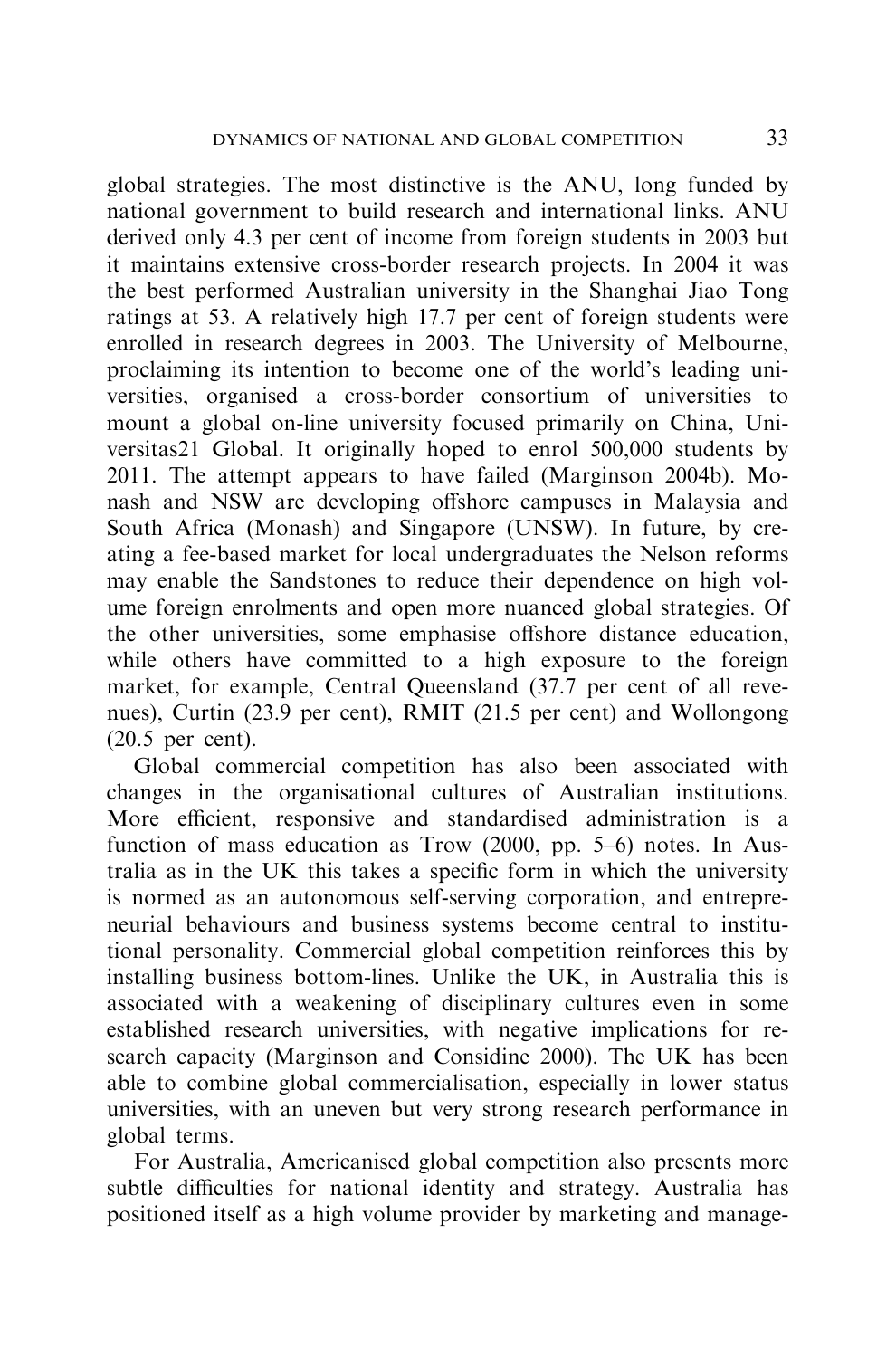ment, inventive off-shore engagement, standard cost training in Business and IT, improved non-academic services, proximity to Southeast Asia, a friendly climate and peaceful social atmosphere, and a currency-generated price advantage over the USA/UK. Through much of the 1990s the total cost of fees and living expenses was about two thirds that of the UK and the US public universities (IDP 2001). But the discipline base is narrow, the Australian business studies curriculum is little different to the USA/UK, foreign research degree enrolments are weak, and following appreciation of the Australian dollar and cost increases in urban areas the price advantage has largely disappeared (IDP 2004). Australian international education is price dependent rather than status or content dependent. For example some Segment 2 universities operate more in global Segment 3 than Segment 2 (see Table 3). The danger is that Australia has boxed itself into a narrow market niche, that of global polytechnic.

# National/global competition in the USA

American universities dominate in the institution-to-institution networking which structures the communicative field of global competition and enables it to be imagined. Universities in the different world regions have partial linkages with other regions but are always linked to universities in the United States, which is the global communications and business hub (Castells 2001). Yet those same American universities scarcely imagine the global field. There is an intense domestic competition for top students, leading academic staff and research reputations; but global competition does not generate the same vigour. American global 'exceptionalism' in higher education is constituted not only by hegemony but also indifference and insularity. Doctoral universities could draw much greater revenues from foreign education but they define it more as foreign aid and cultural exchange than as a revenue raising project. In 2003–2004 foreign enrolments were at 572, 509, which was 4.3 per cent of students. This was a decline of 2.4 per cent from the previous year (IIE 2004). Global war and visa security take priority over foreign students.

American global hegemony is exercised without entrepreneurial marketing. It is sustained by American economic, technological, cultural and military power. American universities do not have to adjust their programs or cultural ambiance to attract international support.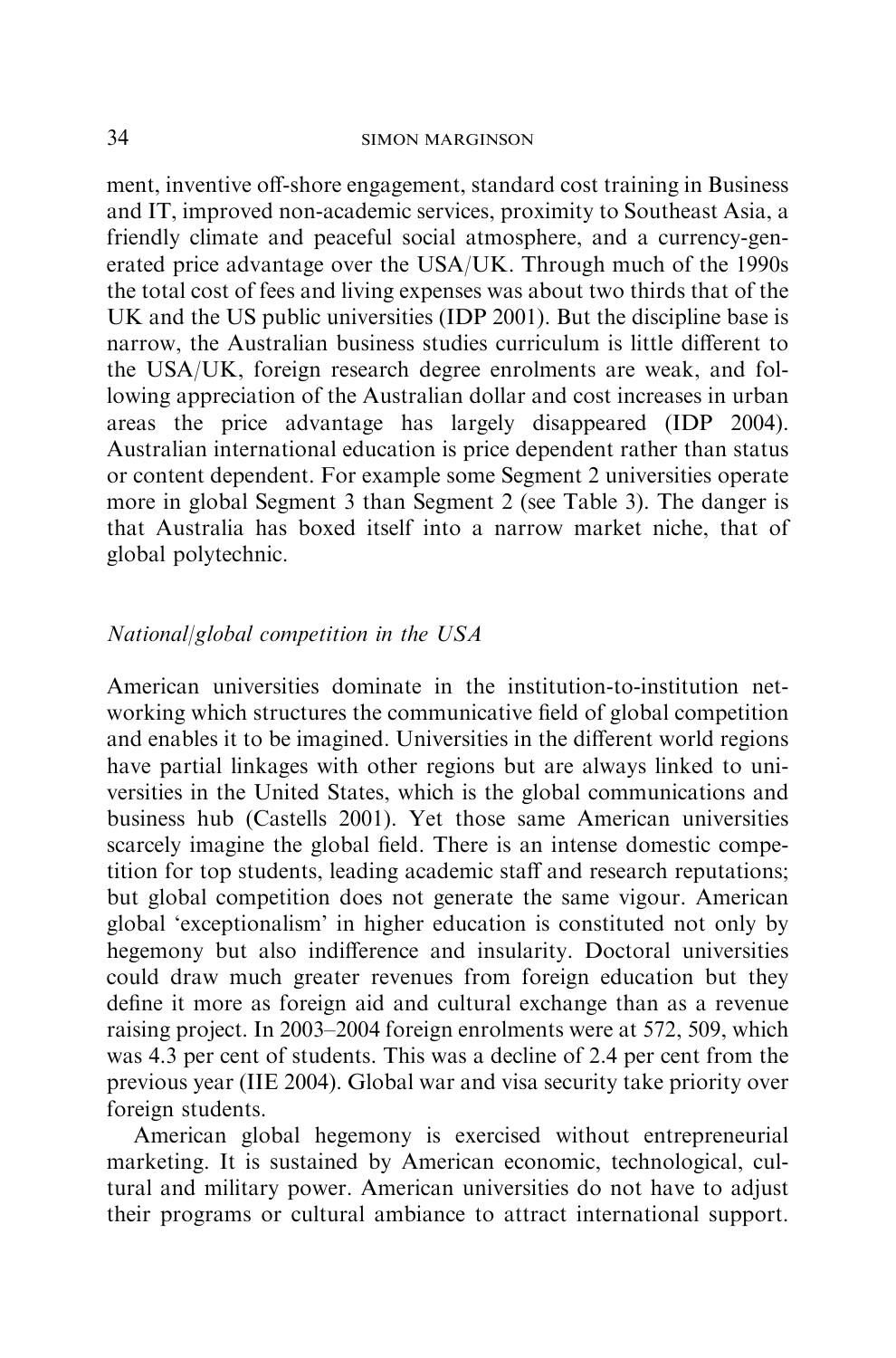They do not sell an internationalised curriculum. Rather, they offer themselves as the global standard. Foreign students flock to them like the crowds of tourists streaming into Disneyland. The global transformations are all in one direction. Mobile foreign students are transformed by the US experience. Fixed foreign universities are remade on Americanised templates, and repositioned in a US-dominated research competition. But aside from a small number of specialist international programs, American universities themselves are little touched. Globalisation in higher education is what America does to the world, not what the world does to America.

## Conclusion

Global higher education is produced and consumed within a world-wide university hierarchy in which inequality between research universities, and between nations – and the often uni-directional flows of people, capital and knowledge associated with those inequalities – are necessary to global competition. Export nations benefit from the absence of higher education capacity in emerging nations, and the deflated value of higher education places in those nations. English-language nations benefit from the dominance of English. This global hierarchy is not necessary to research collaboration or to non-commercial student exchange as the heavy student traffic in Western Europe demonstrates. But without such a global hierarchy there would be no positional advantage and hence no world-wide social competition through higher education.

However, the development of higher education capacity in the emerging nations, especially research capacity, can modify global asymmetries and uni-directional transformations. Educational imports make the optimum contribution to national capacity building when domestic infrastructure is strong, so that national systems can maximise 'brain return', make effective use of foreign-trained nationals and act as a magnet for diasporic investment. Global hierarchy in higher education is not fixed for all time but subject to continual movement and flux. It seems more unstable, more changeable, than national positional hierarchies in the industrialised nations – though as in national positional competition, the elite segment is more stable than any other. In the medium term the hegemony of US higher education is beyond challenge. In the longer term European collaboration could change the terms of competition, given the research strength of the West European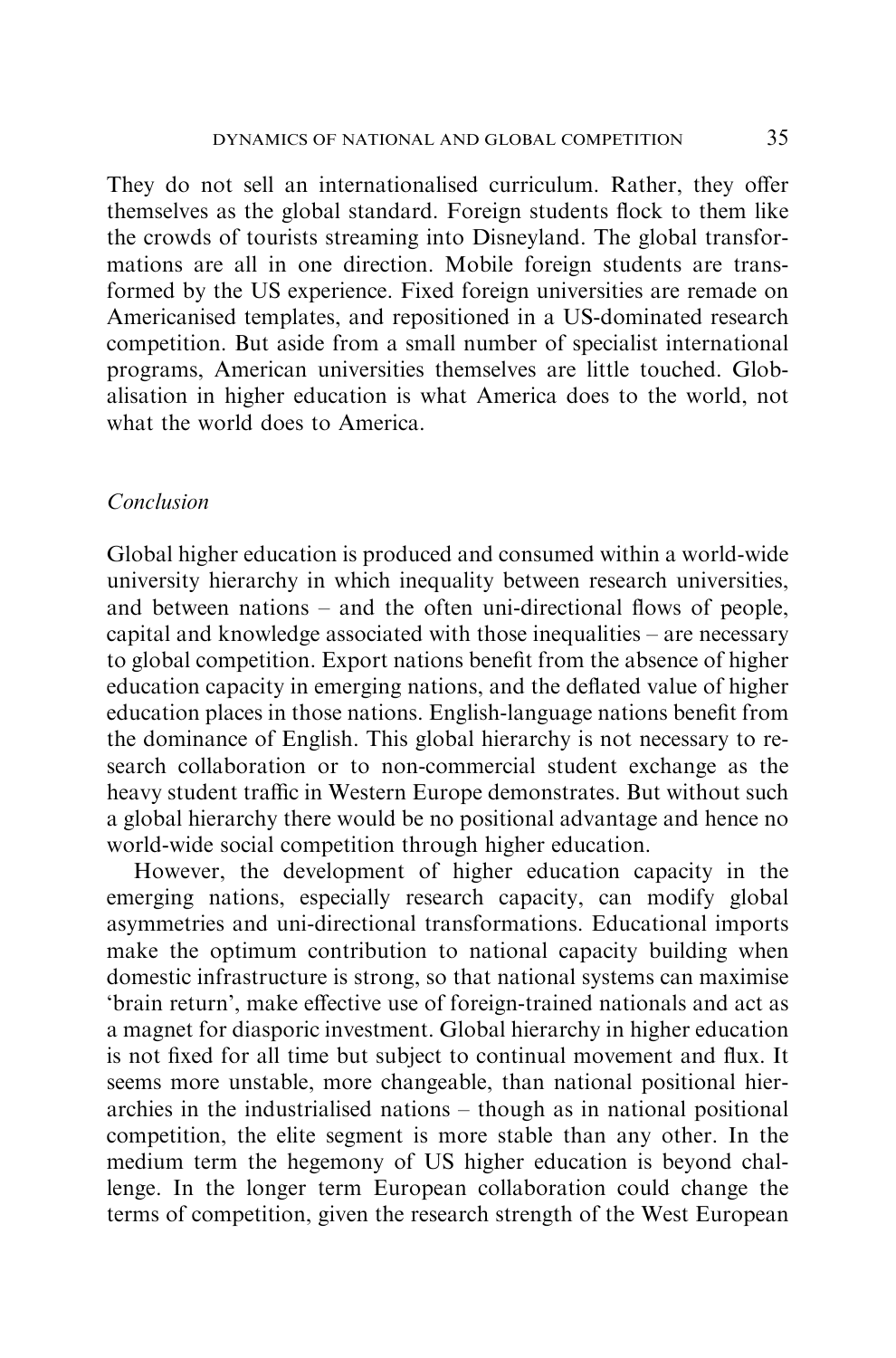nations; and Singapore and Taiwan have shown that robust emerging nations can reverse the brain drain and transform their national role in education and research. China has pledged to create a layer of top research universities.

The chief concern is nations currently outside the research university circuit altogether. Higher education and research are integral to nation-building and to modernised national strategies able to secure purchase in the global setting. However, the worldwide growth of the commercial market is associated with a decline in foreign aid for higher education, especially aid from primary export nations such as the UK and Australia (OECD 2004a, pp. 284–286). Developing nations have been rendered less aid-dependant and more marketdependant. But in poorer developing nations the mechanisms of competition and markets will not deliver and it is essential to invest in higher education as a public good. Thus the overall outcome of global competition has been that while elite English-speaking institutions have been insulated from the full force of global competition by the seller-dominated dynamics of positional goods, and affluent students from middle level emerging nations (though not all students from those nations) have secured expanding opportunities via full fee places, capacity in poorer developing nations has been retarded. National and global competition in higher education will always produce globally stratified outcomes unless modified by policy action that is coordinated across borders.

## **Notes**

- 1. An early version of this paper was presented as the December 2003 Radford Lecture to the annual conference of the Australian Association for Research in Education (AARE) held in Auckland, New Zealand, subsequently revised for Australian Educational Researcher (Marginson 2004a). I am grateful to Professor Jane Kenway, Managing Editor of AER, for permission to use material published there, and to the anonymous Higher Education reviewers.
- 2. Assumes that  $$1.00 \text{ AUD} = $0.70 \text{ USD}$ . Since the mid 1980s the exchange rate has fluctuated between 49 and 85 per cents US.
- 3. That is, students/graduates only started to repay their HECS debt when their incomes reached a threshold level, which was \$17,000 USD per annum in 2004 (Nelson 2003b).
- 4. The 1996 changes, implemented in 1997, encouraged some poorer students to switch demand from high-HECS courses to low-HECS courses (Aungles et al. 2002).
- 5. In addition a small number of foreign students classified as fee-paying receive university scholarship support.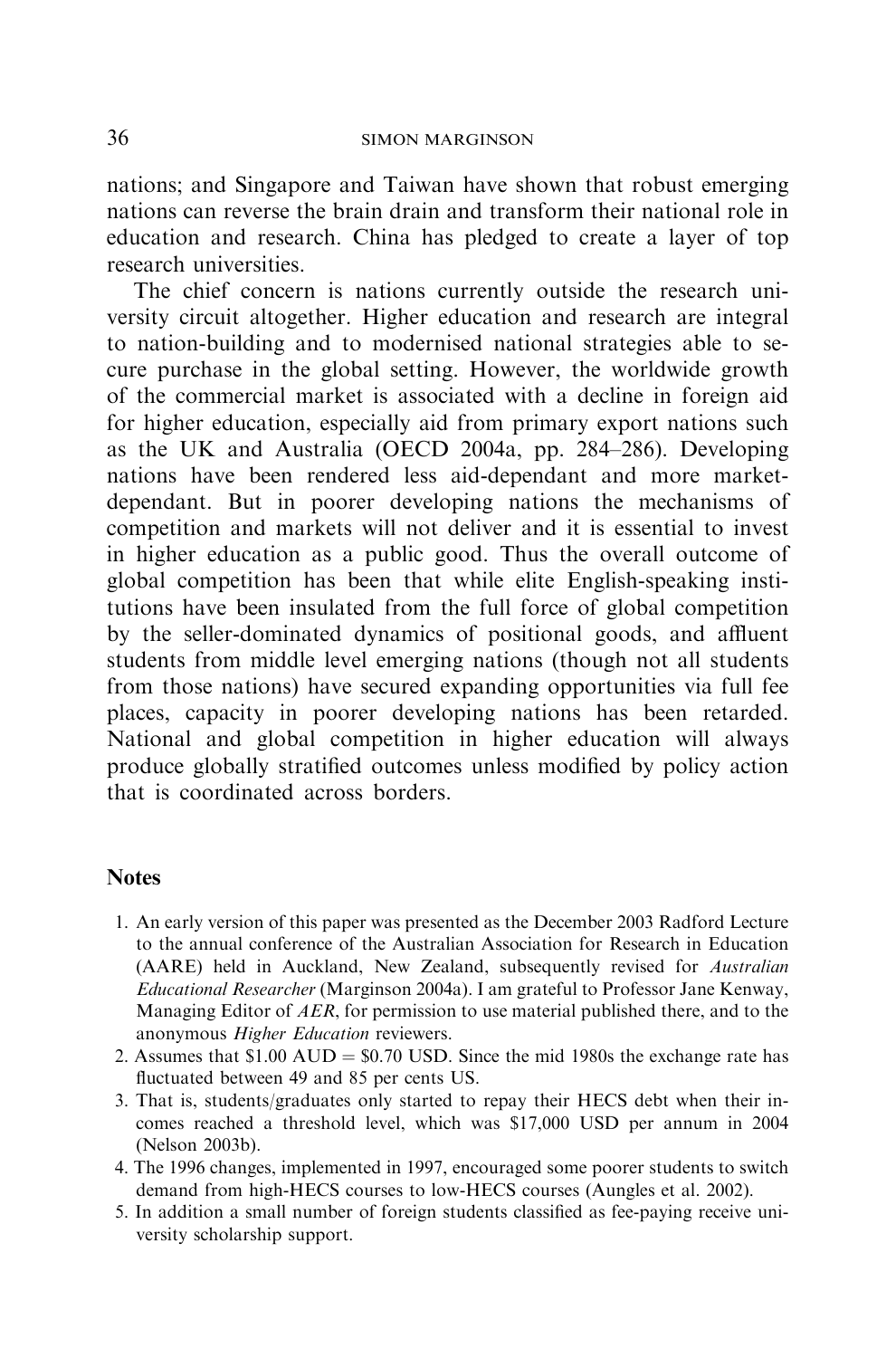- 6. The Sandstone group here includes the Australian National University, Monash University and the University of New South Wales, although these are more recent post-second world war foundations for which (following the architectural metaphor) the title 'Redbrick' might seem more appropriate. Redbricks is the term used in Marginson and Considine (2000). However, in popular usage 'Sandstones' includes these three.
- 7. The IGS formula is income from research grants (60 per cent of the IGS), the number of higher degree research students (30 per cent) and publications over the previous two years (10 per cent) (see Nelson, 2003b, pp. 103–104).
- 8. As well as the 35 per cent limit there were other constraints: students taking FEE-HELP loans paid a surcharge of \$2000 p.a., and there was a \$50,000 limit on total FEE-HELP debts.
- 9. The new fees/loans system from 2005 absorbs the Commonwealth government's Postgraduate Education Loan Scheme (PELS) system of loans for fee-charging postgraduate courses, introduced in 2002.
- 10. In the first full year of operation of the PELS in 2002, 11,387 students, constituting 33 per cent of all fee paying domestic postgraduates, took out a PELS loan at an average liability per full-time equivalent student of \$10,076 for one year (Nelson 2003b, p. 68).
- 11. Like participation in higher education itself, once the acquisition of foreign education becomes a normal practice of middle class business families in mainland China and Southeast Asia, it becomes not so much a method of gaining a special advantage, as a 'defensive necessity' (Hirsch 1976) for maintaining social position and retaining the effectiveness of the family business.
- 12. The other exception is elite universities or parts of universities that specialise in educating foreign students, such as the London School of Economics, or the Kennedy School of Government at Harvard.
- 13. The SJTUIHE data cover Nobel Prizes, publications, citations, the number of highly cited researchers, and a measure of these outputs per staff member.
- 14. Thus if the bulk of foreign graduates become migrants to the nation of study, this reduces the value of nationally-allocated positional goods, creating a national/ global contradiction.
- 15. Apart from English, in the Asia-Pacific there are 14 languages spoken by 65 million people or more, including Putonghua (Mandarin) by 1000 million, Hindi and Urdu by 900 million, Bengali by 250 million and Indonesian/Malay by 160 million (Linguasphere Observatory 2003). All of these languages could become alternative global mediums, but the global university markets relentlessly reproduce the hegemony and homogeneity of English. The bedrock assumption of English-language universities is that native English speakers have little to learn in other languages. Along with the global hegemony of universities in the English-speaking nations comes global insularity, a blindness to other languages and the cultures embedded in them, regardless of the immense richness these entail.
- 16. As measured by using a composite index derived from GDP size and GDP per capita (World Bank 2004).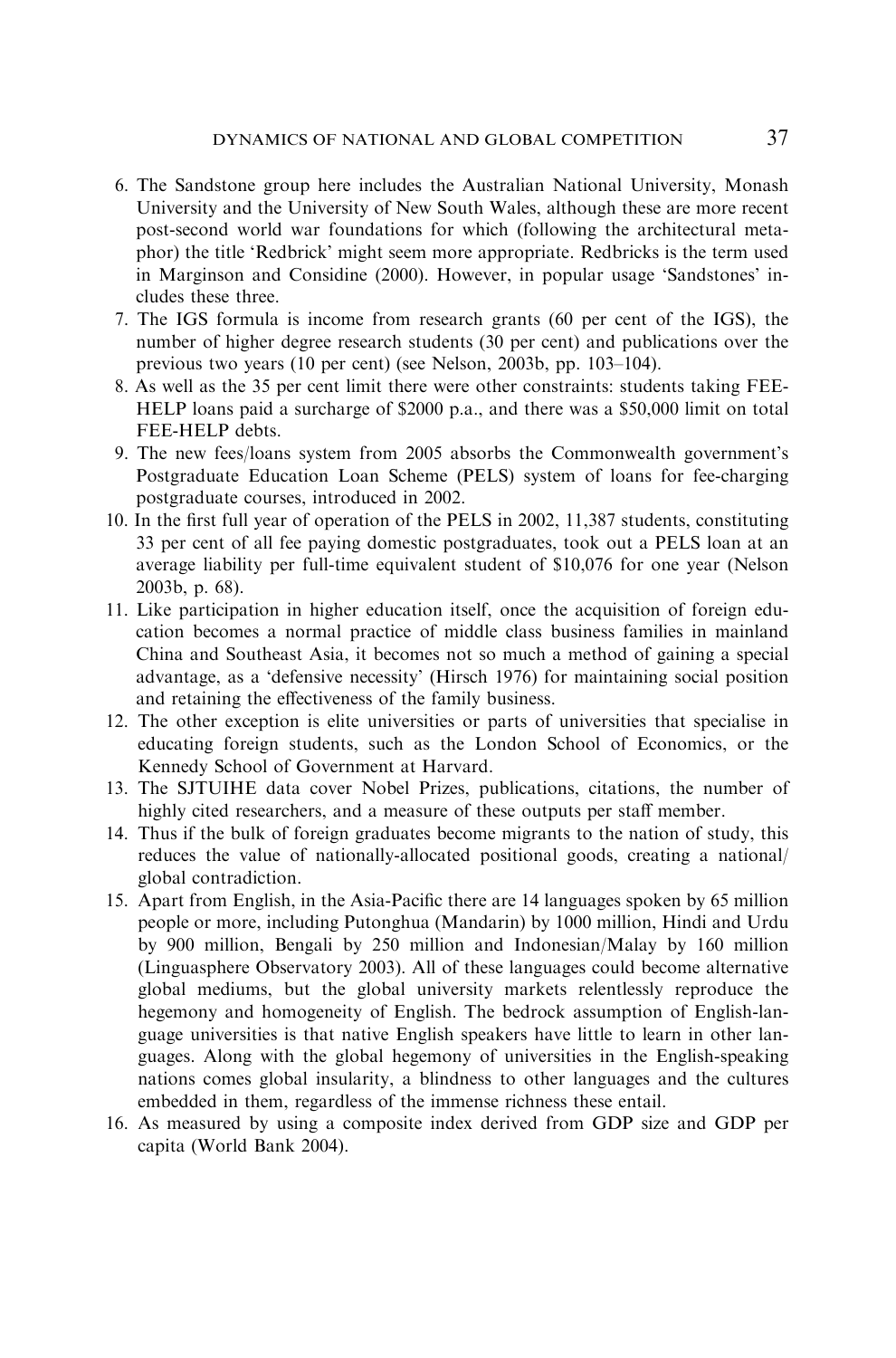#### **References**

- Aungles, P., Buchanan, I., Karmel, T. and MacLachlan, M. (2002). HECS and Opportunities in Higher Education: Department of Education, Science and Training (DEST). Canberra: DEST.
- Bastedo, M. and Gumport, P. (2003). 'Access to what? mission differentiation and academic stratification in U.S. public higher education', Higher Education 46, 341– 359.
- Bourdieu, P. (1996). The State Nobility: Elite Schools in the Field of Power. translated by L. Clough. Oxford: Polity Press.
- Castells, M. (2001). The Internet Galaxy: Reflections on the Internet, Business and Society. Oxford: Oxford University Press.
- Chapman, B. (2003). 'Hidden costs the big burden', The Australian, 10 December, p. 36.
- Department of Education, Science and Training, DEST (2003, 2004) Selected Higher Education Statistics. http://www.dest.gov.au/highered/statinfo.htm
- Frank, R. (1985). Choosing the Right Pond: Human behaviour and the quest for status. New York: Oxford University Press.
- Frank, R. (2001). 'Higher education: The ultimate winner-take-all market?' In Devlin, M. and Meyerson, J. (eds.), Forum Futures: Exploring the future of higher education. Forum Strategy Series Vol. 3. Jossey-Bass.
- Frank, R. and Cook, P. (1995). The Winner-Take-All Society. New York: The Free Press.
- Fulton, O. (1996). 'Differentiation and diversity in a newly unitary system: The case of the UK', in Meek, V., Goedegebuure, L., Kivinen, O. and Rinne, R. (eds.), The Mockers and the Mocked: Comparative Perspectives on Differentiation, Convergence and Diversity in Higher Education. Oxford: Pergammon.
- Geiger, R. (2004). Market Coordination In Higher Education: the United States, in P. Teixeira, B. Jong bloed and D. Dill (eds.), Markets in Higher Education: Rhetoric or reality? Dordrecht: Kluwer, 161–184.
- Hirsch, F. (1976). Social Limits to Growth. Cambridge: Harvard University Press.
- IDP Education Australia, with Australian Education International (2001). Comparative Costs of Higher Education Courses for International Students. Sydney: IDP.
- IDP Education Australia, IDP (2004). Data on the comparative costs of courses. http:// www.idp.com.au
- Institute for International Education, IIE (2003). Data on US international education. http://www.iie.org/
- James, R., Baldwin, G. and McInnis, C. (1999). Which University? The Factors Influencing the Choices of Prospective Undergraduates. Evaluations and Investigations Program, Higher Education Division (Canberra, DEST) http://www.dest.gov.au/ archive/highered/eippubs/99-3/whichuni.pdf
- King, R. (ed.) (2004). The University in the Global Age. Houndsmills: Palgrave Macmillan.
- Linguasphere Observatory (2003). data on world language use. http://www.linguasphere.org/
- Marginson, S. (2001). 'Trends in the funding of Australian higher education', The Australian Economic Review 34(2), 205–215.
- Marginson, S. (2004a). 'National and global competition in higher education', Australian Educational Researcher, 31(2), 1–28.